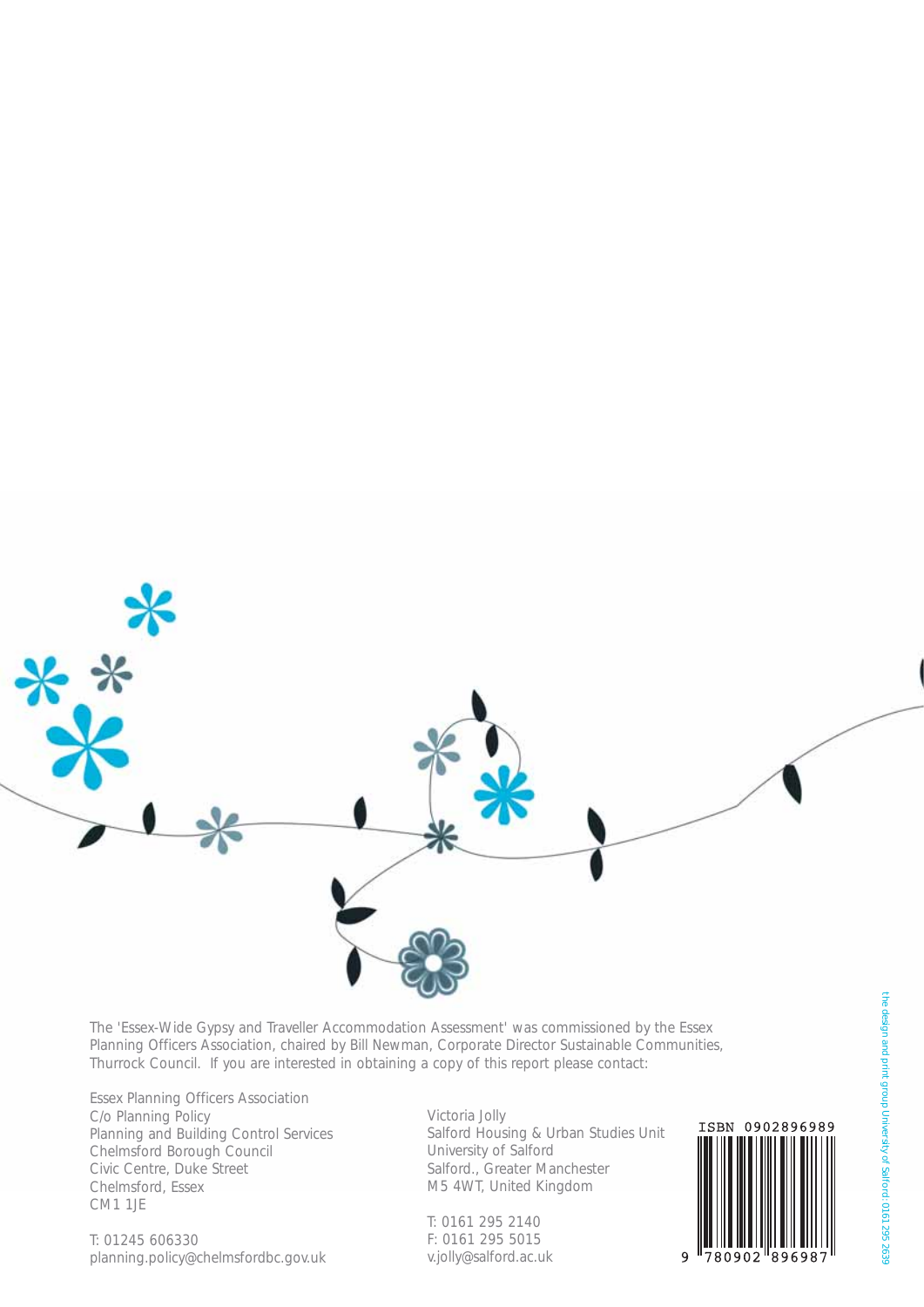# Looking Back, Moving Forward

Assessing the housing needs of Gypsies and Travellers in Essex

Authors: Anya Ahmed, Philip Brown, Andy Steele



Salford Housing & Urban Studies Unit and University of Salford

套 Essex Planning Officers Association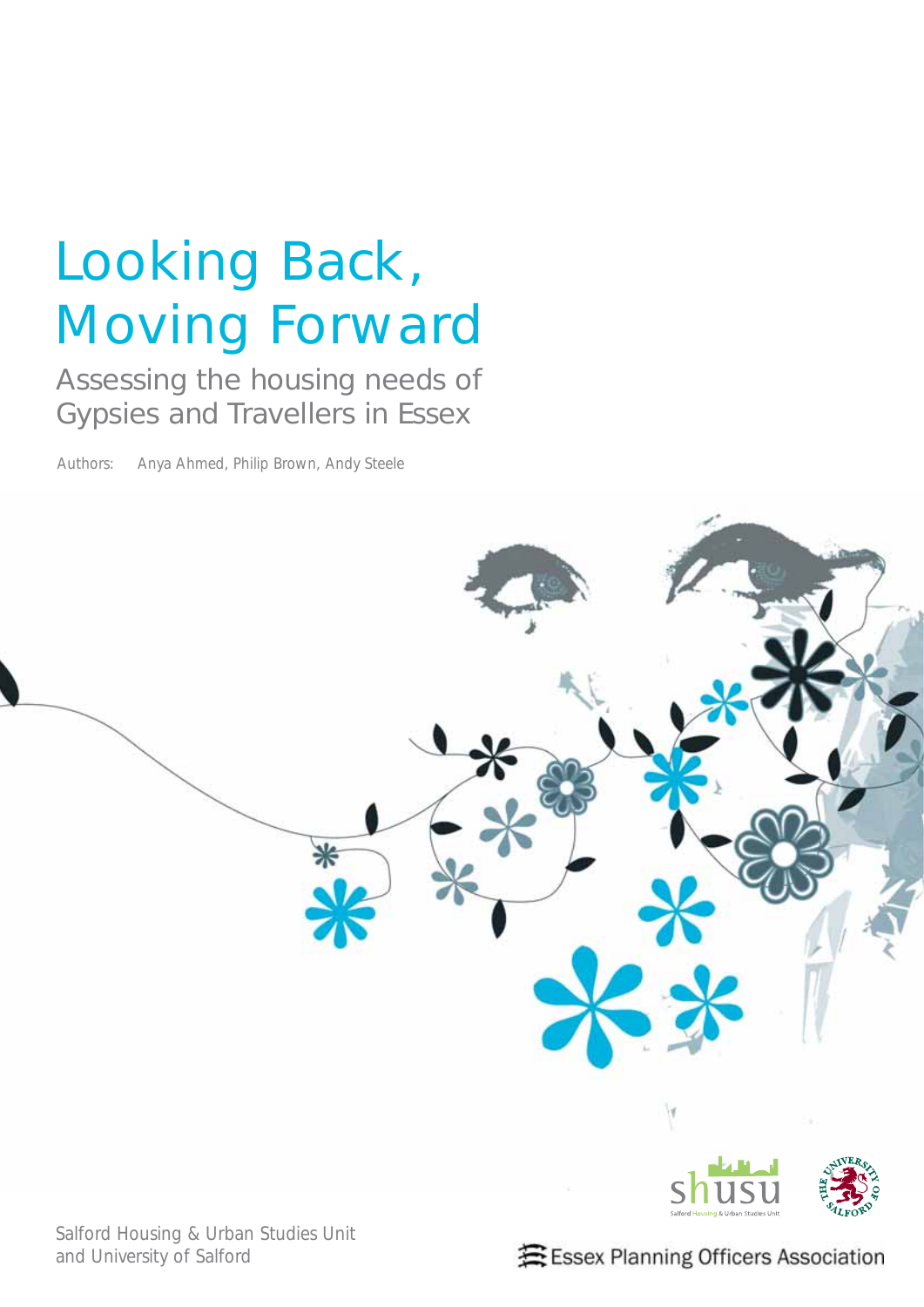

### Acknowledgements

The authors would like to thank all those who participated in the study or helped to ensure that the study was a success.

Special thanks go to those at the Traveller Education Service (Sally Naylor, Kanta Wilde-Smith and Kevan Broom), Essex County Council Gypsy Services (Sheila Clarke, Anne Lee and Adam Bradley) and those from the Gypsy and Traveller communities in Essex, in particular, Bernadette Reilly, Richard Sherridan and Isobel Ward for their involvement in the steering group and Sylvia Dunn for her helpful comments.

In addition, the authors would like to extend their thanks to all the members of the project steering group who were a vital source of support throughout the research process.

#### Project steering group

Derek Stebbing – Chelmsford Borough Council Andrew Ransome – Chelmsford Borough Council Christine Lyons – Chelmsford Borough Council Sue Moore – Chelmsford Borough Council Graeme Bloomer – Harlow District Council Dawn French – Basildon District Council Jackie Nesbitt – Traveller Education Service Sally Naylor – Traveller Education Service Kanta Wild-Smith – Traveller Education Service Sheila Clarke – Essex County Council Stephen Andrews – Essex County Council Roy Leavitt – Essex County Council Ransford Stewart – Thurrock Council Isobell Ward – Traveller Bernadette Reilly – Traveller

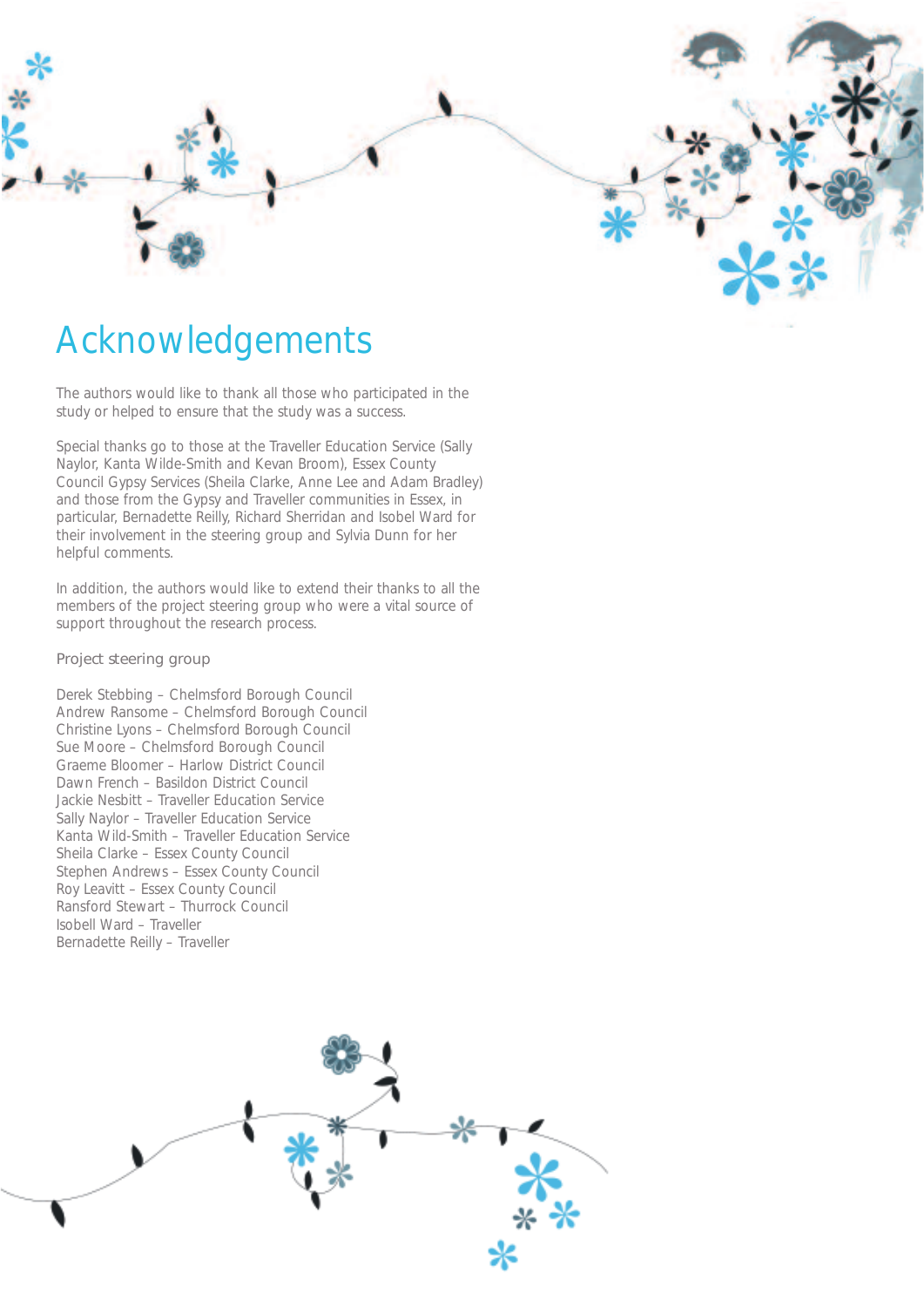## Glossary of Terms

The following terms are used in this report and may need some clarification. Note: for the purposes of this report Gypsies and Travellers are generally referred to as such.

| <b>Term</b>              | Explanation                                                                                                                                                                                                   |
|--------------------------|---------------------------------------------------------------------------------------------------------------------------------------------------------------------------------------------------------------|
| Amenity block            | Building on a site where kitchen and bathroom facilities are located                                                                                                                                          |
| Bricks and mortar        | Permanent mainstream housing                                                                                                                                                                                  |
| Gypsy                    | Members of Gypsy or Traveller communities. Usually used to describe Romany<br>(English) Gypsies originating from India. This term is not acceptable to all Travellers                                         |
| Gaujo                    | Term used by mainly English Gypsies to refer to members of the settled community                                                                                                                              |
| House-people             | Term used by mainly Gypsies and Travellers to refer to members of the<br>settled community                                                                                                                    |
| Mobile home/Chalet       | Legally classified as a caravan but not usually moveable without dismantling/or lorry                                                                                                                         |
| New (Age) Travellers     | Fairly recent groups of Travellers with varied origins                                                                                                                                                        |
| <b>ODPM</b>              | Office of the Deputy Prime Minister                                                                                                                                                                           |
| Pitch/plot               | Area of land on a site occupied by immediate family/single unit                                                                                                                                               |
| <b>RSL</b>               | Registered Social Landlord                                                                                                                                                                                    |
| Roma                     | Travellers mainly from Eastern Europe (Czech Republic, Poland)                                                                                                                                                |
| Showmen/Showpeople       | Travelling people who work in the circus/fairs                                                                                                                                                                |
| Settled Community        | Reference to non-travellers (those that live in houses)                                                                                                                                                       |
| Site                     | Authorised place of residence for Gypsies and Travellers. Authorised sites have<br>planning permission and can be owned and rented out by the local authority or<br>privately owned by Gypsies and Travellers |
| Trailer                  | Moveable caravan                                                                                                                                                                                              |
| Transit site             | Site intended for short stays                                                                                                                                                                                 |
| Traveller                | Member of travelling community. Often used to refer to Irish Travellers. This term is<br>generally acceptable to all Gypsies and Travellers                                                                   |
| Unauthorised Development | This refers to land owned by Gypsies and Travellers without planning permission                                                                                                                               |
| Unauthorised Encampment  | Stopping on private/public land without permission (e.g. at the side of the road)                                                                                                                             |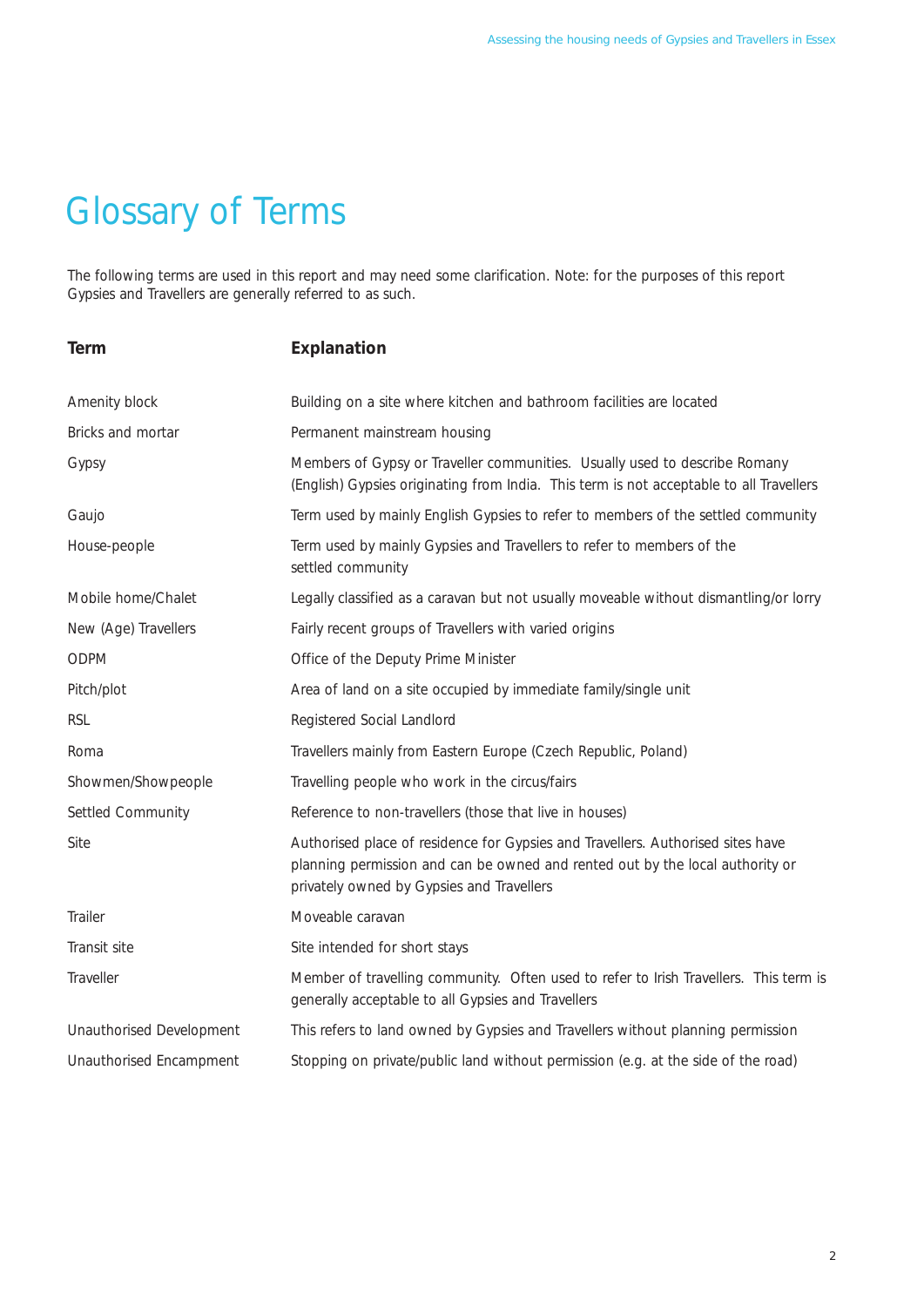### **Contents**

| <b>Tables</b>      |                                                                    | 5  | Section 5:                                             | <b>Essex: The Context</b>                   | 22       |
|--------------------|--------------------------------------------------------------------|----|--------------------------------------------------------|---------------------------------------------|----------|
| Section 1:         | Introduction &                                                     |    | Essex in Context                                       |                                             | 23       |
|                    | Background<br>to the Research                                      | 6  | Section 6:                                             | The Gypsy &<br><b>Traveller Perspective</b> | 24       |
| Section 2:         | Aims & Objectives<br>of the Study                                  | 7  | Respondent characteristics                             |                                             | 24       |
|                    |                                                                    |    | Summary                                                |                                             | 24       |
| Section 3:         | Methodology                                                        | 8  | Gender and age                                         |                                             | 24       |
|                    |                                                                    |    | Tenure                                                 |                                             | 25       |
|                    | Stage 1: Secondary information review and<br>scoping exercise      | 8  | Ethnicity                                              |                                             | 25       |
|                    | Stage 2: Focus groups with service provider                        |    | 'Household' size                                       |                                             | 26       |
|                    | stakeholders                                                       | 8  |                                                        | Attitudes towards house-dwelling            | 26       |
|                    | Stage 3: Semi-structured interviews with<br>Gypsies and Travellers | 9  |                                                        |                                             |          |
| Data analysis      |                                                                    | 10 | Perspectives from unauthorised developments<br>Summary |                                             | 27<br>27 |
|                    |                                                                    |    | Travelling patterns                                    |                                             | 28       |
| Section 4:         | <b>Literature Review</b>                                           | 11 |                                                        | Attitudes towards local authority sites     | 29       |
|                    |                                                                    |    | Satisfaction levels                                    |                                             | 30       |
| Introduction       |                                                                    | 11 | Future aspirations                                     |                                             | 31       |
|                    | The numbers of Gypsies and Travellers                              | 12 |                                                        | Attitudes towards house-dwelling            | 31       |
|                    | The definition and classification of Gypsies                       |    | Access to education                                    |                                             | 32       |
| and Travellers     |                                                                    | 14 | Health services                                        |                                             | 32       |
| and present policy | Gypsy and Traveller accommodation - past                           | 16 | Income levels                                          |                                             | 33       |
|                    | Developing strategies, good practice and                           |    | Findings from young people                             |                                             | 33       |
|                    | assessing housing need of Gypsies and                              |    |                                                        |                                             |          |
| Travellers         |                                                                    | 20 |                                                        | Private sites - themes emerging from        |          |
| Concluding remarks |                                                                    | 21 | authorised sites<br>Summary                            |                                             | 35<br>35 |
|                    |                                                                    |    | Travelling patterns                                    |                                             | 36       |
|                    |                                                                    |    | Access to services                                     |                                             | 36       |

Integration with settled community 36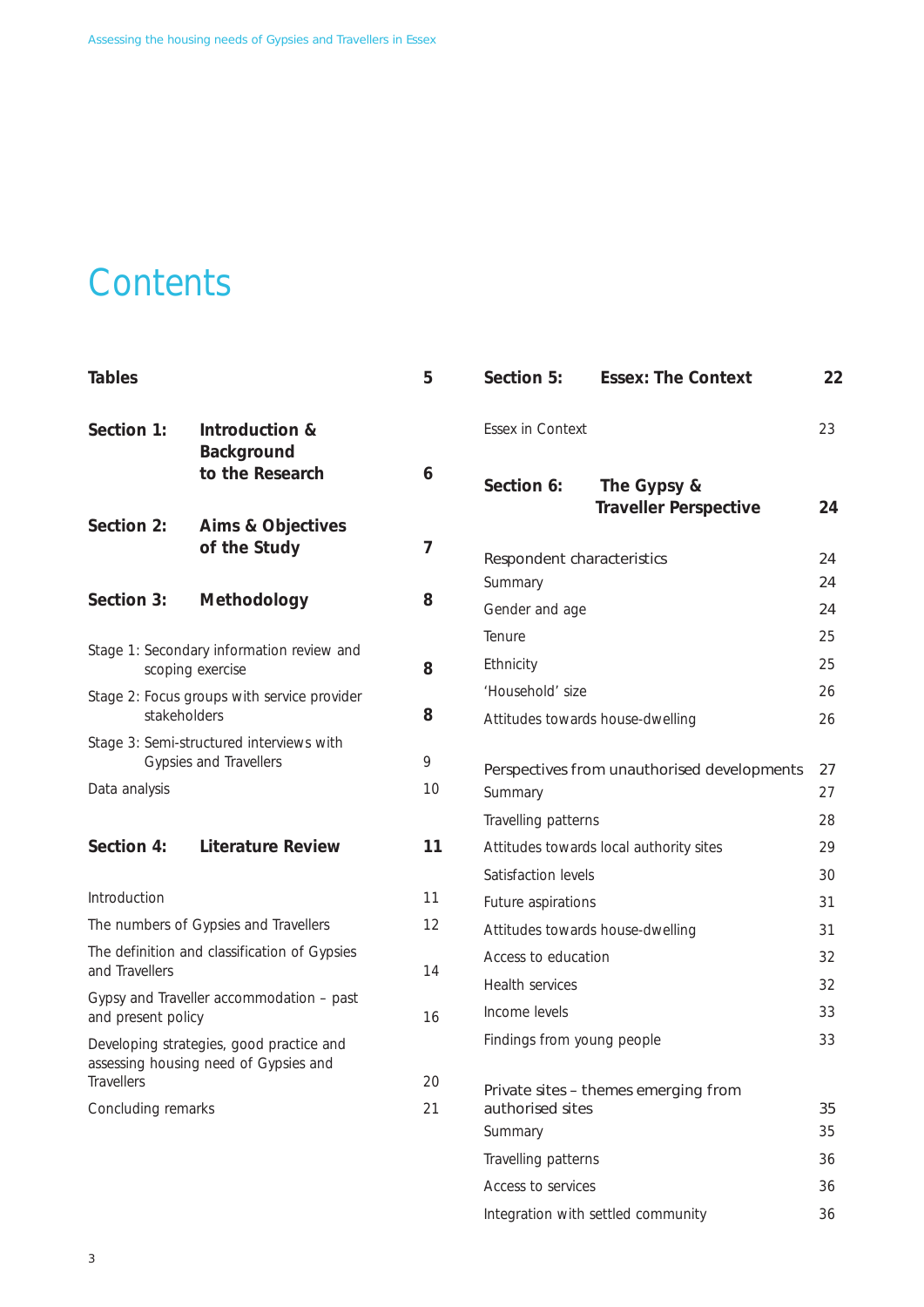

| Accommodation preferences                                                                 | 37 |
|-------------------------------------------------------------------------------------------|----|
| Satisfaction with site/amenities                                                          | 37 |
| Income levels                                                                             | 38 |
|                                                                                           |    |
| Perspectives from Local Authority sites                                                   | 39 |
| Summary                                                                                   | 39 |
| Travelling patterns                                                                       | 40 |
| Access to services                                                                        | 40 |
| Satisfaction with site/amenities                                                          | 41 |
| Benefits and income levels                                                                | 41 |
| Attitudes towards house-dwelling                                                          | 41 |
| Experience of other sites                                                                 | 42 |
| Health                                                                                    | 42 |
| Attitudes towards purchasing land                                                         | 42 |
| Future aspirations                                                                        | 43 |
| Education                                                                                 | 43 |
| Perspectives from house dwelling travellers                                               | 44 |
| Summary                                                                                   | 44 |
| Identity issues: being a Traveller and<br>living in a house                               | 45 |
| Travelling patterns: past and present                                                     | 46 |
| Future aspirations                                                                        | 46 |
| Education                                                                                 | 47 |
| Experience of local authority sites                                                       | 47 |
| Access to services                                                                        | 47 |
| Integration with settled community                                                        | 48 |
| Young people's perspectives                                                               | 48 |
| Perspectives from Travellers living at the side<br>of the road (unauthorised encampments) | 48 |

| Section 7:                       | <b>The Stakeholder</b>                                                              |          |
|----------------------------------|-------------------------------------------------------------------------------------|----------|
|                                  | Perspective                                                                         | 49       |
| Introduction                     |                                                                                     | 49       |
| Site managers<br>Summary         |                                                                                     | 49<br>49 |
| Introduction                     |                                                                                     | 50       |
| Perceptions of council run sites |                                                                                     | 50       |
|                                  | Levels of throughput / turnover / vacancies                                         | 50       |
| Problems with authorised sites   |                                                                                     | 51       |
| <b>Facilities on sites</b>       |                                                                                     | 51       |
|                                  | Site occupation as precursor to purchasing land                                     | 51       |
| Access to services               |                                                                                     | 51       |
|                                  | Issues for Gypsies and Travellers in Essex                                          | 51       |
|                                  |                                                                                     |          |
| Planning                         |                                                                                     | 52       |
| Summary                          |                                                                                     | 52       |
| Introduction                     |                                                                                     | 53       |
|                                  | Experiences of dealing with travellers across Essex                                 | 53       |
|                                  | Issues across Boroughs and Districts                                                | 53       |
|                                  | Mediating between the needs of Gypsies<br>and Travellers and the settled population | 54       |
|                                  | Obstacles to site development/approval of                                           |          |
|                                  | planning applications for Gypsies and Travellers                                    | 54       |
|                                  | Scope for flexibility within the planning system                                    | 54       |
| Joint working                    |                                                                                     | 55       |
|                                  | The needs of Gypsies and Travellers in Essex                                        | 55       |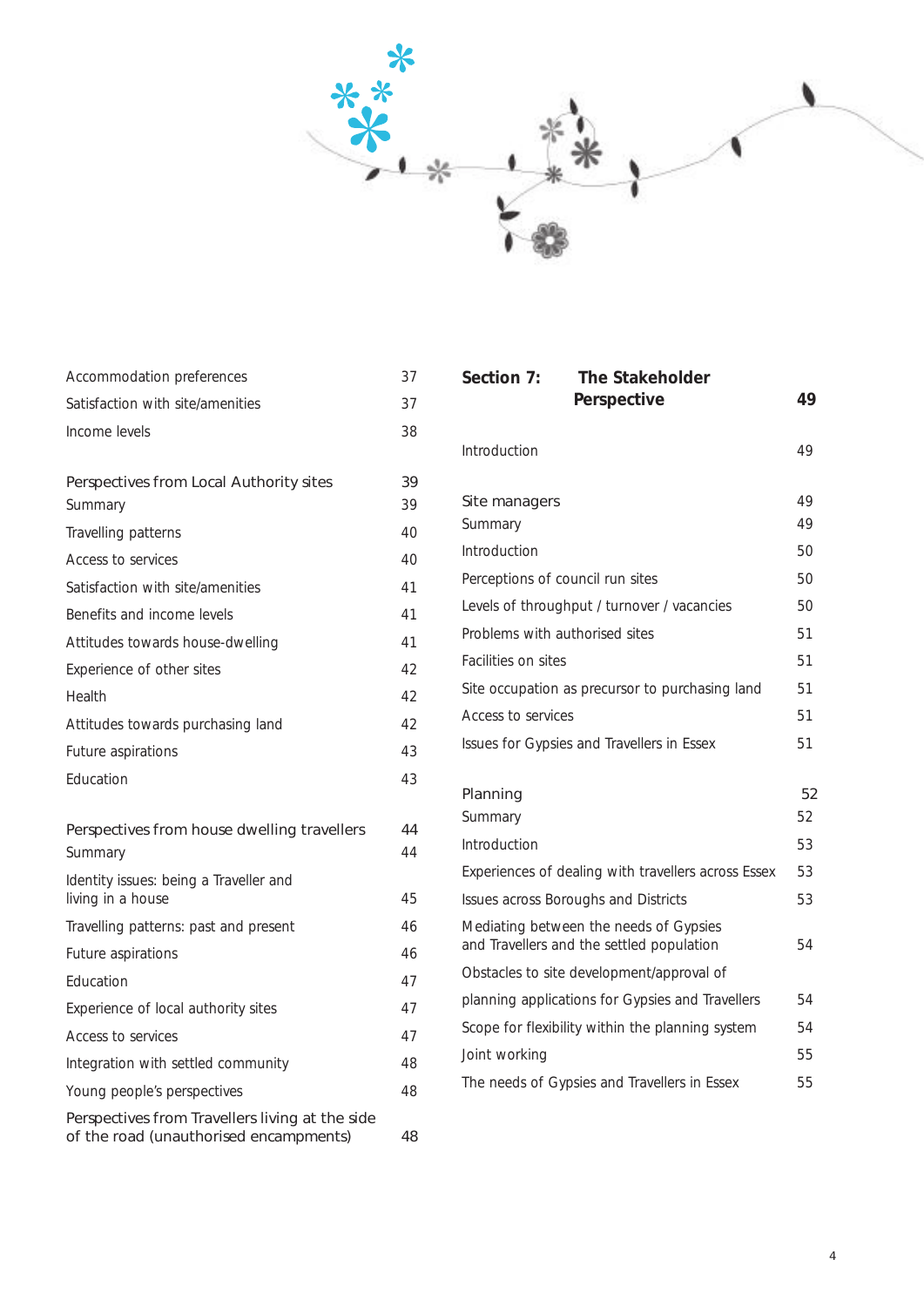

| Multi-agency                                                                       | 55 |
|------------------------------------------------------------------------------------|----|
| Summary                                                                            | 55 |
| Introduction                                                                       | 56 |
| Obstacles and barriers to providing services<br>to Gypsies and Travellers in Essex | 56 |
| Main priorities for service providers                                              | 56 |
| Conflicting priorities between agencies                                            | 56 |
| Future priorities for action                                                       | 56 |
|                                                                                    |    |
| Housing                                                                            | 57 |
| Summary                                                                            | 57 |
| Introduction                                                                       | 58 |
| Local Authority provision for Gypsies and<br><b>Travellers across Essex</b>        | 58 |
| Suggestions for improving service provision                                        | 58 |
| <b>Traveller Education</b>                                                         | 59 |
| Summary                                                                            | 59 |
| Introduction                                                                       | 60 |
| The role and remit of the Traveller Education<br>Service                           | 60 |
| Barriers to Gypsies and Travellers<br>accessing services                           | 60 |
| Suggestions for improvements to<br>service delivery                                | 60 |

| 55<br>55 | Section 8:                   | Implications &<br><b>Conclusions</b>                   | 61 |
|----------|------------------------------|--------------------------------------------------------|----|
| 56       |                              |                                                        |    |
|          |                              | Current tenure types and aspirations                   | 61 |
| 56       |                              | Attitudes to council and private provision             | 61 |
| 56       |                              | Migration patterns and transient settlement            |    |
| 56       | patterns                     |                                                        | 62 |
| 56       |                              | Employment/education/health                            | 62 |
|          |                              | Household information/demography and                   |    |
| 57       | future household projections |                                                        | 62 |
| 57       | composition 2006-2016        | Estimating household formation and                     | 62 |
| 58       |                              | Methodology and assumptions for                        |    |
| 58       | the projections              |                                                        | 62 |
| 58       | formation level              | Formula for estimating current household               | 63 |
| 59       | formation levels             | Formula for estimating future household                | 63 |
| 59       | Understanding aspirations    |                                                        | 65 |
| 60       |                              |                                                        |    |
| 60       |                              | Appendix 1: Travelling Showpeople                      | 67 |
| 60       |                              | Appendix 2: Gypsy and Travellers<br>interview schedule | 70 |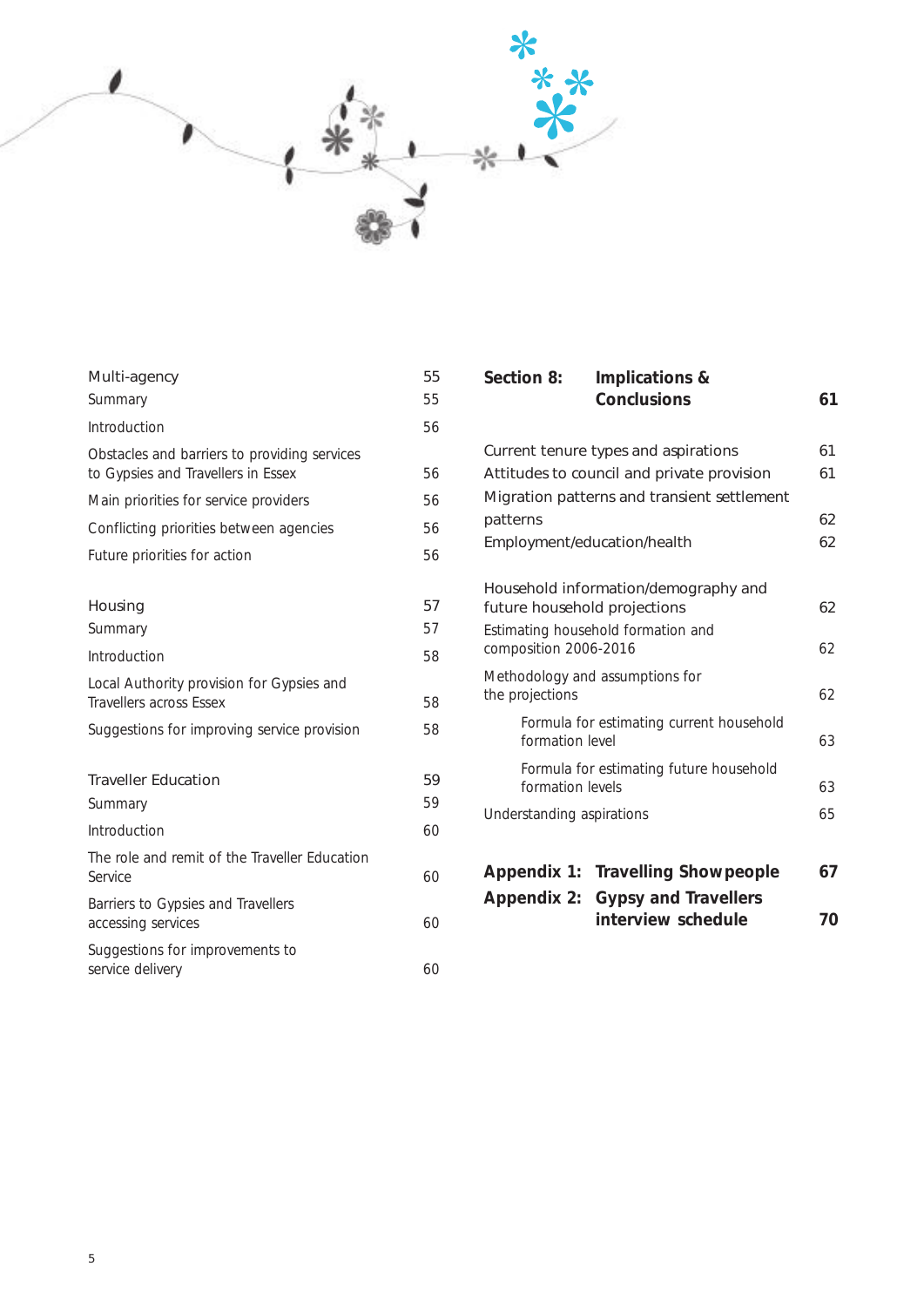### **Tables**

| Table 1:  | Count of Gypsy caravans as of 19th July 2005                                                                            | 22 |
|-----------|-------------------------------------------------------------------------------------------------------------------------|----|
| Table 2:  | Percentage of Essex share of sites and pitches by East of<br>England region and total for England as of 19th July 2005. | 23 |
| Table 3:  | Gender and age of respondents                                                                                           | 25 |
| Table 4:  | Tenure                                                                                                                  | 25 |
| Table 5:  | Ethnicity                                                                                                               | 26 |
| Table 6:  | 'Household' size                                                                                                        | 26 |
| Table 7:  | Would you live in a house?                                                                                              | 26 |
| Table 8:  | Current Gypsy and Traveller household composition and numbers                                                           | 63 |
| Table 9:  | Gypsy and Traveller household projection for Essex for 2006-2011                                                        | 64 |
| Table 10: | Gypsy and Traveller household projection for Essex 2011-2016                                                            | 64 |
| Table 11: | Summary of total projections by 2016                                                                                    | 64 |
| Table 12: | Current distribution of Gypsies and Travellers in the<br>Caravan Count                                                  | 66 |
| Table 13: | Projected increase in Gypsy and Traveller caravans by 2016 and<br>reported aspirations for accommodation.               | 66 |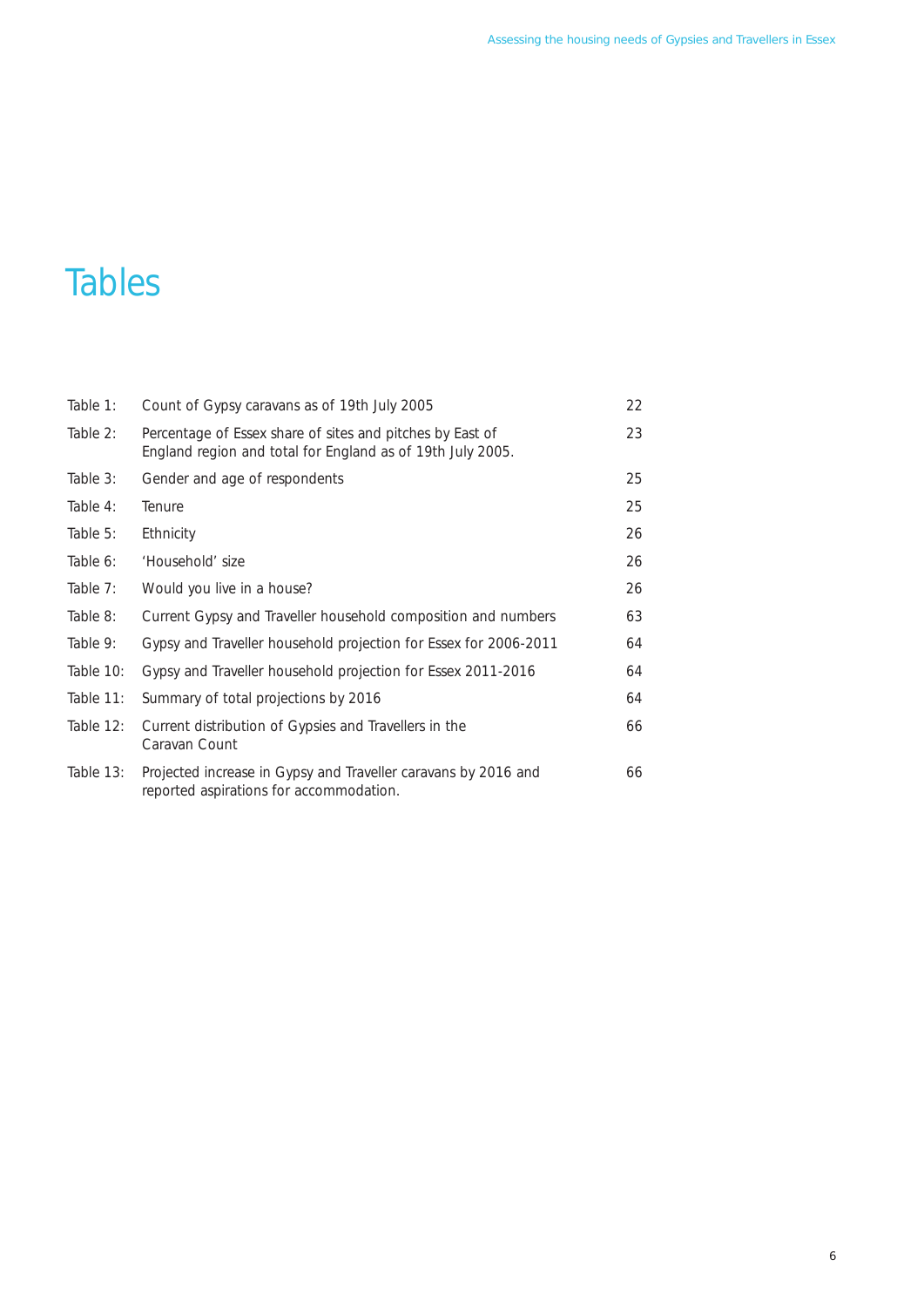### Section 1: Introduction & Background to the Research

The Housing Act 2004 placed a duty on local authorities to develop and implement strategies to address the needs of Gypsy and Traveller communities. In order to develop such strategies it is necessary to understand these populations and assess their accommodation needs. Since each group in society presents certain challenges and dilemmas in this type of assessment, specialist approaches for consultation and data collection need to be applied. To this end, a flexible qualitative approach was adopted in order to negotiate a more appropriate methodology with this historically underresearched group.

It is considered good practice for several authorities to commission such work jointly, as Essex Planning Officer's Association has done, and this complies with the ODPM's increasing emphasis on a regional strategic housing approach. Further support for this approach centres on this very heterogeneous group not generally recognising local authority boundaries in a geographical sense. To this end base line information will be provided at county level in order to assist future decision making.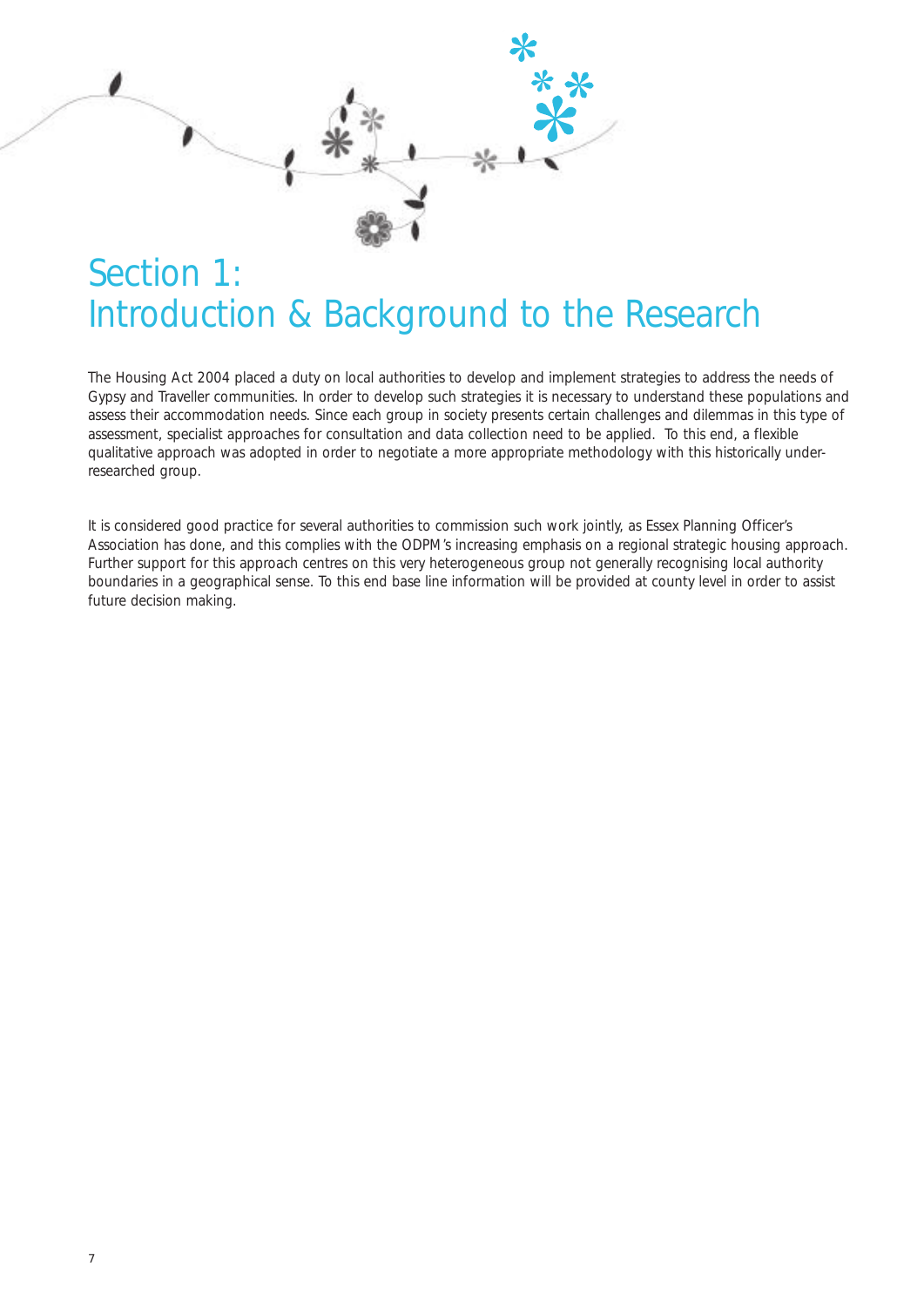### Section 2: Aims & Objectives of the Study

The study has the overarching aims of providing reliable evidence to inform the allocation of sites for Gypsies and Travellers in forthcoming development plans across the East of England region and to include this, historically little known about community group, in needs assessments. Further, there are a number of objectives as follows:

- To gather information on current tenure types and aspirations/future needs and tenure preferences for caravan dwelling/movement between housing and caravans;
- To ascertain attitudes to current site provision (council and private provision); presence on unauthorised encampments;
- To gather data on household composition and demography including patterns of extended family living;
- To identify migration patterns and transient settlement patterns;
- To gather information on employment trends and barriers to access of training and education opportunities;
- To identify health care needs and access to appropriate services;
- To gather data on educational requirements, accessibility and peer group integration;
- To gather information to ascertain the expected rate of new household formation and composition;
- To ascertain the degree to which Essex Councils' housing waiting and transfer lists reflect housing need; and
- To determine the degree to which local authority Gypsy site waiting lists reflects site accommodation needs.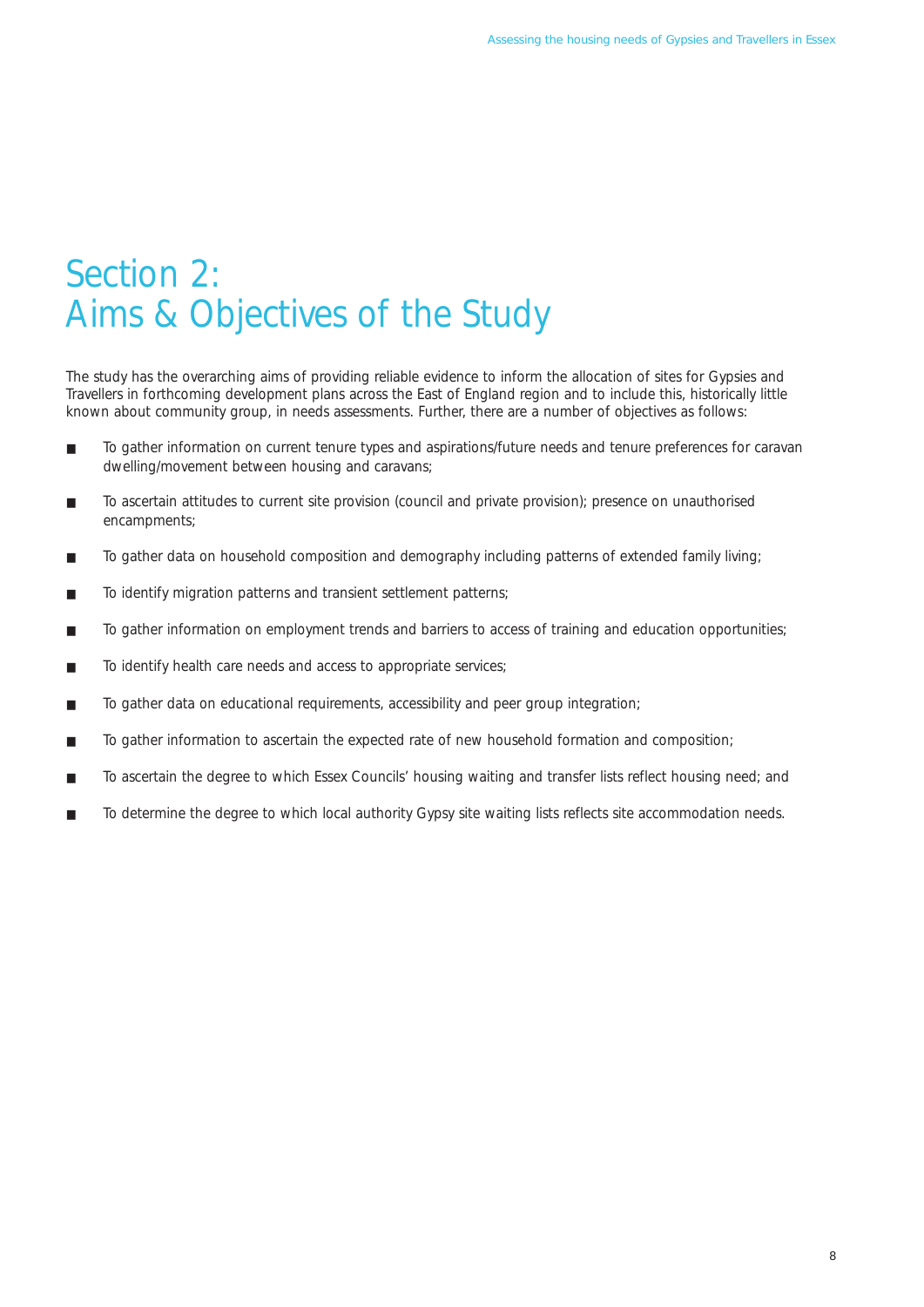### Section 3: Methodology

The methodology adopted for this research study developed and grew as the research team responded to the needs of the research commissioners and the implications that working with Gypsies and Travellers had on the research process. As the research progressed it became increasingly clear that using established needs assessment methodology (an essentially 'quantitative' approach) where a survey/questionnaire is used and administered by trained members of the target client group (i.e. Gypsy and/or Traveller community interviewers) was inappropriate in this context. Gypsies and Travellers are a relatively under-researched group and this means that they are, in the main, unfamiliar with traditional survey approaches and are suspicious of bureaucracy. This, coupled with low literacy levels and unfamiliarity with the process of assessing accommodation related needs, precipitated the development of a more appropriate methodology.

Our approach evolved out of consultation with key stakeholders including Gypsy Services, Traveller Education, local authority departments and Gypsies and Travellers themselves. As Gypsies and Travellers have a particular oral culture that influences the way they understand and explain the world around them, and in line with the draft guidance to emerge from the ODPM<sup>2</sup>, a semi-structured interview format (a 'qualitative' approach) for gathering flexible data was adopted.

Due to the scope and complexity of the study objectives, the research was undertaken in 3 distinct stages.

#### **Stage 1: Secondary information review and scoping exercise**

This first stage comprised a review of the available literature and secondary sources obtained from government (central and local), community and academic bodies on Gypsies and Travellers. This provided an historical, social and political context to the situation of Gypsies and Travellers in Essex and across the UK. This stage, in conjunction with findings from the initial interviews, was a vital component in informing the development of the remainder of the research programme. In addition, this first style facilitated key consultations with a number of stakeholders around the development of a specialised methodological approach with the Gypsies and Travellers in Essex.

#### **Stage 2: Focus groups with service provider stakeholders**

The second stage involved gathering the views of service providers and draws on their experience and perceptions of what the issues were for Gypsies and Travellers. This stage also identified access mechanisms to Gypsies and Travellers. To this end, a total of five focus groups were undertaken with planning and housing professionals, site managers and professionals working across a range of provider agencies from across the County. This stage was imperative for disseminating information on the scope and range of the project and also to achieve a level of trust so that access to a wide range of Gypsies and Travellers living throughout the Essex area was facilitated.

<sup>1</sup>See for example Salford Housing & Urban Studies Unit (2005) Good Practice Guide .The University of Salford  $2$ Draft guidance for needs assessments with Gypsies and Travellers. Office of the Deputy Prime Minister (ODPM)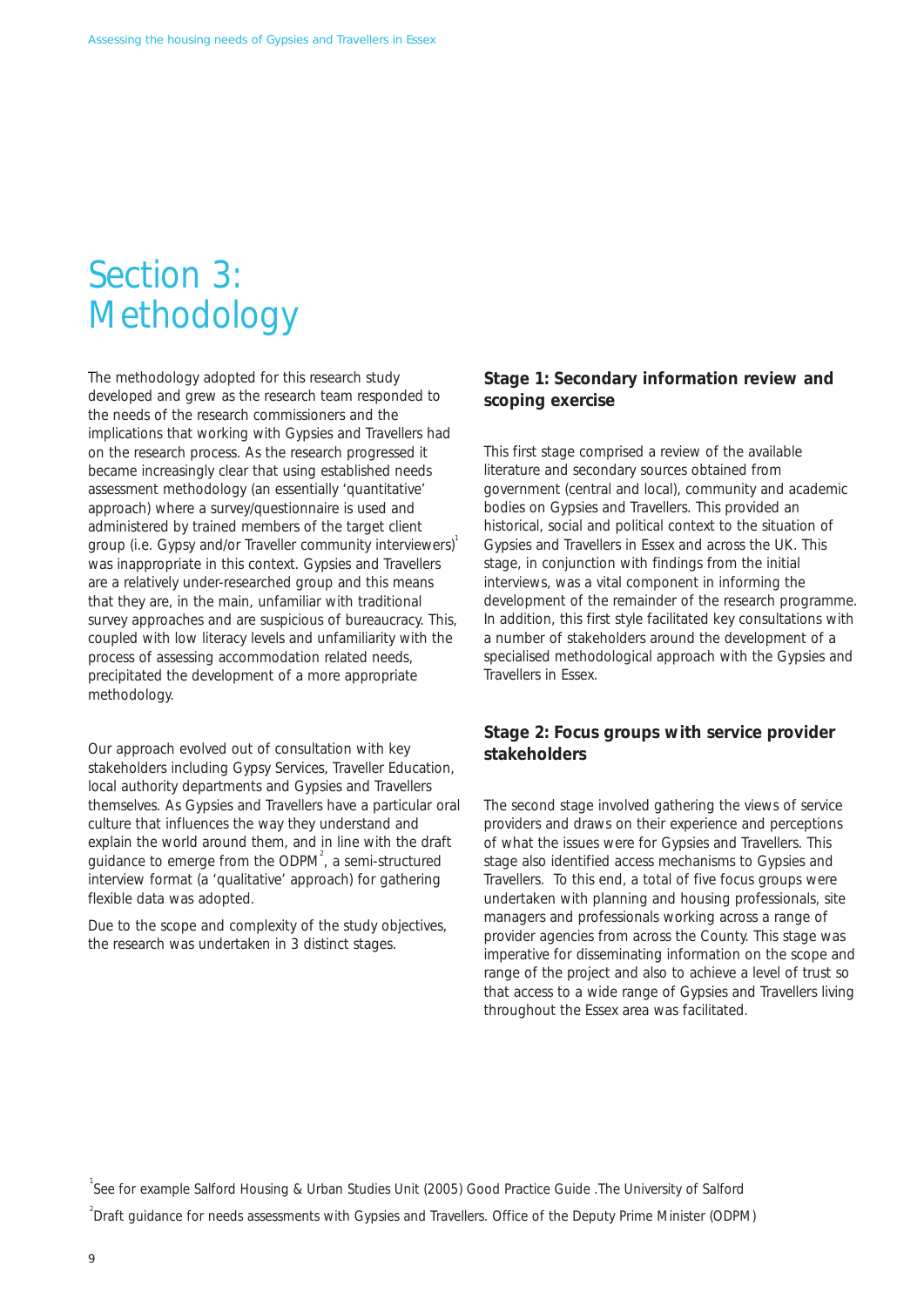

#### **Stage 3: Semi-structured interviews with Gypsies and Travellers**

Attracting willing participants across a range of ethnic groups to engage in face-to-face interviews about their experiences of accommodation and their future needs and aspirations posed a number of challenges to the research team. We were aware of the potential problems that could occur if trust in the project was not generated during the early stages. As a result, members of the research team began the sustained process of building relationships with key stakeholder professionals and Gypsies and Travellers themselves throughout the Essex area. In addition to stakeholders from the Council, we made and fostered links with various Gypsy and Traveller support and advocacy groups throughout the County. As well as easing access to potential participants, this also fulfilled a vital function of negotiating the most appropriate and effective way of involving participants in the research. Involving stakeholders and key informants in the formulation of the methodology proved an invaluable step as these individuals acted as advocates for the research, ultimately fostering increased levels of trust in the project.<sup>3</sup> As a direct result of this, attracting willing participants from the Gypsy and Traveller communities became, for the most part, unproblematic. This process began in May 2005 and was completed in November 2005.

The sampling technique used was purposive rather than a purely random sample (which was not feasible given the lack of accurate information concerning the size of the community), necessitated by the involvement of key gatekeepers to the Gypsy and Traveller community. In line with our approach and the Draft Guidance issued by the ODPM, a semi-structured and open-ended interviewing approach was utilised and administered by a face-to-face method. This was implemented on both an individual and focus group basis with the aim of gathering robust qualitative data from which theoretical rather than statistical generalisations could be made. In total the research team interviewed 72 Gypsies and Travellers (64 with heads of 'households') of varying ethnic backgrounds, gender, ages and accommodation situations, with an additional 3 interviews with Showpeople.<sup>4</sup> Key to the achievement of this data was the need for the research team to be flexible as the interviews were rarely conducted on time or in familiar research environments.

 $3$ Certainly, the involvement of independent researchers should have facilitated this.

<sup>4</sup>See Appendix 1 for details.

<sup>5</sup>It was not uncommon to conduct interviews in stationary cars, walking, outside etc.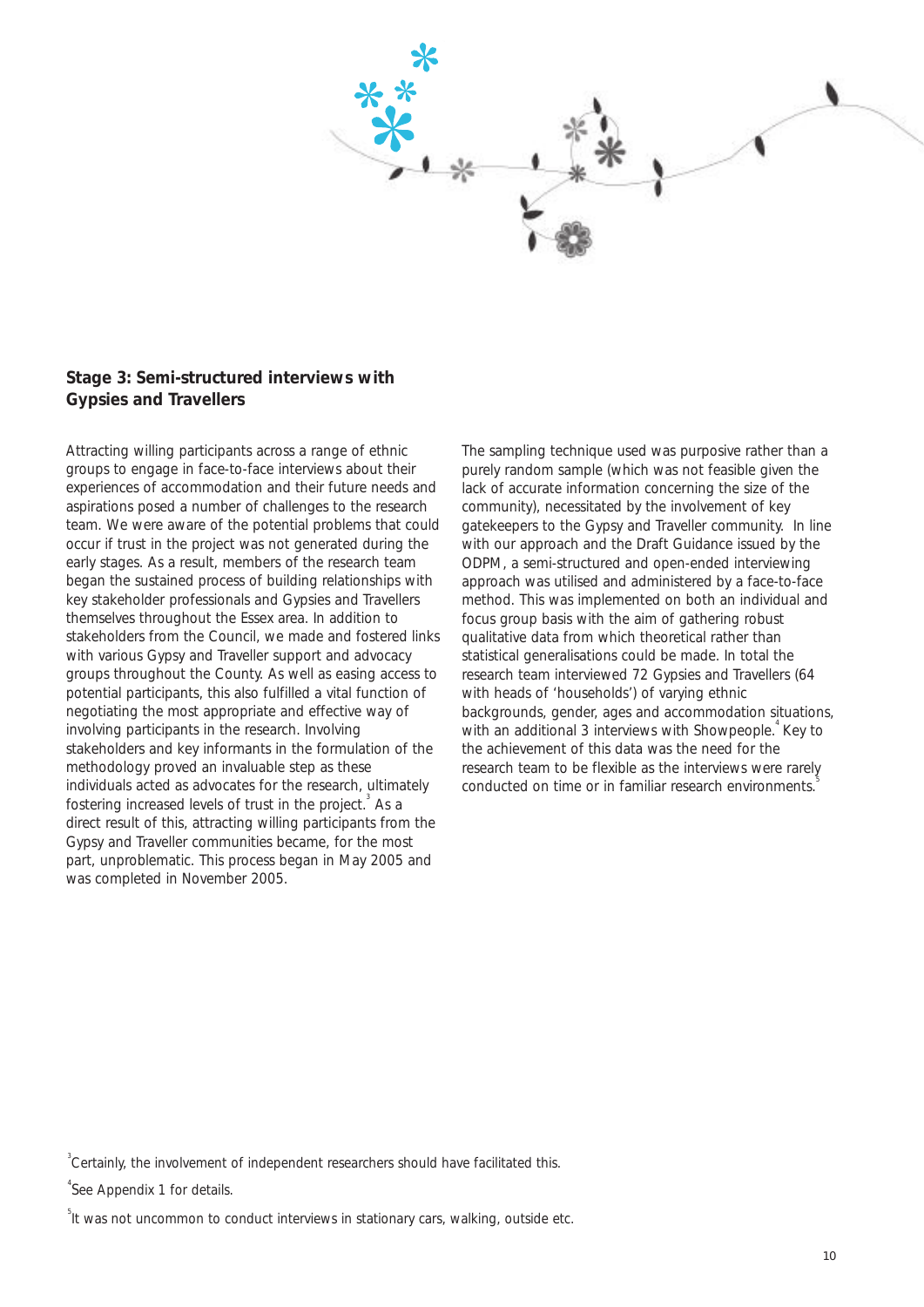

The selection of interviewees was in part driven by their **Data analysis** availability and in part by whom the research team had

- Current tenure types and aspirations/future needs and allocation. tenure preferences for caravan dwelling/movement between housing and caravans;
- Attitudes to current site provision (council and private provision); presence on unauthorised encampments;
- Migration patterns and transient settlement patterns:
- Employment trends and barriers to access of training and education opportunities;
- Health care needs and access to appropriate services;
- Educational requirements, accessibility and peer group integration; and
- Household composition and demography including patterns of extended family living.

In addition, a quantitative data collection instrument was used alongside the qualitative questionnaire to gather relevant demographical data.

secured access to.<sup>6</sup> Each participant was verbally informed<br>as to the aims and scope of the research project and the<br>concepts of confidentiality and anonymity within the<br>confines of this project were explained as fully as

See Appendix 2 for details of the interview schedule.

<sup>&</sup>lt;sup>6</sup>Our aim here was to produce a relevant range of cases that will enable us to make strategic claims. We are not claiming to be directly representative of the Gypsy and Traveller population in Essex – this is impossible as a sampling frame does not exist from which to select. Our theoretical sample is valid and robust in that groups have been selected on the basis of the research question. In other words our sample builds in the relevant characteristics and criteria – in this case experiences across tenure/ circumstance/gender/ethnicity/location were gathered. Thus, we have generated data of the appropriate order from a relevant range of sources and can ultimately present a multi-vocal position in that a range of perspectives will be represented.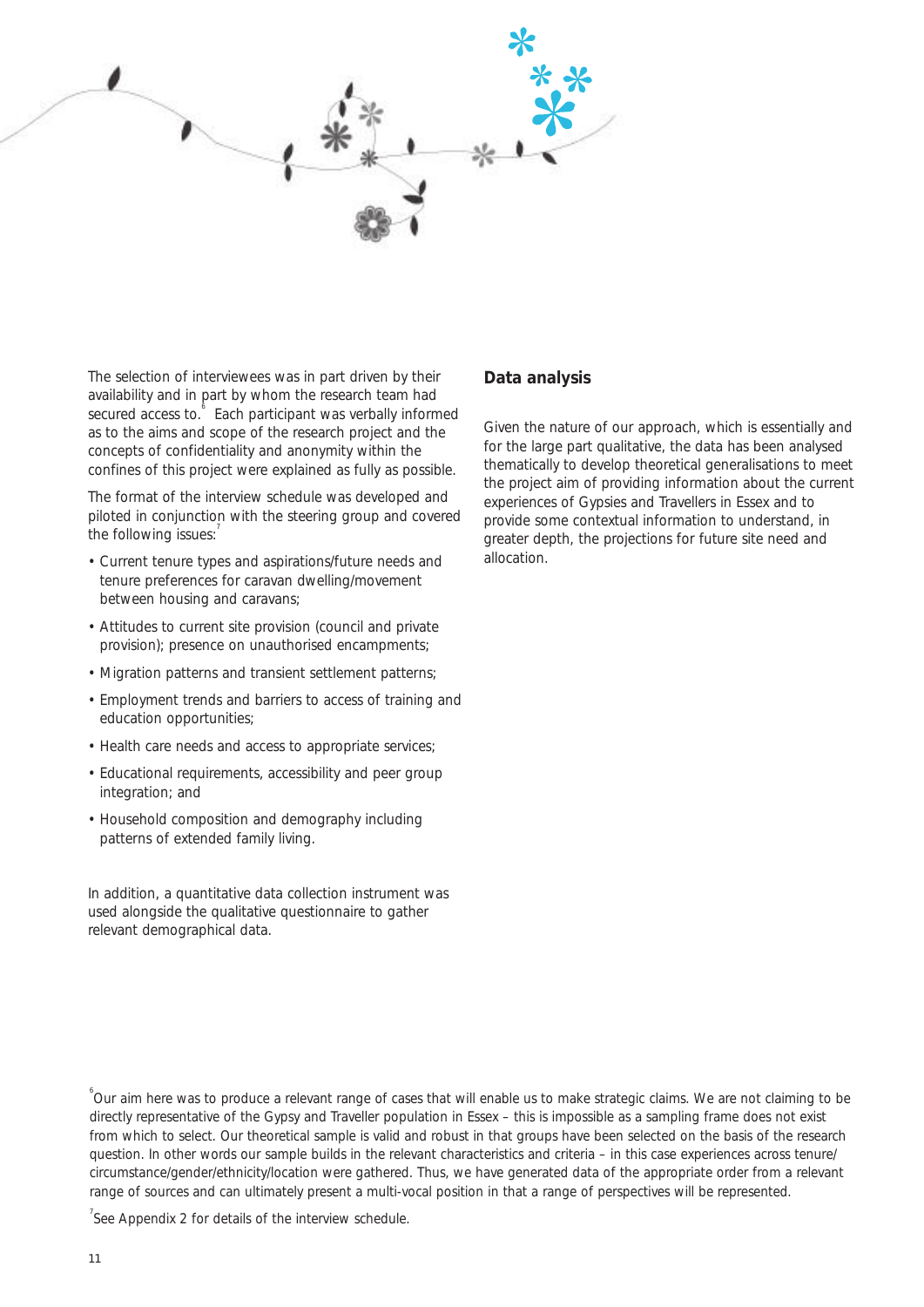### Section 4: Literature Review

#### **Introduction**

Following the Housing Act 2004, local authorities have been preparing to develop and implement strategies to respond to the needs of Gypsy and Traveller communities living in their areas. Underpinning the development of these strategies is the requirement to understand the population and assess the housing need of those who are resident in the locality. Arguably, each group in society presents certain challenges and dilemmas in needs assessments, with each requiring particular strategies for consultation and data collection. However, it is becoming increasingly accepted that consultation with Gypsies and Travellers require particular specialised approaches.<sup>8</sup> It is also widely accepted that any assessment of the accommodation needs of Gypsies and Travellers has to acknowledge that although a small minority in UK society, Gypsies and Travellers have distinctive cultures, lifestyles and characteristics which inevitably impacts upon their accommodation needs, housing experiences and aspirations.

The distinctiveness of Gypsies and Travellers has been extensively explored by a wide and extensive literature base that has sought to investigate the complex relationship between Gypsies and Travellers and the social and political fabric in which they live. As such, any attempt to review this literature is liable to be problematic as, in the face of established knowledge, the writers may be accused of over-simplifying these complex issues. However, it is the intention of this review to present the 'key' themes of this knowledge base in order to explore the social, historical and legislative backdrop that assists in better understanding the accommodation and related needs of Gypsies and Travellers at both a national and a local level.

There is a growing literature base that has highlighted the damaging effects that rapid social change and the current socio-political situation is having on Gypsies and Travellers. On average, women from Travelling families live 12 years less than those in the general population, with men from Travelling families living 10 years less. This divergence appears to reflect the difficulties and health risks that many Gypsies and Travellers experience in work, lifestyle, health and social care. Although there is some knowledge about the health needs of women from Travelling families less is known about the health needs of Gypsy and Traveller men.

Research has also indicated that Gypsy and Traveller children are seriously disadvantaged in the education system. Between 10,000 and 12,000 Traveller children of secondary school age are not registered at school and the average attendance rate for Traveller pupils is around 75%.

<sup>8</sup> Niner, P. (2003) Local Authority Gypsy/Traveller Sites in England. ODPM. London.

<sup>9</sup> Lewis, G. and Drife, J. (2001) Why Mothers Die 1997-1999: The Fifth Report of the confidential Enquiries into Maternal Deaths in the United Kingdom. London: RGOG.

<sup>&</sup>lt;sup>10</sup> Acknowledgement is made to Parry, G., Van Cleemput, P., Peters, J., Moore, J., Walters, S., Thomas, K and Cooper, C. (2004) The Health Status of Gypsies & Travellers in England. Report of Department of Health Inequalities in Health Research Initiative Project 121/7500.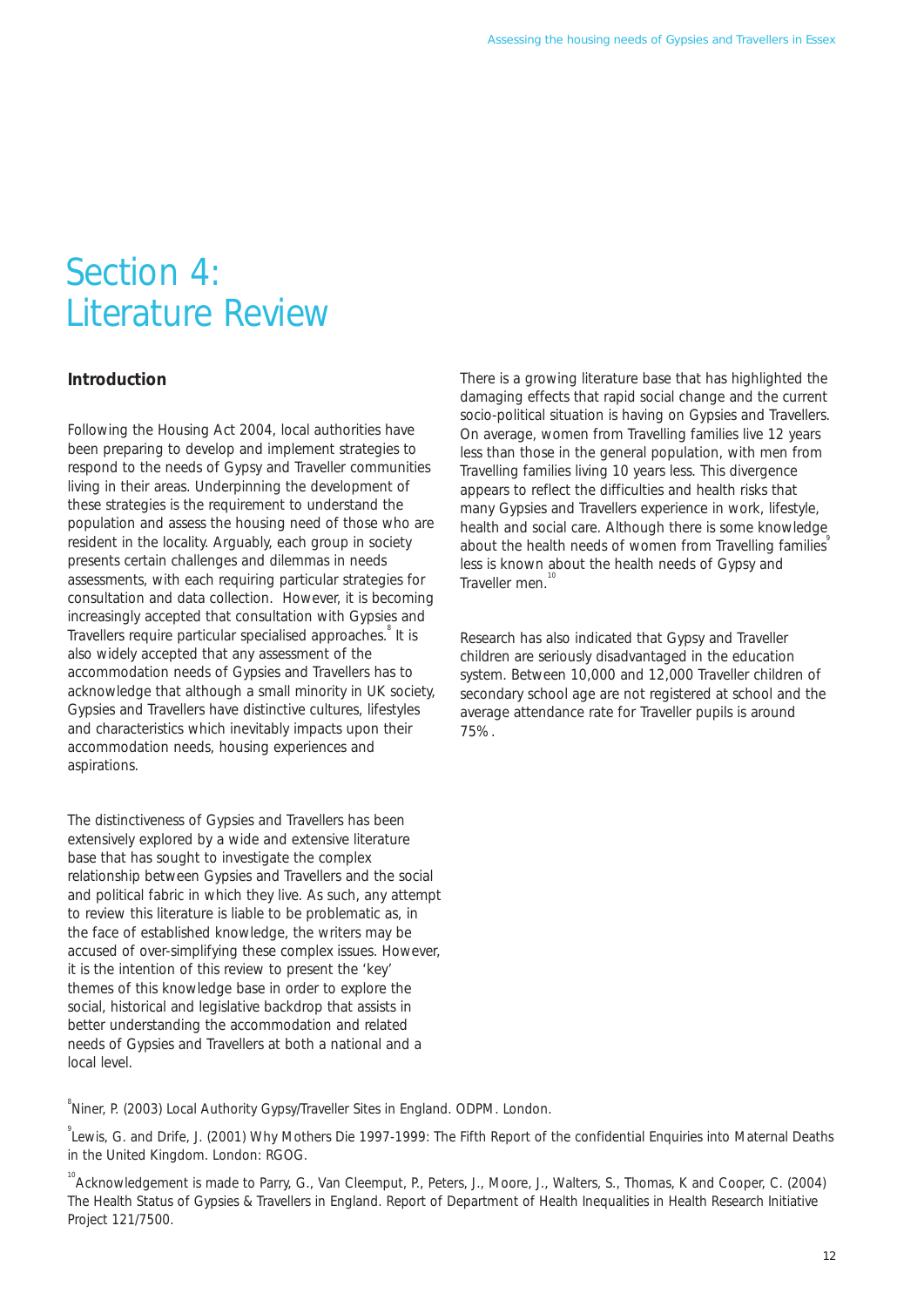This rests well below the national average and is the worst attendance rate of any minority group. It is clear therefore, that the needs of Gypsies and Travellers cannot be considered in isolation from the wider context of health, education and social care.

#### **The numbers of Gypsies and Travellers**

In order to make sense of the significance and relevance of work with any population it becomes unavoidably necessary to highlight the 'numbers' of those individuals concerned. However, when such a population is Gypsies and Travellers, providing an accurate picture of the numbers involved is complicated by their nomadic lifestyle and compounded by a lack of rigorous and reliable recording procedures.

There have been many estimates of the numbers of Gypsies and Travellers living in the UK but the total numbers of individuals classified as Gypsies and Travellers remains unknown, due to infrequency in data collection and inconsistencies. In 1994 it was posited that the number of Gypsies in the UK was in the range of 90,000 to 120,000," with the Liberal Democrats in 2003 placing a larger estimate of Gypsy and Traveller numbers in England at 200,000 to  $300,000$ .<sup>12</sup> Indeed, it has been estimated that the Gypsy and Traveller population can be equated to that of Britain's Bangladeshi population  $(280,000)$ <sup>13</sup>

The 2001 Census did not include Gypsies and Travellers as distinct ethnic groups in their data collection and many other agencies do not collect data on numbers. The only official source of information we have is the twice-yearly caravan count which has been in operation since 1979. This is co-ordinated by the Office of the Deputy Prime Minister (ODPM) in England, and the Gypsy Traveller count which is coordinated by the Scottish Executive in Scotland. In England the count is collated twice-yearly and carried out by the local authorities. The July 2004 count showed that there are around 15,000 Gypsy and Traveller caravans in England. However, data on the numbers of individuals this includes is non-existent. For indicative purposes only it has been suggested that an arbitrary multiplier of 3 persons per caravan would give an approximate total population of around 41,000 living in caravans. $14$  By including those Gypsies and Travellers that are thought to live in housing gives an estimate of around 82,000 for England. These figures are provided here as estimates only as the Caravan Count has been widely criticised for being both inconsistent and inaccurate,<sup>15</sup> with some highlighting that local authorities may purposively under-enumerate Gypsy caravans in order to minimise the apparent need

 $\mathrm{^{15}}$ Sites Ibid.

<sup>&</sup>lt;sup>11</sup>Liégeois, J. P (1994) Roma, Gypsies, Travellers. Council of Europe Press.

<sup>&</sup>lt;sup>12</sup> Liberal Democrats (2003) Gypsies and Other Travellers: Policy Development Paper (Liberal Democrats) http://www.libdems.org.uk/documents/PDP7Travellers.pdf

<sup>&</sup>lt;sup>13</sup> Commission for Racial Equality (2004) Gypsies and Travellers: A strategy for the CRE, 2004-2007. London: CRE.

<sup>&</sup>lt;sup>14</sup> Niner, P. (2003) Local Authority Gypsy/Traveller Sites in England. ODPM. London.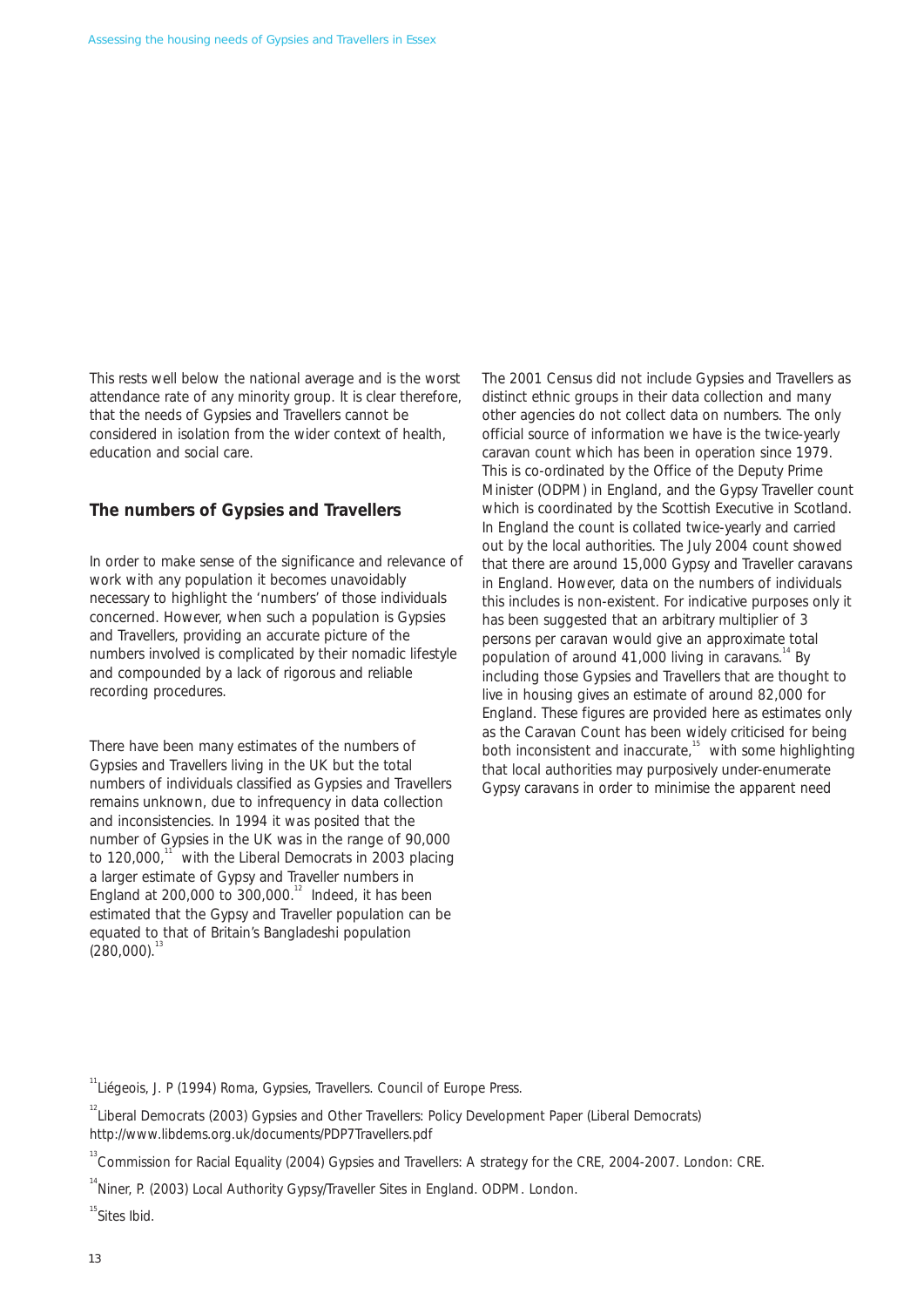

for site provision, $16$  while others have argued that the possible absence of New Travellers may contribute to inaccuracies in the count.<sup>17</sup> It appears, therefore, that there are major problems in obtaining estimates of Gypsy and Traveller numbers. An ODPM report into the caravan count system brought forward a number of key findings including:

- The relevance and the purpose of the count is not clearly understood by those involved in its practice as the policy context has changed since the count was introduced in 1979;
- The counts are not completely accurate; accuracy varies between local authorities and items of information;
- Non-involvement of Gypsies/Travellers themselves in the count process contributes to mistrust; and
- Despite fears about accuracy, the count is valuable because it effectively provides the only source of information on the numbers and distribution of Gypsy caravans and families.

Gypsy and Traveller organisations have long pressed for the widespread inclusion of distinct and consistent ethnic categories for Gypsies and Travellers within national and local monitoring systems, so that the size of the communities and the full scale of their potential needs are on record. One of the obstacles affecting this has been Gypsies and Travellers themselves, who can see little evidence that it will benefit them to co-operate, even if they could overcome their distrust of ethnic classification and their suspicions of the way the data might be used. The Commission for Racial Equality has a role in supporting, encouraging and advising local authorities and other organisations to include Gypsies and Travellers in their research and monitoring exercises. The CRE have published their policy strategy to guide their work with Gypsies and Travellers<sup>19</sup> which sets out their objectives for this group and discusses their intention to work towards fostering confidence in data collection opportunities and encouraging transparency in such a process.

Other problems associated with quantifying the Gypsy and Traveller population appears to centre on the absence of a suitable method and tool for gathering such data. However, any attempt at gathering data on the Gypsy and Traveller population appears inevitably confounded by problems of definition and classification.

<sup>16</sup>Warrington and Peck (2005) Gypsy and Traveller Communities: accommodation, education, health, skills and employment – An East of England perspective. The Ormiston Children and Families Trust.

<sup>17</sup> Green, H. (1991) Counting Gypsies. HMSO.

<sup>18</sup>ODPM (2003a) Counting Gypsies and Travellers: A Review of the Gypsy Caravan Count System. Housing Research Summary, No. 206.

19 Commission for Racial Equality (2004) Gypsies and Travellers: A strategy for the CRE, 2004-2007. London: CRE.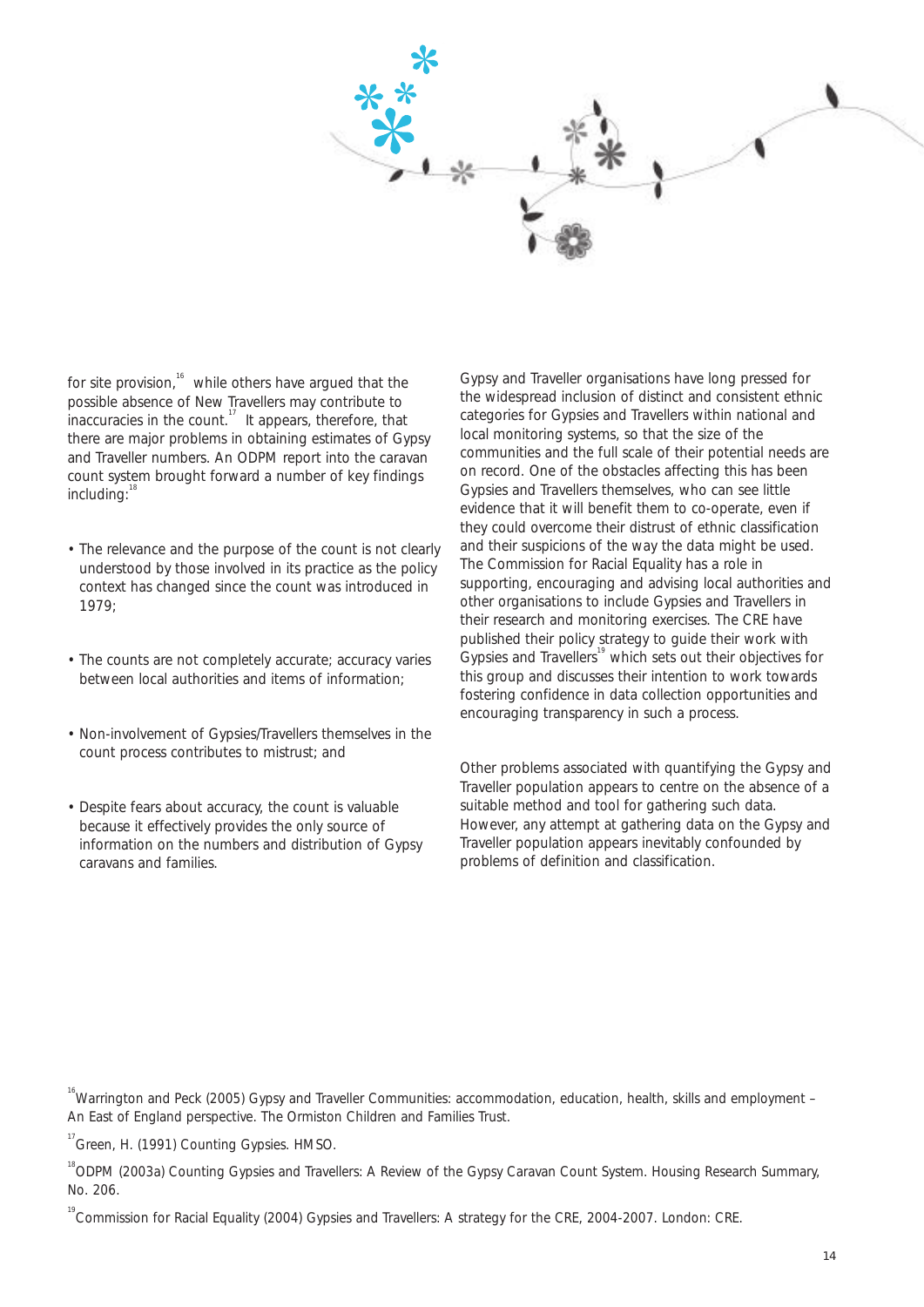

#### **The definition and classification of Gypsies and Travellers**

It has become clear from the literature base that there is no simple definition of a Gypsy or Traveller. As the number of Gypsy and Travellers has increased over time so has the diversity and ultimately the complexity of these communities. In England there are three broad groupings of Gypsies and Travellers comprising; traditional English (Romany) Gypsies estimated to be around 63,000 through Britain and recognised as an ethnic minority group, $\hat{i}$ traditional Irish Travellers estimated to be around 19,000 in Britain and also recognised as an ethnic minority group, $2<sup>21</sup>$ and New Travellers, for whom there is no statistical information. There are also smaller numbers of Welsh Gypsies and Scottish Travellers<sup>22</sup> and a small but increasing number of Roma who have arrived over the years from Central and Eastern Europe mostly as refugees and asylum seekers, most of whom are not seeking accommodation on sites.<sup>3</sup>

Many of these ethnic groups have been in England for a number of centuries with Romany Gypsies first being recorded around the sixteenth century. Irish Travellers are thought to have more ancient origins than the Romany Gypsies and probably came to England during the 1800s (in response to the potato famine) with their numbers

increasing, relatively recently, from the 1960s onwards. New Travellers, or New Age Travellers, can be an extremely diverse label with their reasons for travelling encompassing a range of economic, environmental, social and personal reasons. 24 Their numbers have increased over time as many New Travellers have built up a tradition of travelling supported by socialisation with a generation of children being raised within this lifestyle.<sup>2</sup>

However, although ethnic divisions is one way in which we can identify and understand the Gypsy and Traveller population; for a Gypsy or Traveller self-identification, within these broad groupings, appears to be punctuated by complexity. It appears that it is not uncommon for individuals themselves to blur and merge their identities depending upon their parent's ethnicity, country of origin and present surroundings.<sup>26</sup> For a Gypsy/Traveller, ethnic boundaries can both shift and merge over time depending upon marriage (whether individuals marry Travellers from other ethnic groups) and/or the maintenance of a 'travelling lifestyle' (characterised by nomadism). There are often cultural factors which symbolise the differentiation between Gypsies and Travellers such as; distinctive hygiene practices; labour market and employment preferences;

<sup>20</sup> Kenrick, D. and Clark, C. (1999) Moving On: The Gypsies and Travellers of Britain. Hatfield: University of Hertfordshire Press.<br><sup>21</sup>.  $21$ Ibid

 $^{22}$ Niner, P. (2004) Accommodating Nomadism? An Examination of Accommodation Options for Gypsies and Travellers in England. Housing Studies, (19), 2, 141-159.

<sup>23</sup> Refugee Council (1999) Unwanted Journey: Why Central European Roma are fleeing to the UK. Refugee Council.

<sup>24</sup>Webster, L and Millar, J. (2001) Making a Living: Social Security, Social Exclusion and New Travellers. Bristol. The Policy Press

<sup>25</sup>Niner. P. (2004) Accommodating Nomadism? An Examination of Accommodation Options for Gypsies and Travellers in England. Housing Studies, (19), 2, 141-159.

<sup>26</sup> Power, C. (2004) Room to Roam: Britain's Irish Travellers. Available online - http://www.statewatch.org/news/2005/feb/Room-to-Roam-England's-Irish-Travellers.pdf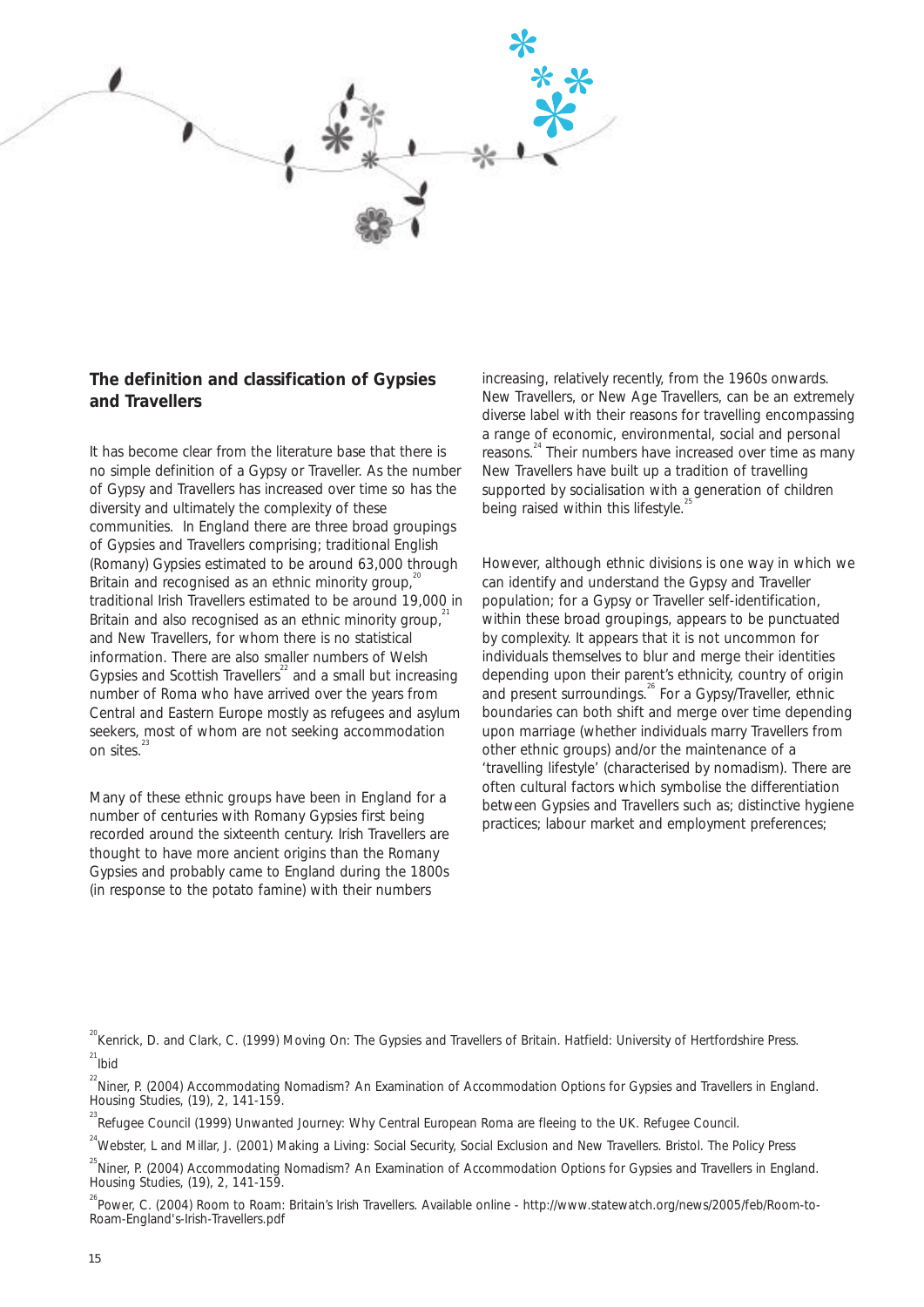distinctive economic practices; and the centrality of 'Persons of nomadic habit of life whatever their race or kinship.<sup>27</sup> It is this ancestral and cultural link to the Gypsy origin, including such persons who on grounds only of and Traveller identity but also the practice and/or ideal of their own or their family's or dependants' educational or nomadism, which is recognised as a constant in the health needs or old age have ceased to travel tempor common self-definition of a Gypsy or a Traveller. However, over time it appears that nomadism, in the lives of Gypsies group of travelling show people or circus people travelling and Travellers, has been transformed into more a 'state of together as such. mind<sup>"</sup> rather than a defining feature of everyday life for Gypsy and Traveller groups,<sup>29</sup> as many Travellers increasingly alternate between periods of sedentarism and To this end, our discussion of the Showpeople included in nomadism.<sup>30</sup> Although the principle of nomadism is the study is attached as an appendix (see Appendix 1). important for all Gypsies and Travellers it is unclear as to what proportion of movement is driven by the desire for freedom or employment and what proportion of movement takes place in response to the rapid social change that has occurred around Gypsies and Travellers, particularly in relation to non-toleration policies and the practices of local authorities.

Regardless, it is the concept of nomadism that is prevalent through the legal definition of a Gypsy. $32$  Here a Gypsy is seen as 'persons of nomadic habit of life, whatever their race or origin', but actively excludes 'showpeople' or people engaged in travelling circuses who travel together. The ODPM circular 01/2006 provides a definition of 'Gypsies and Travellers' as being,

health needs or old age have ceased to travel temporarily<br>or permanently, but excluding members of an organised

- <sup>27</sup> See Fraser, A. (1995) The Gypsies. Oxford. Blackwell; Okley, J. (1983) The Traveller-Gypsies. Cambridge. Cambridge University Press.
- <sup>28</sup> Parekh, B. (2000) The Future of Multi-Ethnic Britain. Profile: London.
- <sup>29</sup> Liégeois, J. P (1994) Roma, Gypsies, Travellers. Council of Europe Press.

<sup>&</sup>lt;sup>30</sup> Hawes, D. and Perez, B. (1995) The Gypsy and the State: The ethnic cleansing of British society. Bristol: School for Advanced Urban Studies.

<sup>&</sup>lt;sup>31</sup> Crawley, H. (2004a) Moving Forward: the provision of accommodation for Travellers and Gypsies. IPPR

 $32^2$ As stated in the Caravan Sites and Control of Development Act 1960 s24, and amended by the Criminal Justice and Public Order Act 1994 s80.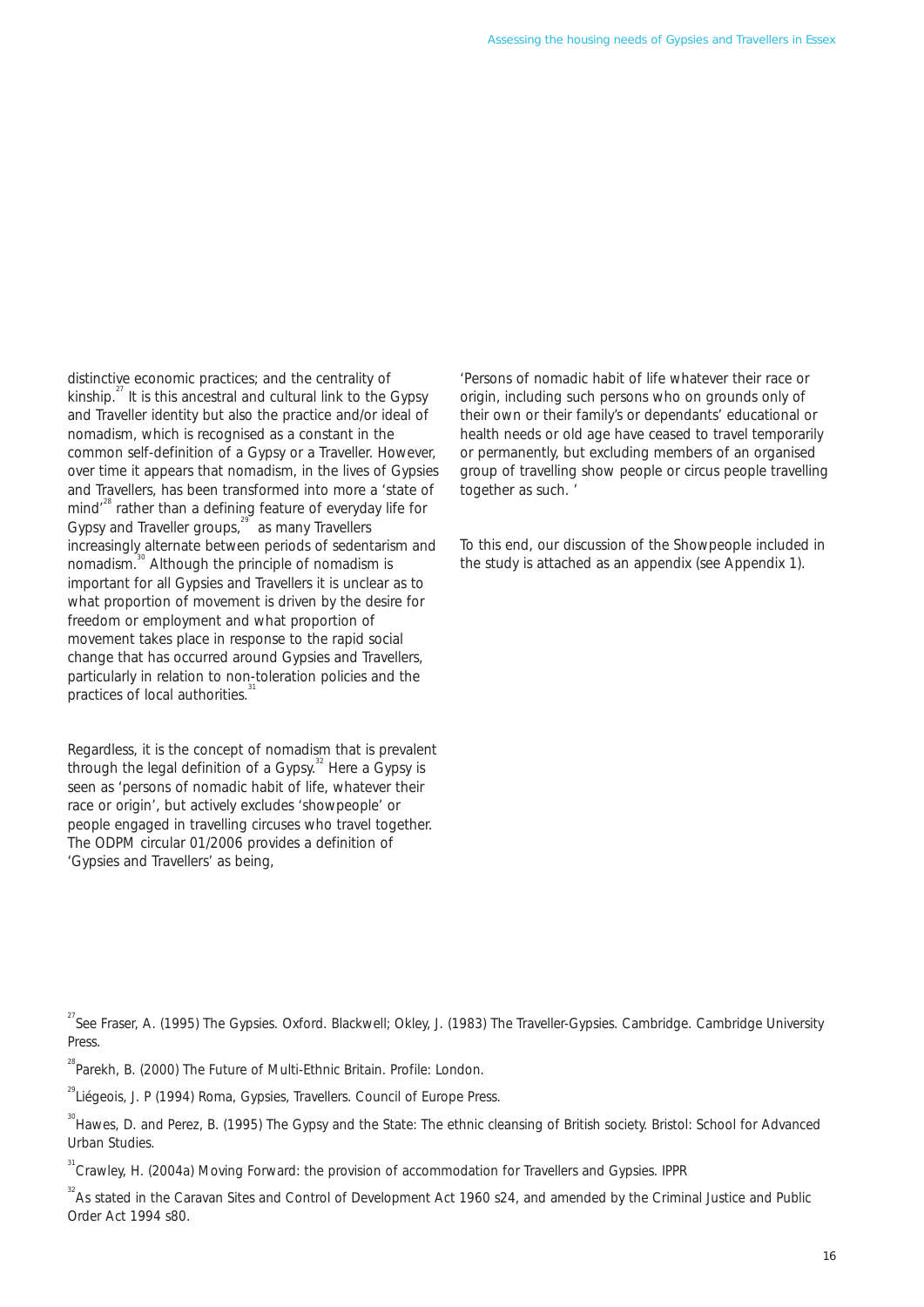#### **Gypsy and Traveller accommodation –**  past and present policy<sup>33</sup>

In 1968 the Caravan Sites Act was introduced primarily to provide a solution for the large number of Gypsy families living in extremely poor conditions, highlighted by a national census commissioned in 1967. This had revealed a surprising extent of poverty amongst Travellers as more than half of those surveyed occupied sites with no amenities and only one-third had access to rubbish disposal and mains water supplies. $34$  Prior to this, the 1960 Caravan Sites and Control of Development Act had introduced increasingly stringent planning controls resulting in families having to move off agricultural land into lay-bys and car-parks.<sup>35</sup> In response to the findings of 1967 section 6(1) of the Caravan Sites Act 1968 a mandatory duty was introduced on Local Authorities to provide 'adequate accommodation for Gypsies residing or resorting to their area'. In practice, London Boroughs had to provide 15 pitches but in Essex, no local authorities achieved 'designation' and many provided in excess of 20 pitches.

Between 1970 and 1994, the Caravan Sites Act 1968 placed a duty on local authorities to provide adequate accommodation for Gypsies residing in their area. An amount of central government subsidy was made available for site provision after 1979 following the Local Government Planning and Land Act 1980. Up to 1994 much of the existing network of sites were created under the 1968 Act. $36$ 

More recently, the most significant piece of legislation for Gypsies and Travellers and for those involved in site provision and the planning system has been the changes introduced as part of the Criminal Justice and Public Order Act 1994. This act removed the obligation on local authorities to provide and maintain public caravan sites. In place of this, Gypsies and Travellers were encouraged to buy their own land to seek planning permission for their own accommodation. This was intended to provide Gypsies and Travellers with a 'level playing field' for planning applications. The accompanying circular (DoE 18/94) made it clear that local authorities were expected to retain and maintain existing sites, and added that local authorities could still use the 1960 Act to provide new sites where needed. However, in practice the removal of duties to provide sites brought about a halt to the expansion of site provision for Gypsies and Travellers. A planning circular (1/94) highlighted that local authorities were advised to give practical help to Gypsies and Travellers wishing to acquire their own land for development.

<sup>34</sup> Ministry of Housina and Local Government (1967) Gypsies and Other Travellers. London: MHLG.

35 O'Nions (1995) The Marginalisation of Gypsies. http://webjcli.ncl.ac.uk/articles3/onions3.html

<sup>36</sup> Horton, M. (2004) The Health and Site Needs of the Transient Gypsies and Travellers of Leeds. Leeds: Marion M Horton Associates.

 $33$  Here we offer an overview of the significant turns and implications of policy and legislation for a more detailed look at the legislation and guidance relating to Gypsies and Travellers in the UK see: Niner, P. (2003) Local Authority Gypsy/Traveller Sites in England. ODPM. London.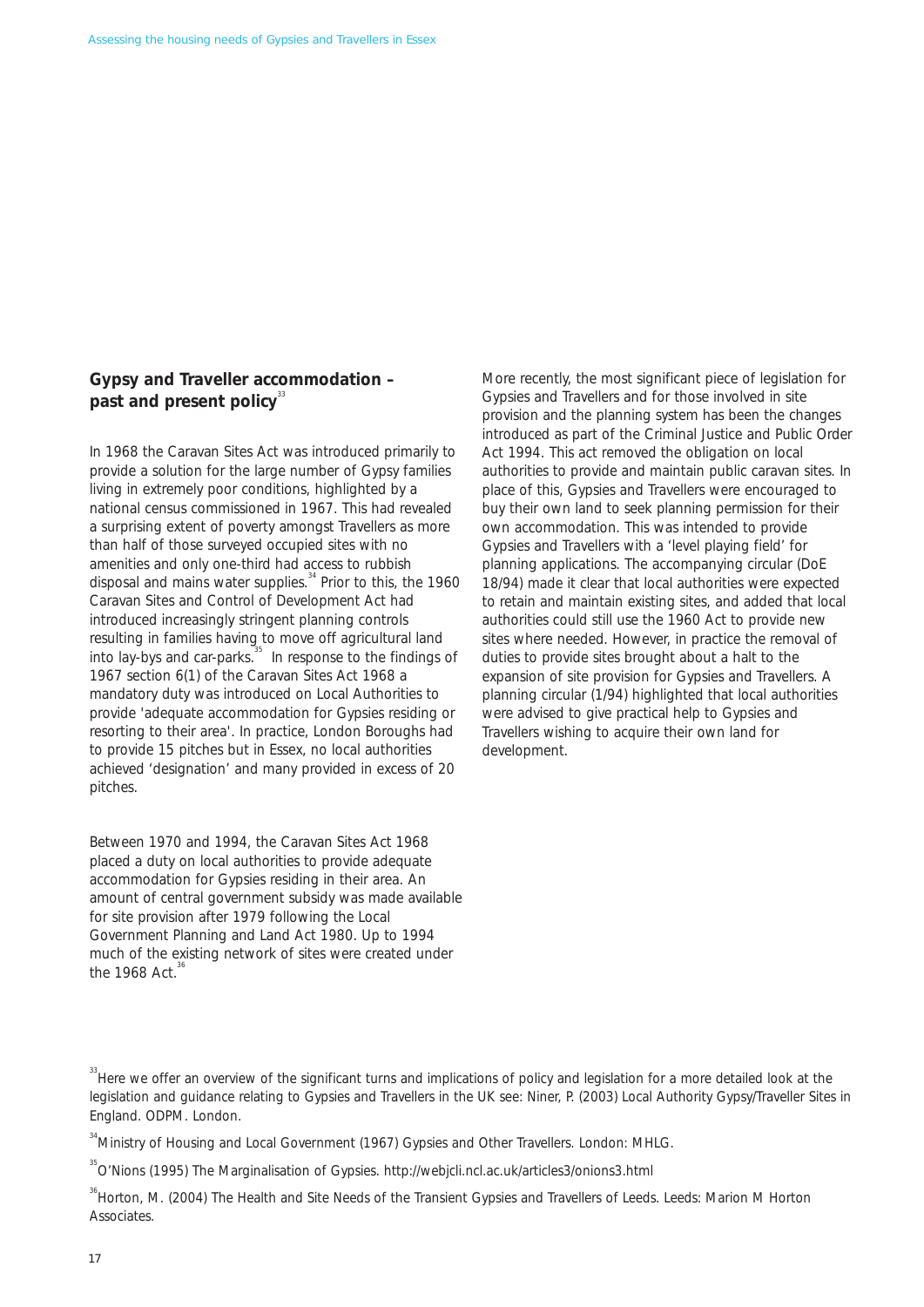

The intention embedded in the 1994 Act to encourage the seeking of planning permission and ownership of land by Gypsies and Travellers was shown to have been unworkable, since many local authorities failed to identify appropriate sites and/or to grant planning permission.<sup>3</sup> Additionally, the ODPM have argued that in complicating this practice, 'Gypsies and Travellers, wanting a more settled life-style, have bought land where they could, rather than where it was most appropriate'.

In 1997 the then Department of Environment and the Regions (now ODPM) and the Home Office issued joint guidance to local authorities and the police on unauthorised encampments. This guidance stressed the importance of taking a strategic approach in managing unauthorised camping, discussed 'toleration' of encampments and good practice relating to evictions. The guidance stressed joint-working between agencies (local authorities, police and other bodies) and the need to involve other stakeholders including Gypsies and Travellers and members of the non-traveller settled community. In 2000, amendments were made to both Circular 18/94 and to the 'Good Practice Guide'. These amendments largely dealt with advice of the 'toleration' of encampments and drew distinctions between unauthorised camping where there were no problems and no criminal offence, and where there is anti-social or criminal behaviour.

Over the next few years increased focus was made upon the planning responsibilities that local authorities have towards Gypsies and Travellers in supporting the creation of sites, and providing funding to help local authorities towards improving and refurbishing a number of Gypsy sites. In July 2000, the ODPM announced the Gypsy Site Refurbishment Grant. This was a 'challenge' fund of £17 million over the three years from 2001/2. An additional 8 million was available for 2004/5 with a further 8 million for 2005/6.

It has been consistently argued that the 1994 Act started a process which has resulted in the numbers of Gypsies and Travellers significantly out-weighing the number of authorised places. Research conducted during 2002 for the ODPM into the provision, extent and use of the local authority Gypsy/Traveller sites in England concluded that improvements were needed to accommodate the number of Gypsies and Travellers in the UK. In particular this study concluded that:

- There are around 320 caravan sites in England owned by local authorities;
- These sites provide approximately 5,000 pitches;
- An estimated 1,000 to 2,000 extra residential pitches will be needed over the next five years;

Government research shows that 90% of planning applications made by Gypsies and Travellers are refused.

<sup>&</sup>lt;sup>38</sup> Gypsies and Travellers – The Facts. ODPM.

<sup>&</sup>lt;sup>39</sup> Niner, P. (2003) Local Authority Gypsy/Traveller Sites in England. ODPM. London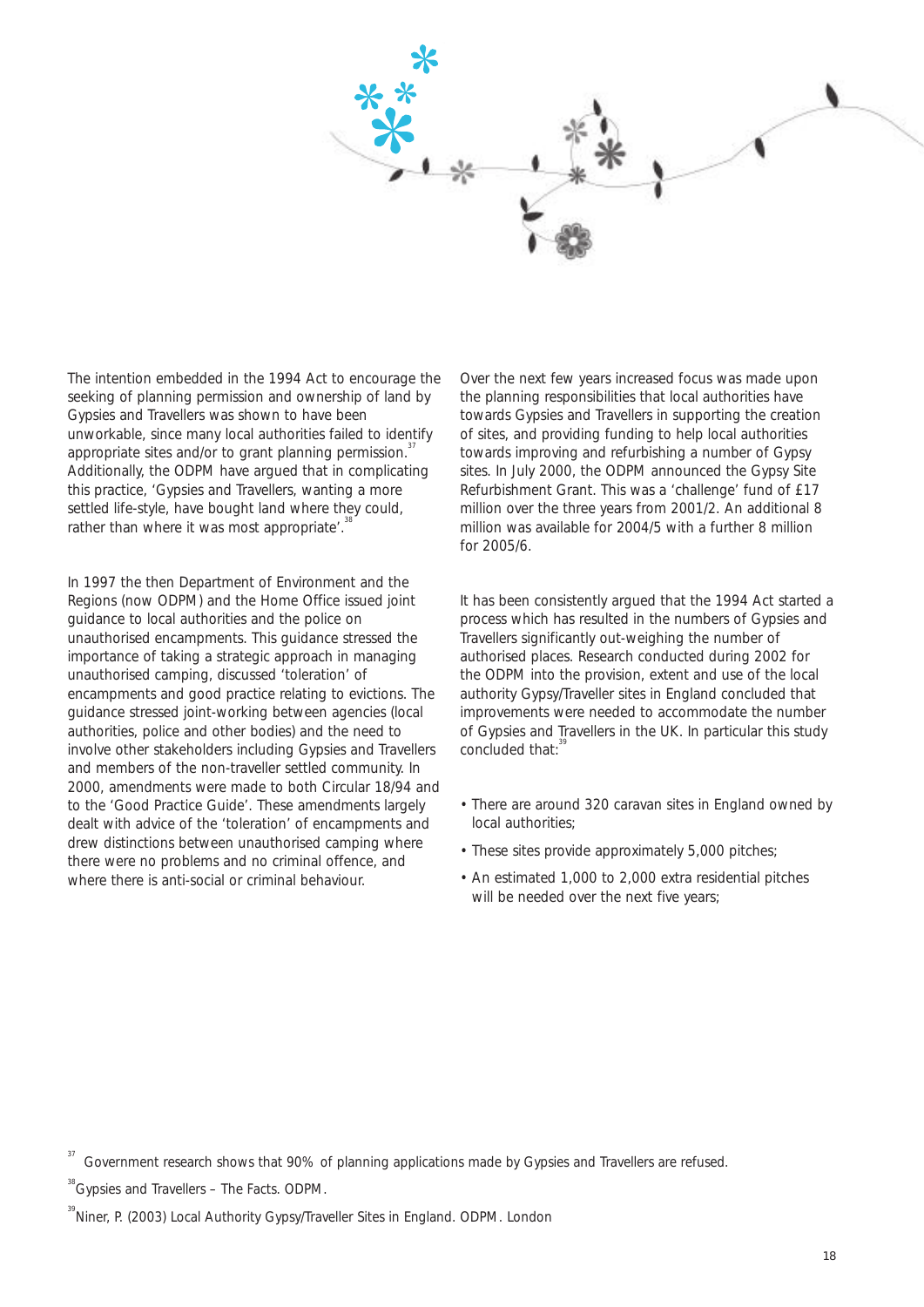

- An estimated 1,000 to 2,000 extra pitches on transit sites or stopping places will also be needed to accommodate 'nomadism';
- One of the main barriers to site provision is resistance from the local, settled community;
- Statutory duty and central subsidy may be needed to 'encourage' local authorities to make provision;
- Compared with other forms of social housing management, site management is more intensive and requires higher staff-to-resident ratios; and
- Problems can arise from the way rent officers set local reference rents for Housing Benefit applications for council sites. In some cases this can cause large differences between the pitch fee charged and the amount of Housing Benefit paid.

Over the past decade Gypsies and Travellers residing on unauthorised developments has been increasing with the 2003 figures showing an increase of 40% on the previous year. As such, in April 2003, the Government issued guidance suggesting that councils should develop a local strategy to deal with unauthorised camping.<sup>40</sup> The guidance states that such a strategy should aim to:

- Balance the rights and needs of resident communities with those of Gypsies and Travellers;
- Manage unauthorised encampments in an efficient and effective way;
- Set out proposals to meet Gypsies' and Travellers' needs by making adequate and appropriate site provision;
- Ensure proper working relationships between the agencies involved; and
- Address issues of social exclusion in the Gypsy and Traveller communities.

In further formalising the Government's position on Gypsies and Travellers, the Housing Act 2004 was introduced. In summary, the measures relating to Gypsies and Travellers contained within Part 6 of the Housing Act 2004 include the following: $4$ 

<sup>41</sup> Source - ODPM (2004) Factsheet 16: Gypsies and Travellers.

http://www.odpm.gov.uk/stellent/groups/odpm\_housing/documents/page/odpm\_house\_033542-01.hcsp

<sup>40</sup> ODPM (2003b) Guidance on Managing Unauthorised Camping. ODPM. April 2003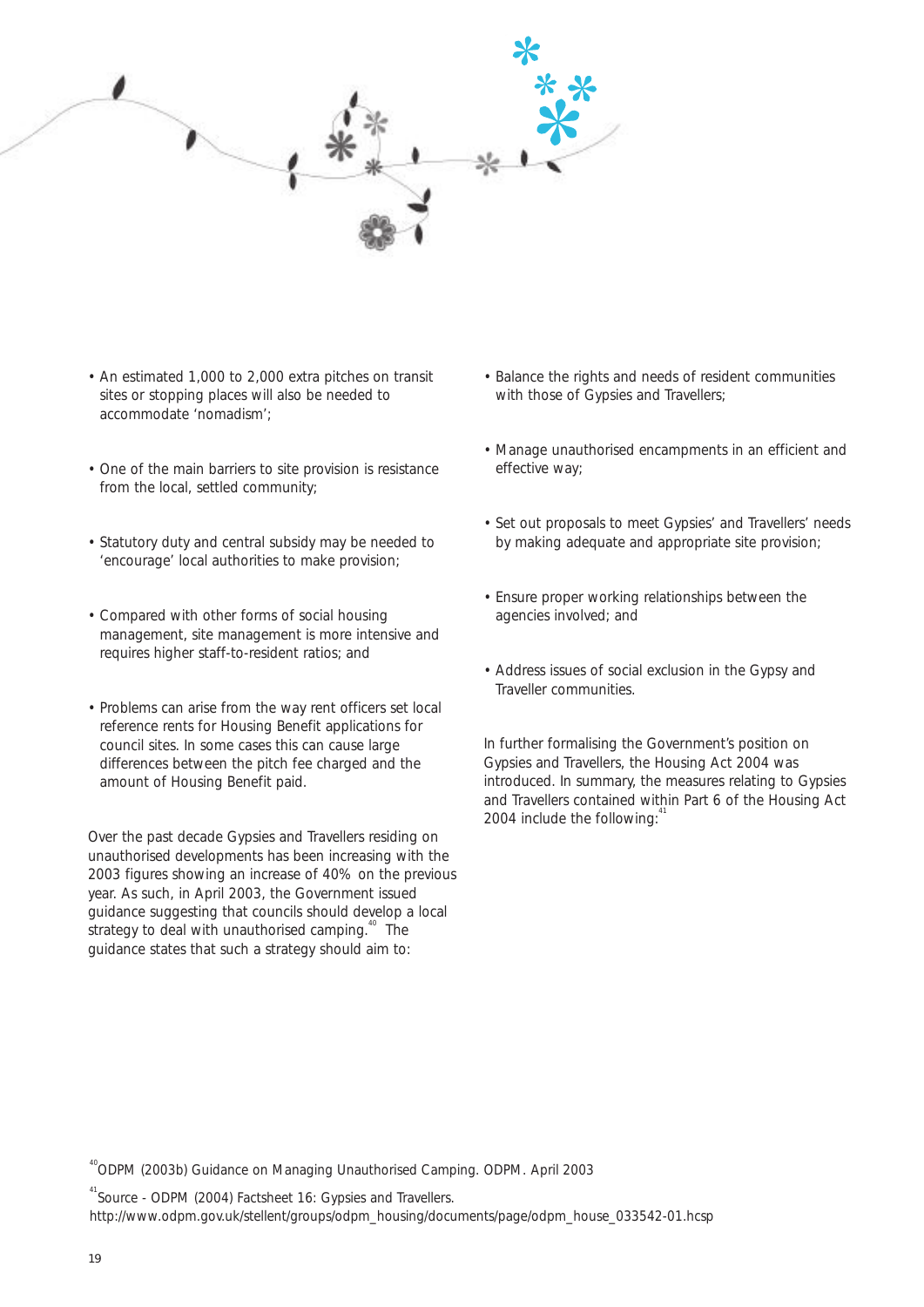- <span id="page-21-0"></span>• Extend the meaning of a 'protected site' in England to include county council sites providing accommodation for Gypsies and Travellers and in respect of Scotland to include regional councils. The result is that the occupiers of these sites are entitled to a minimum period of notice before they can be evicted. Possession can only be obtained by a court order and they will be covered by the provisions in the 1968 Act concerning harassment and illegal eviction. This brings county council-owned Gypsy and Traveller sites into line with sites owned by other types of local authority;
- Provide the courts with the power to suspend eviction orders against those occupying local authority Gypsy and Traveller sites and allows for these suspensions to last for a period of up to 12 months;
- Require local authorities to undertake regular assessments of the needs of 'Gypsies and Travellers' either living in, or resorting to, their area, under the Local Housing Needs Assessment process as set out in Section 8 of the Housing Act 1985. Special emphasis is placed on local authorities assessing the needs of those 'Gypsies and Travellers' who live in, or "resorting to" an area. This will allow them to consider both the need to provide appropriate temporary accommodation for 'Gypsies and Travellers', as well as permanent accommodation;
- Require local authorities to develop a strategy to meet the needs of 'Gypsies and Travellers', in line with Section 87 of the Local Government Act 2003, and to take any such strategy into account when they are exercising their other functions, such as planning, education and social care. Local housing authorities must also take into account any guidance issued by the ODPM when carrying out their 'Gypsy and Traveller' needs assessment and when developing their strategy;
- Allow for regulations to be issued which define 'Gypsies' and Travellers' for the purpose of this section. This will allow the Secretary of State to consult on the definition and provides for the possibility of the definition changing over time if necessary. This paragraph also states that 'accommodation' in this Section means sites on which caravans can be stationed, in addition to bricks and mortar housing; and
- Allow for the Secretary of State to issue guidance on carrying out needs assessments and the preparation of housing strategies.

The 2004 Act has created a duty on local authorities to assess the accommodation needs of Gypsies and Travellers and develop strategies to meet these identified needs.<sup>4</sup> These strategies have been encouraged to be developed at a regional level and should feed into other functions such as planning, education, social care and housing/accommodation. This initiates the realisation of effective joint working to resolve the multifaceted and complex problems experienced by Gypsies and Travellers, a process recommended by a recent report by the Institute for Public Policy Research.<sup>4</sup>

<sup>&</sup>lt;sup>42</sup> An issue currently being researched by Jo Richardson (De Montfort University) in her JRF funded research on 'Contentious Spaces: The gypsy/traveller site issues'

<sup>&</sup>lt;sup>43</sup> Crawley, H. (2004) Moving Forward: the provision of accommodation for Travellers and Gypsies. IPPR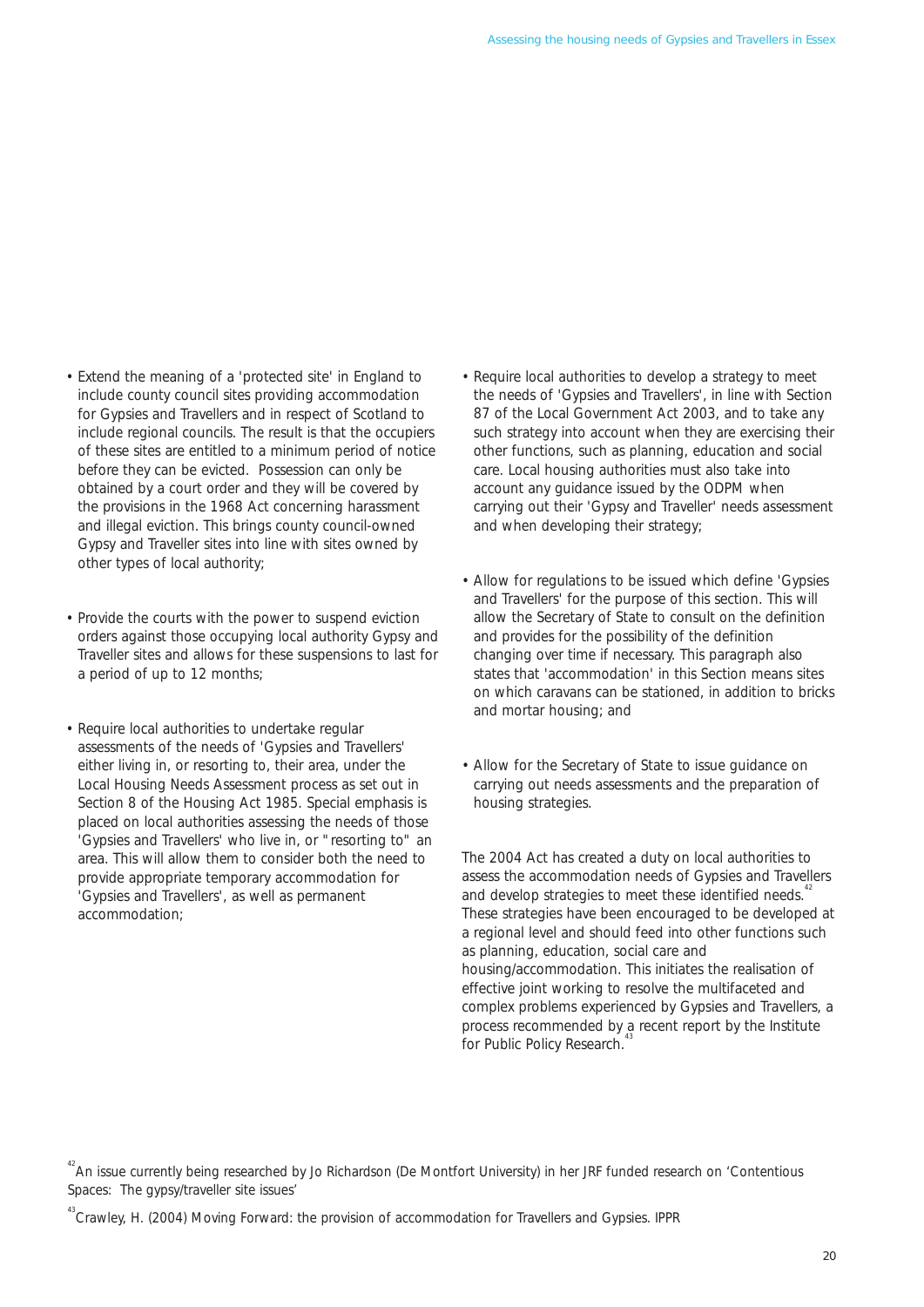#### **Developing strategies, good practice and assessing housing need of Gypsies and Travellers**

The ODPM has identified good practice across the country in working with Gypsies and Travellers.<sup>44</sup> This appears to exist where there are working arrangements between relevant bodies that have been formalised into protocols or service level agreements. However, this is exclusively concerned with firming up on enforcement on unauthorised encampments. As has been indicated the only recent legislation to deal with issues relating to Gypsies and Travellers has been the Criminal Justice and Public Order Act 1994 and the Anti-Social Behaviour Act 2003 which both extend the powers of the police and local authorities to move Travellers and Gypsies on, with only recent inroads made to trying to resolve the lack of legal sites for Gypsies and Travellers. Such working arrangements detail the respective responsibilities of signatories, lines of command and communication, and may include performance targets, for example on response times. Examples given of this good practice include:

- Derbyshire has a good practice guide for unauthorised encampments: Joint protocol between Derbyshire County Council, Derbyshire Gypsy Liaison Group, Derbyshire Constabulary and the NHS;
- Devon has joint Policy and Practice Guidelines relating to people of nomadic lifestyle residing in or resorting to Devon: Devon County Council and Devon & Cornwall Constabulary;
- Essex has a joint protocol for managing unauthorised encampments in Harlow: Essex County Council, Harlow District Council and Essex Police;
- Kent has a protocol for the management of unauthorised encampments: Kent County Council, district and unitary councils, Kent County Constabulary; and
- In a few areas (for example Milton Keynes) arrangements for joint working between the local authority and police are still closer in a jointly staffed 'unit'. Advocates refer to the consistency of approach possible through true joint working; it avoids unnecessary duplication of effort; it means that there is less possibility of people being referred backwards and forwards between organisations. In such a structure it is important that reporting lines and accountability arrangements are carefully thought through.

<sup>&</sup>lt;sup>43</sup> Crawley, H. (2004) Moving Forward: the provision of accommodation for Travellers and Gypsies. IPPR

<sup>&</sup>lt;sup>44</sup> Gypsies and Travellers - The Facts. ODPM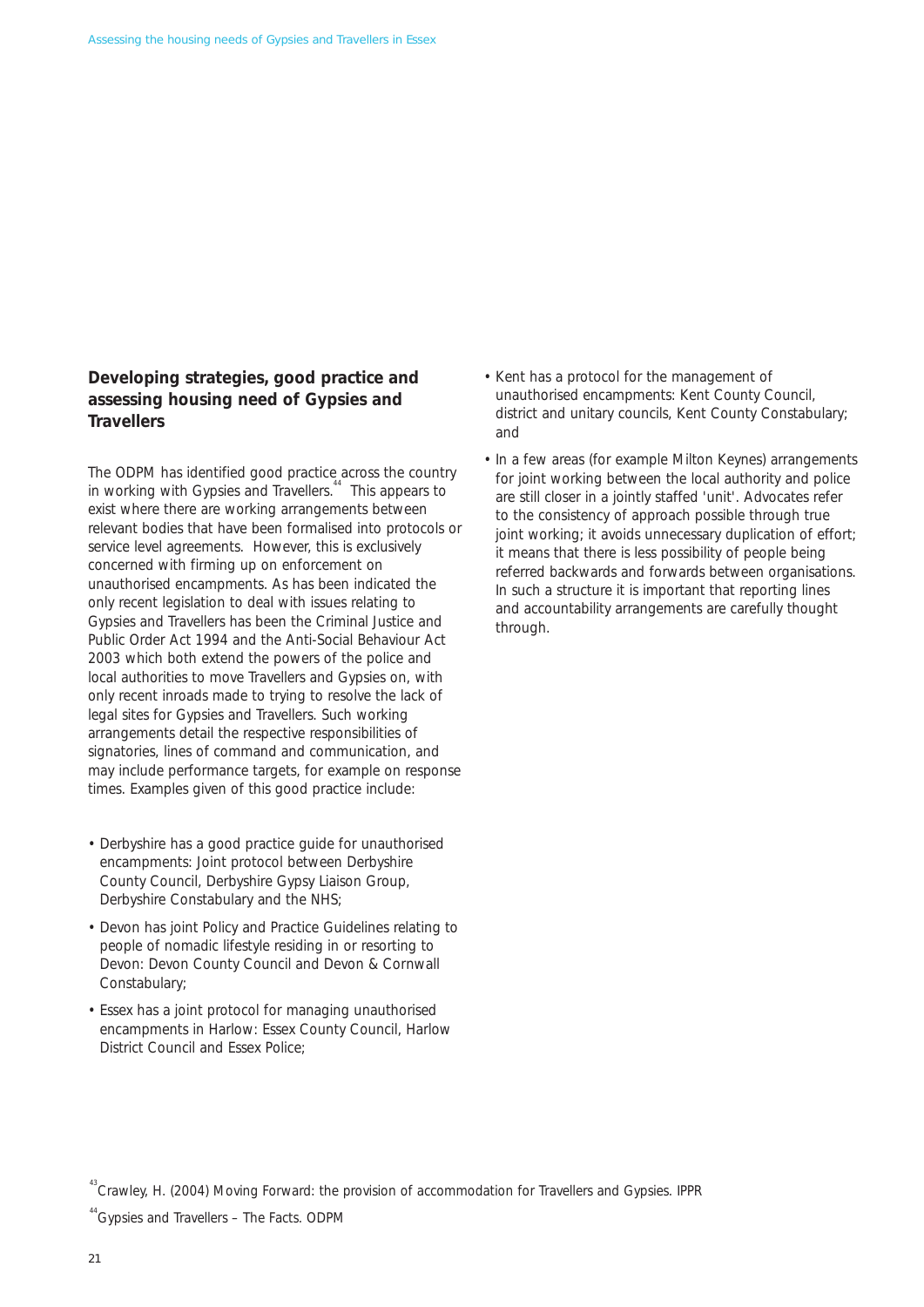

#### **Concluding remarks**

The provision of more legal sites has been seen as the most effective way of reducing tensions over Gypsy and Travellers with the settled community and improving the life chances of individuals from Gypsy and Traveller backgrounds.<sup>45</sup> However, the current lack of needs assessments conducted with Gypsies and Travellers means that at the moment, as ODPM research has shown, there is a lack of appropriate and legal places for Gypsies and Travellers to stop. As a result, the claim is that many Gypsies and Travellers have been 'forced' into 'bricks-and-mortar' social housing, which many desire to leave.<sup>46</sup> As such, people have therefore been locked into a circular existence as places on sites become fewer their absence from them means that their needs (and aspirations) are often overlooked.

Overall, the attention and focus upon Gypsies and Travellers and their accommodation needs has, since the introduction of the Housing Act 2004, shifted back to attempts to resolve some of the long-standing and increasingly problematic issues. At present, the options open to Gypsies and Travellers to improve their accommodation situation appear limited, by both the demand for places on authorised sites (both council and private) and the problematic nature of new sites being approved. The Housing Act 2004 has returned some of the responsibility to provide stability to this situation back to the localities in which Gypsies and Travellers live. This responsibility however, rests not only with the local authorities and their communities but with the larger regional network that these areas inhabit. A range of authorities have however already commissioned and carried out needs assessments, which explore the current and projected accommodation issues of Gypsies and Travellers in their areas, including both the Northern Ireland Executive and Communities Scotland. Therefore, where there is 'good practice' in terms of joint working to resolve the complex issues of unauthorised developments and encampments, this same spirit of joint working is being encouraged to apply to identifying and fostering new possibilities for authorised developments to reduce local tensions, improve life chances and to meet the often complex housing, health, social and educational needs of these diverse Gypsy and Traveller communities.

<sup>45</sup> Crawley, H. (2004b) Britain as the deep south. The Guardian, January 20th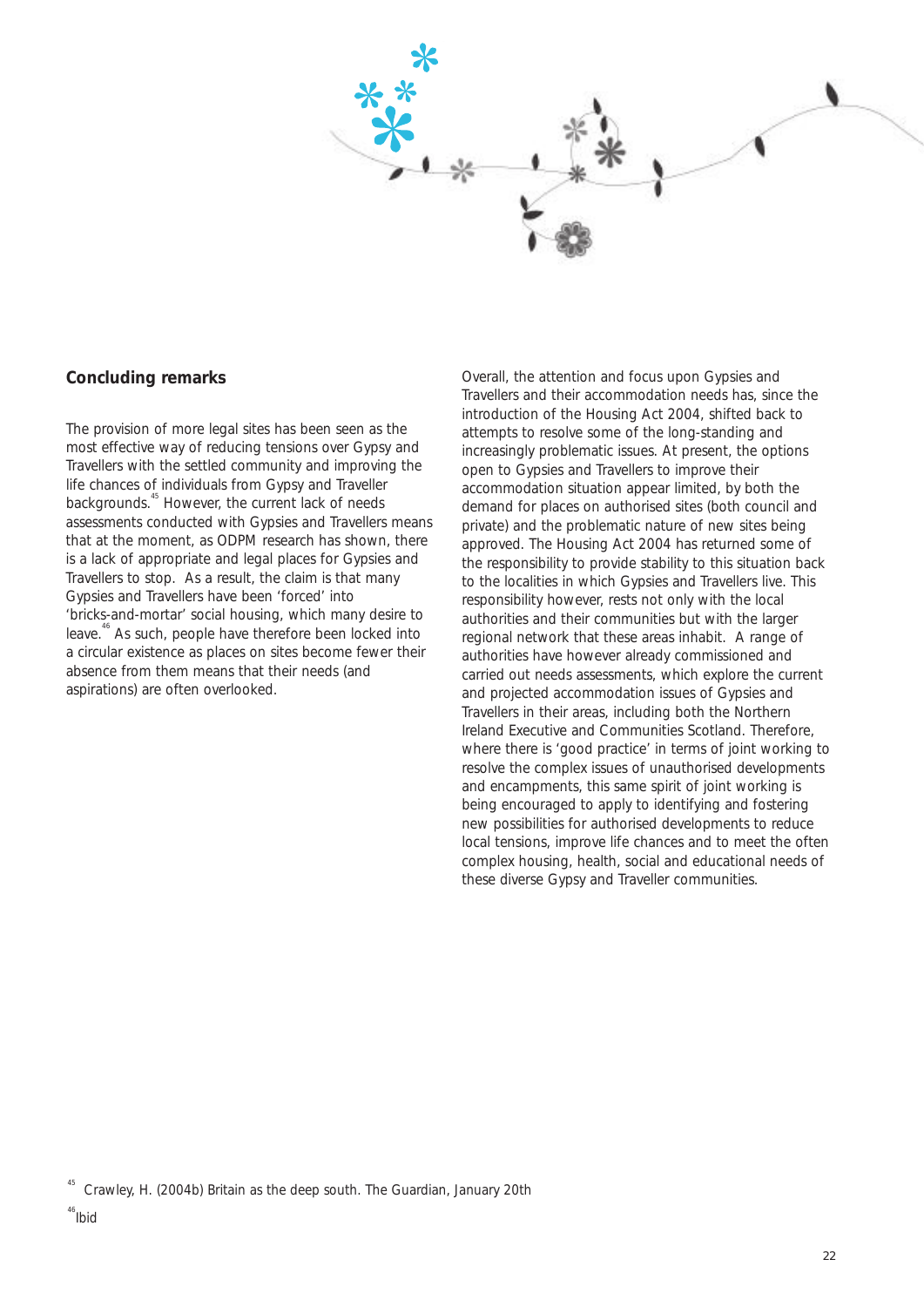### Section 5: Essex: The Context

Gypsies and Travellers have long featured in the population of Essex County. Each local/unitary authority has a Gypsy and Traveller Local Plan Policy and there is a countywide joint protocol for managing unauthorised developments. As with many areas across the United Kingdom, over the years the numbers of Gypsies and Travellers within Essex has been in constant flux. It is unclear, however, how much of this has to do with traditions of nomadism, the search for work and

employment and/or the effects of being moved on from settling on unauthorised land. According to the most recently available Caravan Count data for the Region<sup>47</sup> there is a reported total of 1159 caravans based across the area to which the study relates. This figure includes 442 on unauthorised developments, 349 on authorised council sites and 368 caravans on authorised private sites. Table 1 shows this by each local/unitary authority.

| Local/Unitary<br>Authority | Total          | Unauthorised<br>encampments | Authorised council<br>sites | Authorised private<br>sites | Mean of last 5 counts<br>(July 03-July 05) |
|----------------------------|----------------|-----------------------------|-----------------------------|-----------------------------|--------------------------------------------|
| Basildon                   | 350            | 172                         | 34                          | 144                         | 339                                        |
| <b>Braintree</b>           | 96             | 43                          | 42                          | 11                          | 74                                         |
| Brentwood                  | 39             | 21                          | $\mathbf 0$                 | 18                          | 32                                         |
| Castle Point               | $\overline{2}$ | $\overline{2}$              | $\overline{0}$              | $\overline{0}$              | 6                                          |
| Chelmsford                 | 142            | 60                          | 34                          | 48                          | 142                                        |
| Colchester                 | 22             | 11                          | $\mathcal{O}$               | 11                          | 22                                         |
| <b>Epping Forest</b>       | 162            | 51                          | 22                          | 89                          | 166                                        |
| Harlow                     | 65             | $\overline{0}$              | 65                          | $\overline{0}$              | 49                                         |
| Maldon                     | 39             | $\overline{0}$              | 39                          | $\overline{O}$              | 51                                         |
| Rochford                   | 16             | 14                          | $\mathcal{O}$               | $\overline{2}$              | 14                                         |
| Southend-on-Sea            | $\Omega$       | $\overline{O}$              | $\Omega$                    | $\overline{O}$              | $\overline{0}$                             |
| Tendring                   | 29             | 29                          | $\Omega$                    | $\overline{O}$              | 20                                         |
| Thurrock                   | 130            | 31                          | 89                          | 10                          | 155                                        |
| Uttlesford                 | 67             | 8                           | 24                          | 35                          | 80                                         |
| Total                      | 1159           | 442                         | 349                         | 368                         | 1150                                       |

#### Table 1: Count of Gypsy caravans as of 19th July 2005

<sup>47</sup> The 19th July 2005 Caravan Count.

http://www.odpm.gov.uk/stellent/groups/odpm\_housing/documents/page/odpm\_house\_028937.xls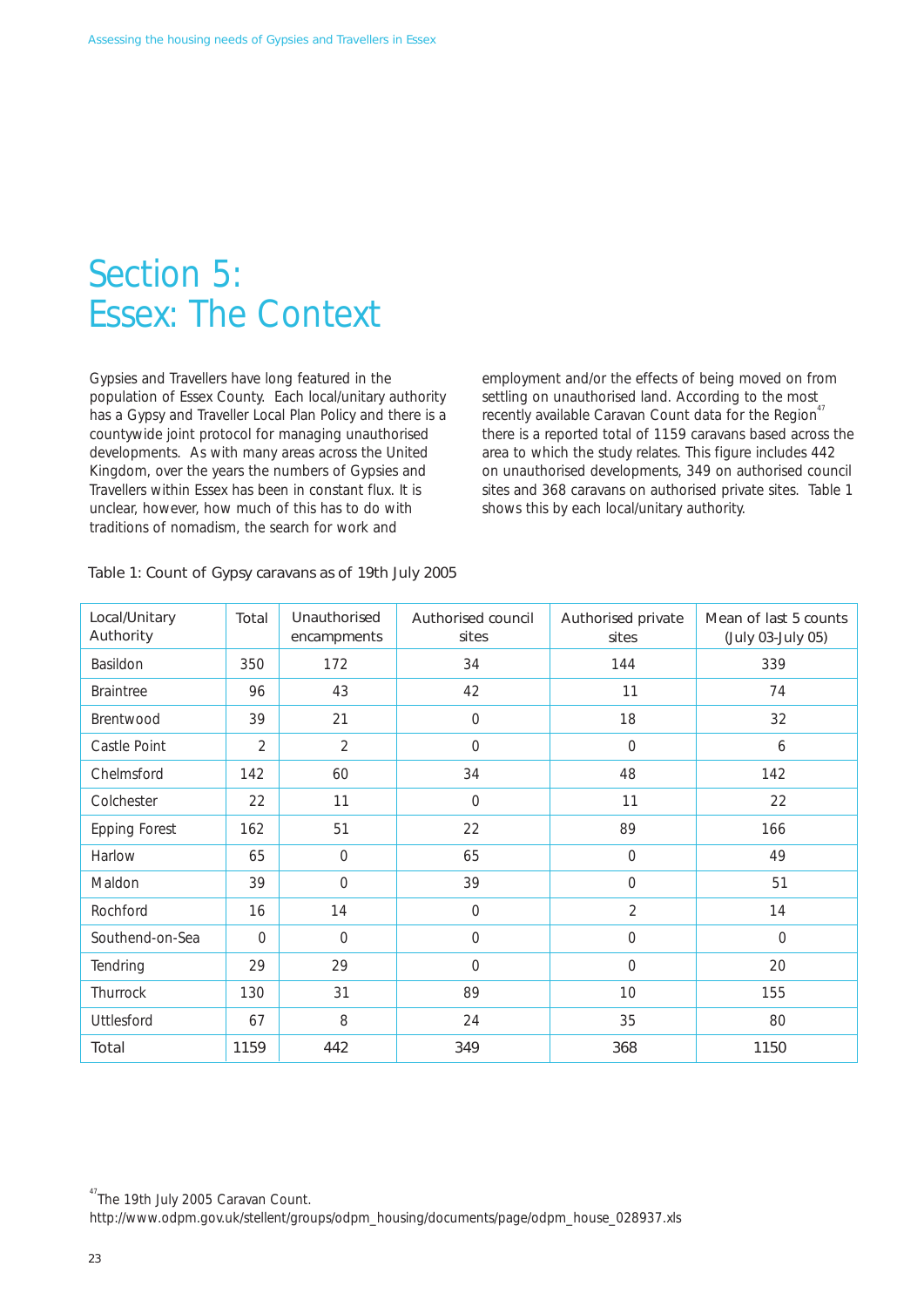

What emerges from this data is that there are a large number of caravans occupying unauthorised developments across the County as a whole with a large proportion (172) of these located within the Basildon district. The smallest numbers of unauthorised developments are found within Maldon (0), Southend-on-Sea (0), Harlow (0) and Castle Point (2). In addition, Basildon appears to have the largest number of caravans accommodated on authorised private sites (144) with a number of other authorities claiming no authorised private sites (Castle Point, Harlow, Maldon, Southend-on-Sea and Tendring). Data indicates that caravans on authorised council sites range from 89

across Thurrock to no site provision in Brentwood, Castle Point, Colchester, Rochford, Southend-on-Sea and Tendring. The caravans are distributed across 14 authorised council sites within the County.<sup>44</sup>

#### **Essex in Context**

According to the Caravan Count the East of England region is the area with the highest recorded number of caravans in England. The share of both the Region and England as a whole attributed to Essex County can be seen in table 2.

|                                      | Total | Unauthorised encampments | Authorised council sites | Authorised private sites |
|--------------------------------------|-------|--------------------------|--------------------------|--------------------------|
| <b>Essex County</b>                  | 1159  | 442                      | 349                      | 368                      |
| England                              | 15711 | 4067                     | 6458                     | 5186                     |
| % of which is<br><b>Essex County</b> | 7.4   | 10.9                     | 5.4                      | 7.1                      |
| East of England                      | 3983  | 1201                     | 1382                     | 1400                     |
| % of which is<br><b>Essex County</b> | 29.1  | 36.8                     | 25.3                     | 26.3                     |

#### Table 2: Percentage of Essex share of sites and pitches by East of England region and total for England as of 19th July 2005.

There are a number of trends that table 2 shows regarding the accommodation characteristics and how they differ when compared across Essex County, the East of England and England as a whole.

- 1. There appears a trend for there to be disproportionately more caravans classified as unauthorised in Essex than is characteristic of the East of England region or England as a whole.
- 2. Essex County also appears to host over a third of the unauthorised developments across the East of England region.
- 3. When compared to the total for England as a whole, the proportion of unauthorised developments across Essex equates to the combined number of those that are seen as authorised (both council and private) sites.

Overall, from such data there appears to be a large number of Gypsies and Travellers that are staying on sites in and across Essex on an unauthorised basis. This appears to be unevenly distributed across the various local/unitary authority boundaries (see table 1).

<sup>&</sup>lt;sup>48</sup> Gvpsy sites provided by local authorities in England 19th July 2005.

http://www.odpm.gov.uk/stellent/groups/odpm\_housing/documents/page/odpm\_house\_028938.xls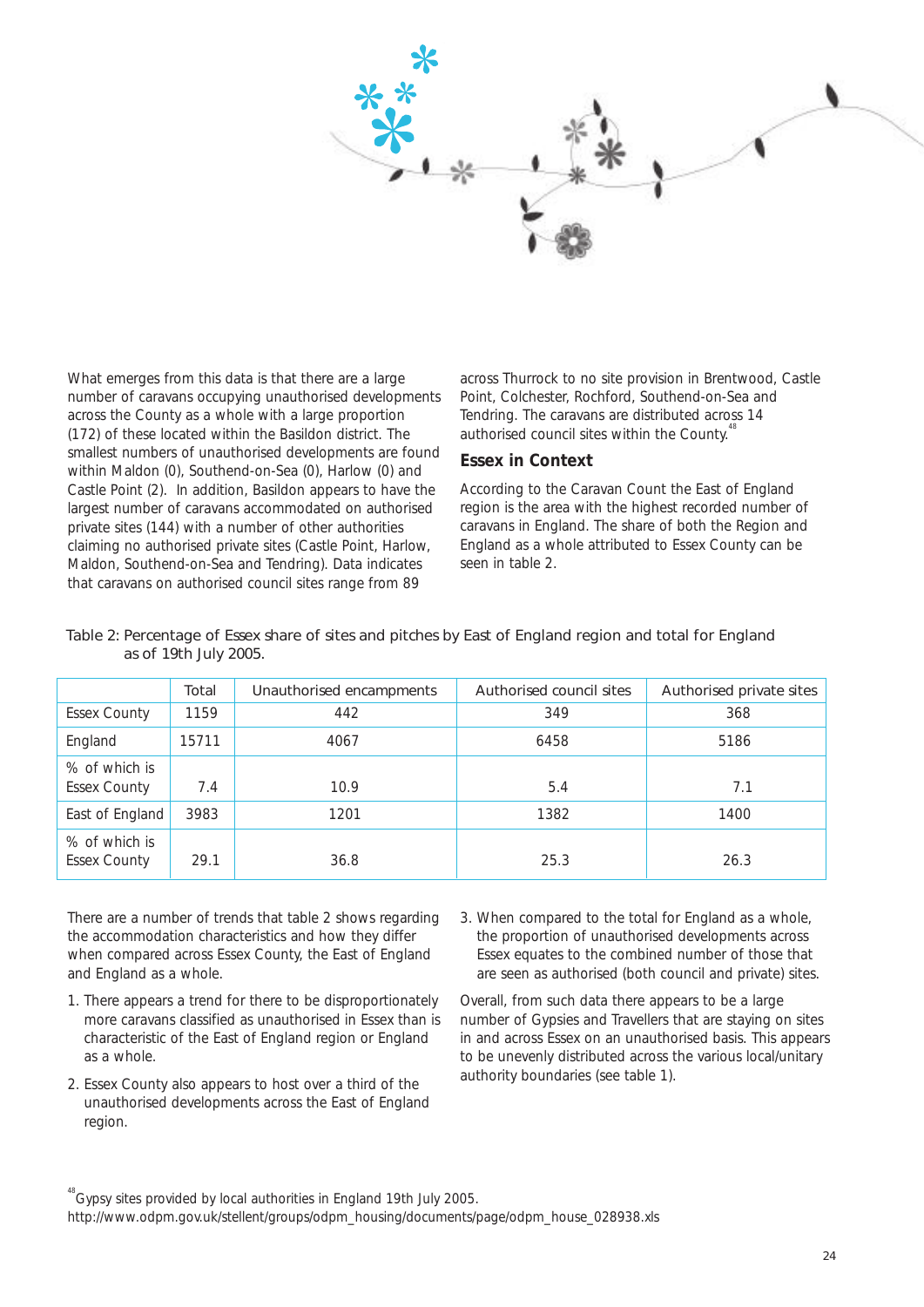### Section 6: The Gypsy & Traveller Perspective

As part of stage 3 of the research, 64 interviews were undertaken with Gypsy and Traveller 'household heads' and 8 young people across Essex County. Originally, these interviews were to take place during the winter months, but, given that a large number of Gypsies and Travellers staying on the unauthorised encampments faced imminent eviction, we began these in July 2005 and completed in November 2005.

#### **Respondent characteristics**

#### **Summary**

Among those interviewed (72 in total), eight were young people as opposed to heads of household (64). Eight out of ten were women and the largest proportion was in the age range 30-39.

Those from unauthorised developments represented the largest group, followed by those living on local authority sites and privately owned sites. Interviews with a small number of those Gypsies and Travellers either living in houses or staying at the side of the road were also undertaken.

The largest proportion (41 out of 64) described themselves as Irish, while 17 were English and smaller numbers described themselves as Romany or from a mixed ethnic background.

Individuals from a range of household sizes were interviewed ranging from single person and single parent households to those consisting of couples with children.

Only around one in ten of those interviewed stated that they would consider living in a house.

#### Gender and age

Of the 64 interviews with household heads, 52 (81%) were women, 7 (11%) were men and 5 (8%) were couples, with the 30-39 aged group being the largest at 42% of the whole. We found the female Gypsies and Travellers easier to access than the men once contact had been made and they were generally amenable to being interviewed by a female researcher. Often the men were out at work when we visited the sites and it was also suggested that there may be historical reasons why they were reluctant to speak to 'authorities': they may have preferred to remain anonymous so they would not be recognised as Gypsies or Travellers when seeking employment.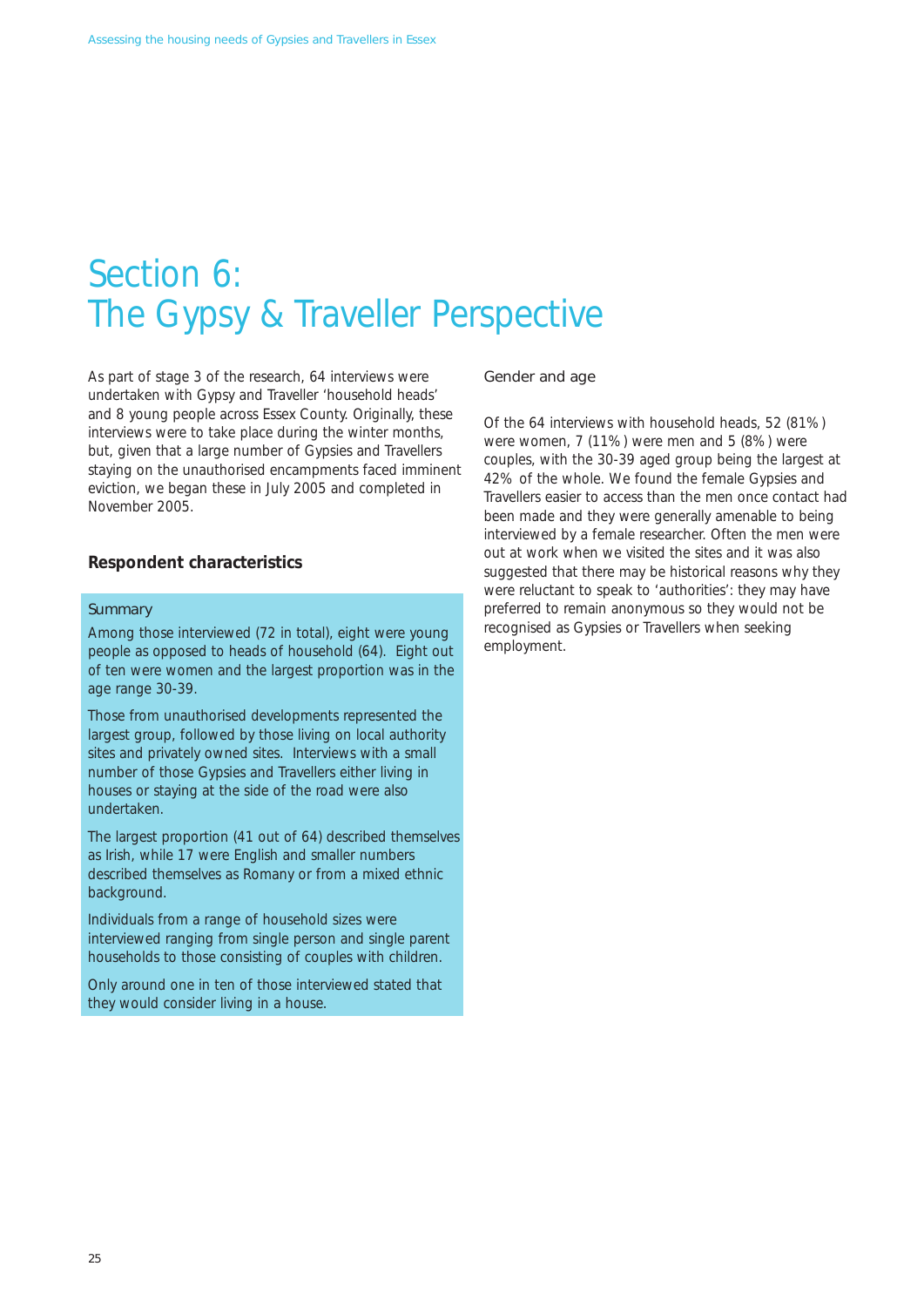

Table 3: Gender and age of respondents

| Age group         | All  |       | Male           | Female   | Couple |
|-------------------|------|-------|----------------|----------|--------|
|                   | No.  | %     |                |          |        |
| $20 - 29$ years   | 18   | 28.0  |                | 17       |        |
| $30 - 39$ years   | 27   | 42.0  | $\mathfrak{D}$ | 22       | 3      |
| $40 - 49$ years   | 8    | 13.0  |                | 6        |        |
| $50 - 59$ years   | 5    | 7.5   |                |          |        |
| $60 - 74$ years   | 5    | 7.5   | $\mathcal{D}$  | 3        |        |
| 75 years and over | 12.0 |       |                |          |        |
| Total             | 64   | 100.0 | 7(11%)         | 52 (81%) | 5(8%)  |

developments (69%), privately owned authorised sites the Traveller Education Service and Gypsy Services<br>(6%), local authority sites (28%), Gypsies and Travellers although 'snow-balling' occurred following contact with (6%), local authority sites (28%), Gypsies and Travellers living in houses (3%) and at the side of the road (2%) of all Gypsies and Travellers live on private unauthorised needs. developments, that is they own the land but do not have planning permission to stay on it; 30% live on Local Authority authorised sites and 32% live on private authorised sites (with planning permission).

Samples were taken from privately owned unauthorised We gained access to the Gypsies and Travellers initially via<br>developments (69%), privately owned authorised sites the Traveller Education Service and Gypsy Services the Travellers themselves and we found that people were unauthorised encampments). Across Essex County, 38% willing to come forward and discuss their accommodation

#### Tenure

#### Table 4: Tenure

|                                      | No.           | ℅     |
|--------------------------------------|---------------|-------|
| LA site                              | 18            | 28.0  |
| Own land with planning permission    | Δ             | 6.0   |
| Own land without planning permission | 39            | 61.0  |
| House                                | $\mathcal{D}$ | 3.0   |
| Side of road                         |               | 2.0   |
| Total                                |               | 100.0 |

#### Ethnicity

Gypsies and Travellers from English (27%), Irish (64%) and a small number of Romany (3%) backgrounds were included. Some Traveller households described themselves as 'mixed' (6%): these were English/Scottish,

English/Welsh, Welsh/Scottish and Scottish/Irish. In general, the English Gypsies and Irish Travellers did not mix, nor did

they express a wish to, so future provision would need to take account of this. Also, a number of the people we spoke to indicated that they preferred the term 'culture' rather than ethnicity.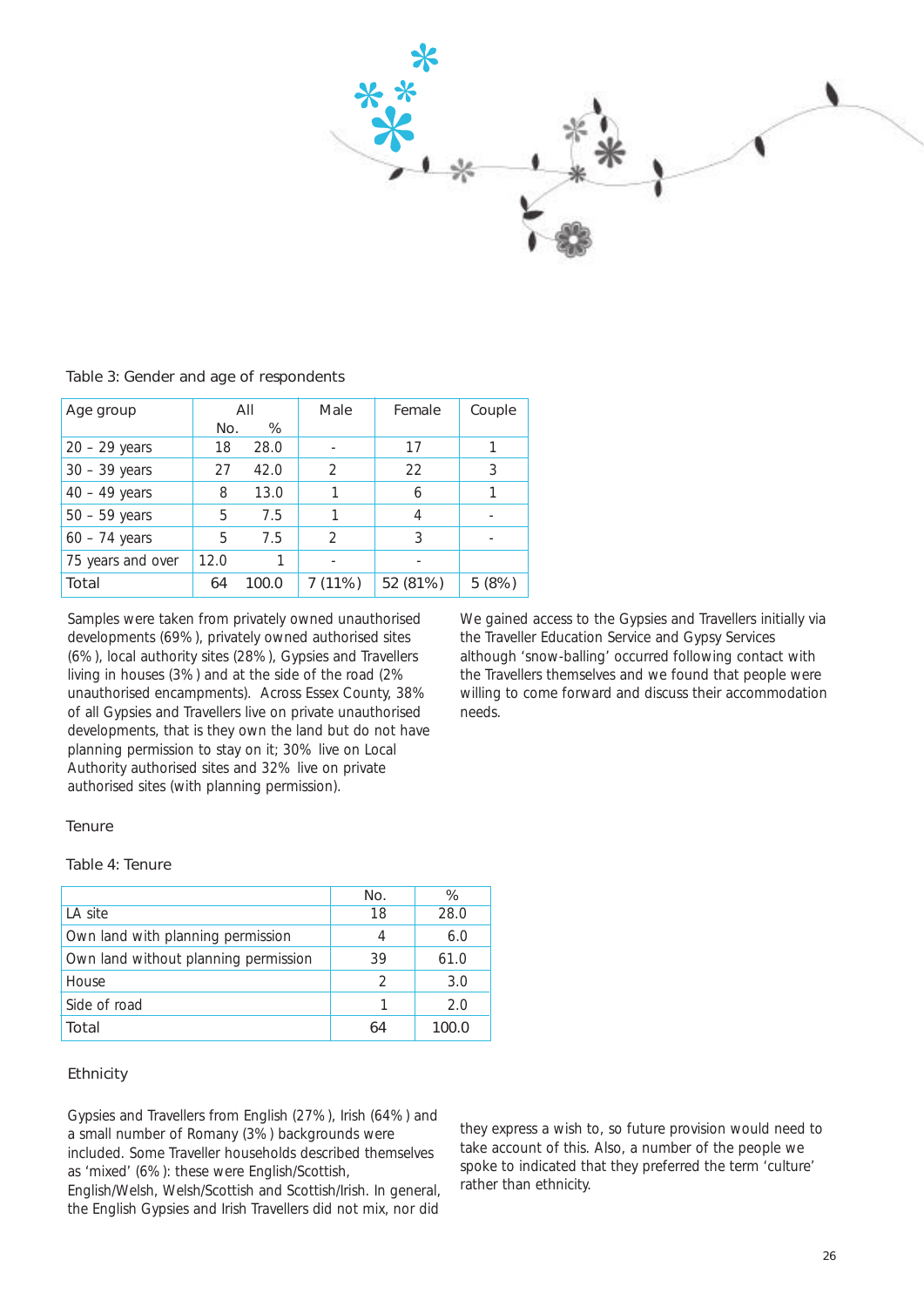

#### Table 5: Ethnicity

| Ethnic group | No.           | %     |
|--------------|---------------|-------|
|              |               |       |
| English      | 17            | 27.0  |
| Irish        | 41            | 64.0  |
| Romany       | $\mathcal{P}$ | 3.0   |
| Mixed        | 4             | 6.0   |
| All          | 64            | 100.0 |

#### Table 6: 'Household' size

| Single person        | 9  | (14% ) |
|----------------------|----|--------|
| Couple / no children |    | (1%)   |
| Couple with children | 27 | (42%)  |
| Single parent        | 28 | (43%)  |

#### Attitudes towards house-dwelling

A key issue addressed by the project was to ascertain the attitudes of Gypsies and Travellers in Essex towards house-dwelling. Of those interviewed, only 7 (11%) said they would consider living in a house, while the majority (89%) said they would not. A more detailed examination of this will be included below on a tenure by tenure basis.

#### Table 7: Would you live in a house?

| Yes |    | $(11\%)$ |
|-----|----|----------|
| Nο  | 57 | (89%)    |

#### 'Household' size

Of those interviewed, 9 (14%) were single person 'households'. We use 'household' here to denote the immediate family, living on the same pitch (mother, father and children). Often however, the extended family (grandparents, aunts, uncles etc) live on the same site, particularly on the privately owned sites and in some circumstances on the same pitch; 1 interview (1%) with a couple without children (although the female was expecting a child); 27 (42%) were couples with children and 28 (43%) were single parent families, so 86% of our sample as a whole were 'households' with children.

The average household size of our sample was 4, compared with 2.3 for the house-dwelling population (General Household Survey 2002) and average caravan occupancy was 2 persons. In general Gypsies and Travellers marry and have children younger than the settled population and often have larger families. Although there are exceptions, generally boys and girls in the same households occupy separate caravans for cultural reasons and usually the parents also have a separate caravan.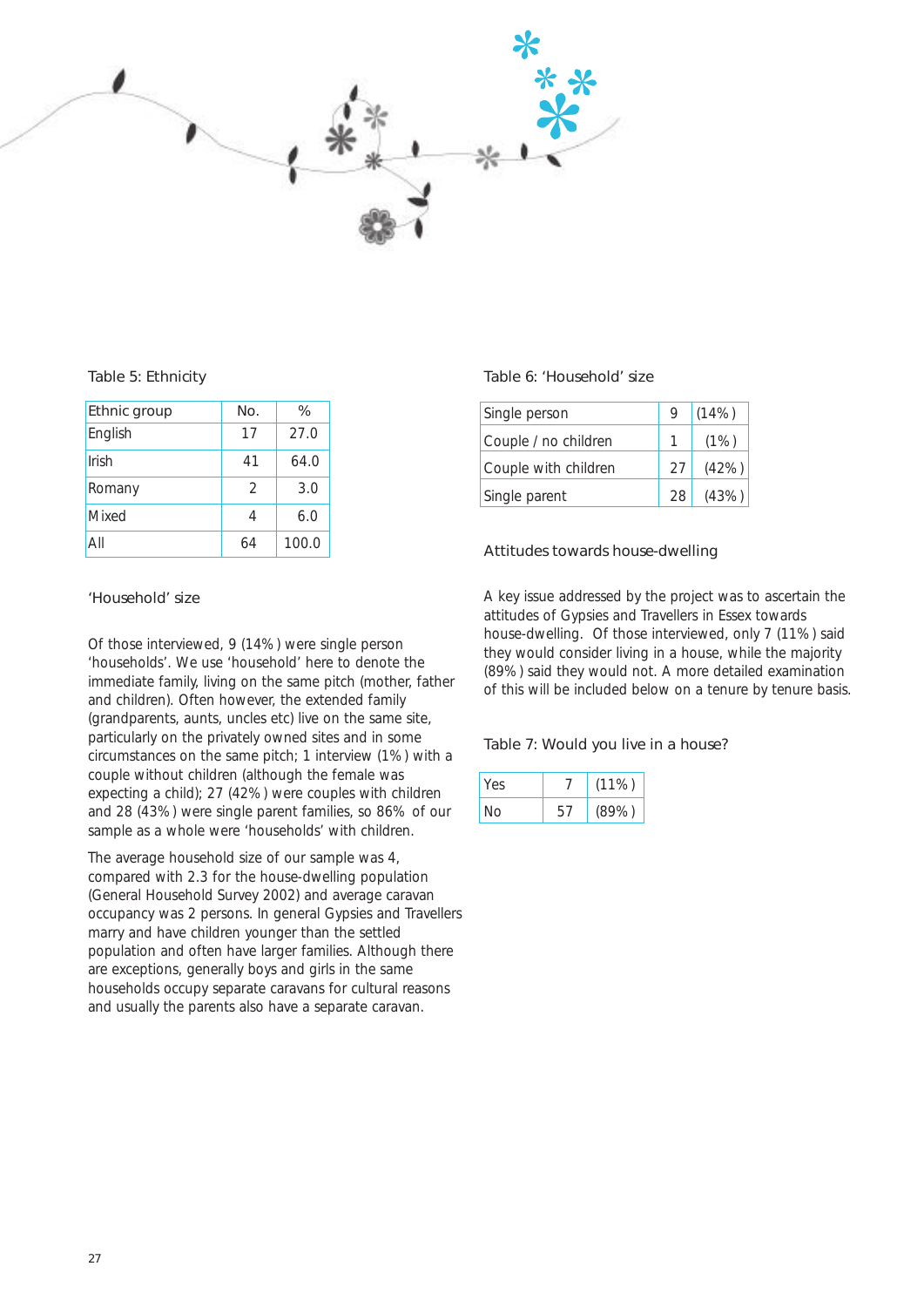### **Perspectives from unauthorised developments**

#### **Summary**

Among those staying on unauthorised developments it

was found that:

- The largest group were Irish;
- They were no longer actively travelling, having bought land in the County. In all cases, planning permission had been sought and refused. The desire to have their children educated and the lack of places to stop were put forward as the main reasons for adopting a more settled lifestyle;
- There was a general dislike for local authority sites due to the inability to influence the type of residents, concerns about the location of such sites, the potential for being evicted and the desire to remain separate from other Gypsies and Travellers;
- They were generally positive about where they were living in terms of the sites and access to services (education and health);
- There was a general reluctance to provide any details about their income levels and economic activity; and
- The main aspiration was to remain living within close kinship networks on relatively small scale sites as opposed to moving to a house.

Of all the interviewees, the majority lived on privately owned land where planning permission had been refused (61% of the total sample) and the majority of these Travellers were of Irish heritage (95%). We interviewed people from a number of small developments across the county and from a large development (in Basildon) that has attracted a good deal of media attention.

Respondents were asked a number of questions about their travelling patterns, aspirations and future intentions and these are outlined below.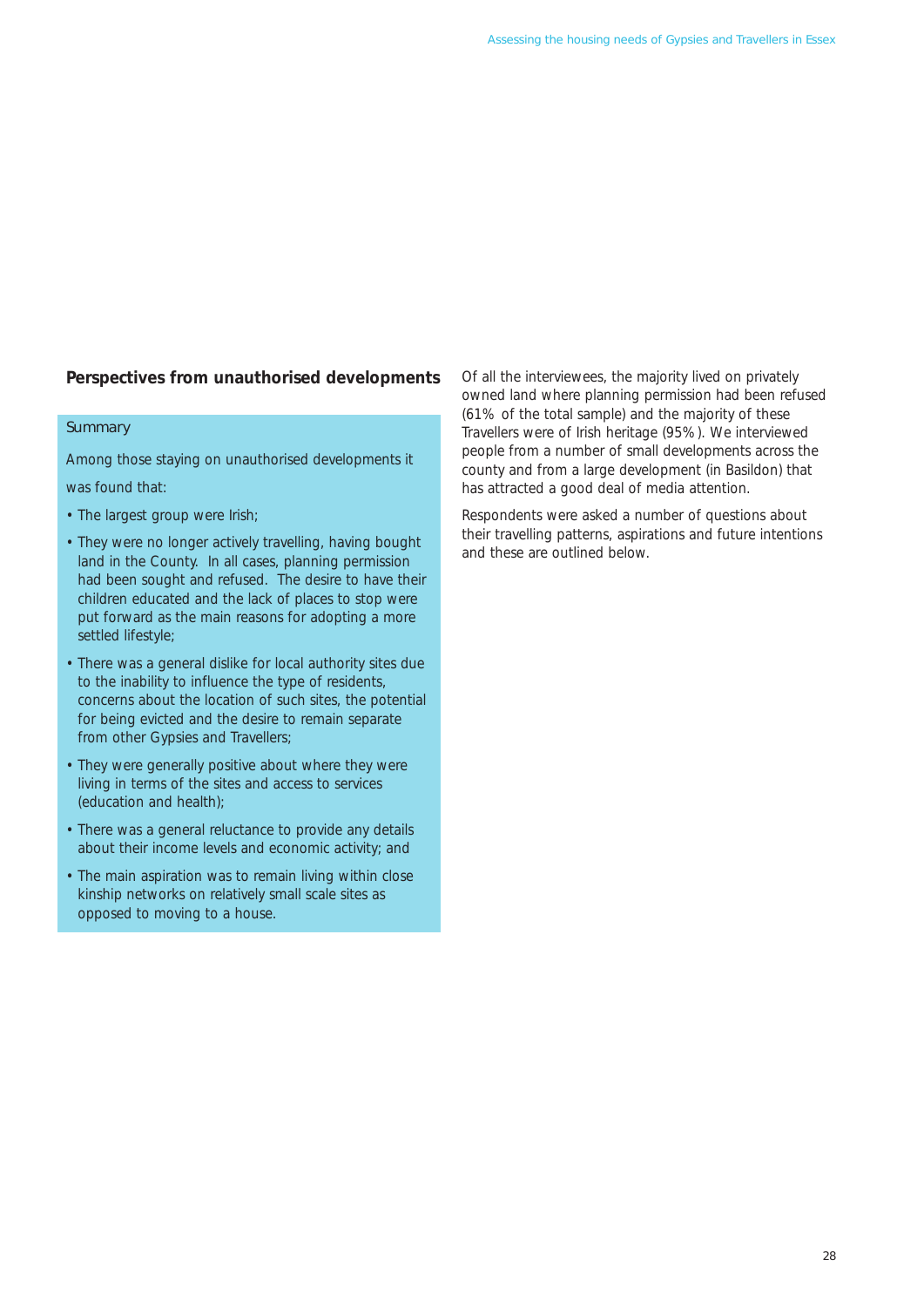#### Travelling patterns

The vast majority of these Travellers had settled in a caravan on a pitch since purchasing land in Essex and no longer pursued an active travelling lifestyle, although they still perceived themselves as 'Travellers' in cultural and ethnic terms. This is an important point as there can be misconceptions about the 'Traveller' status of those Gypsies and Travellers who are no longer nomadic and it is worth noting that cultural behaviour and traditions still apply when people are staying on a pitch.

This group had bought land in Essex and applied for planning permission which had been refused, often on the grounds that the land was green belt. In some cases the status of the land was being contested, for example on one site the Travellers claimed that the land was brown field since it had previously been used as a scrap yard. A further problem facing many of this group was that often they bought the land first and applied for planning permission retrospectively. To clarify, planning permission becomes harder to secure when it relates to developments carried out before the date of the planning application and in such sensitive areas as greenbelt. Also, there is a higher number of applications refused and dismissed on appeal when it has already been built. Many respondents made the same comment regarding the nomadic way of life: 'the travelling life is over' and indicated that they wanted their children to be educated as it was no longer possible to make a living from travelling. Historically Gypsies and Travellers have been able to support themselves by getting employment on a casual basis in the agricultural industry. However, this is in decline and does not afford the same opportunities today. Further, all of the people we spoke to described how it had become increasingly hard for them to maintain a life on the road: it is difficult for them to stop anywhere now and they face being moved on by the police and sometimes experience harassment and intimidation from the public. In Essex there is a 'Travellers' Code' which allows small groups (usually no more than 3 caravans) to stop on land for up

to 28 days provided there is no disturbance to the public and the land is left tidy afterwards. This can be problematic for the Irish Travellers as they tend to travel in larger groups which cannot comply with the code. Further, a stipulation is that the land that has been occupied for the 28 day period cannot be occupied again for another 3 months, so options for groups of active Travellers are limited.

However, a number of our respondents from this group suggested that if travelling were feasible (i.e. there were places to stop) they would like to do so for short periods but that they did not want to give up where they lived. This was a point that was made often and forcefully, although these Travellers maintained a Traveller identity and still lived according to these cultural norms, the nomadism historically associated with travelling communities appears to be in decline. It became apparent that this is largely due to changes in the external environment (i.e it is difficult for Travellers to travel anymore) and particularly because of the perceived need for children of future generations to be educated. The quote below illustrates how times have changed for Gypsies and Travellers in Essex:

*'Things have changed over time for Travellers…people can't move around as much these days You used to be able to stop somewhere for a bit...you could get a bit of work, stay on farmers land…but that's gone now...you get moved on by the police in an hour.'*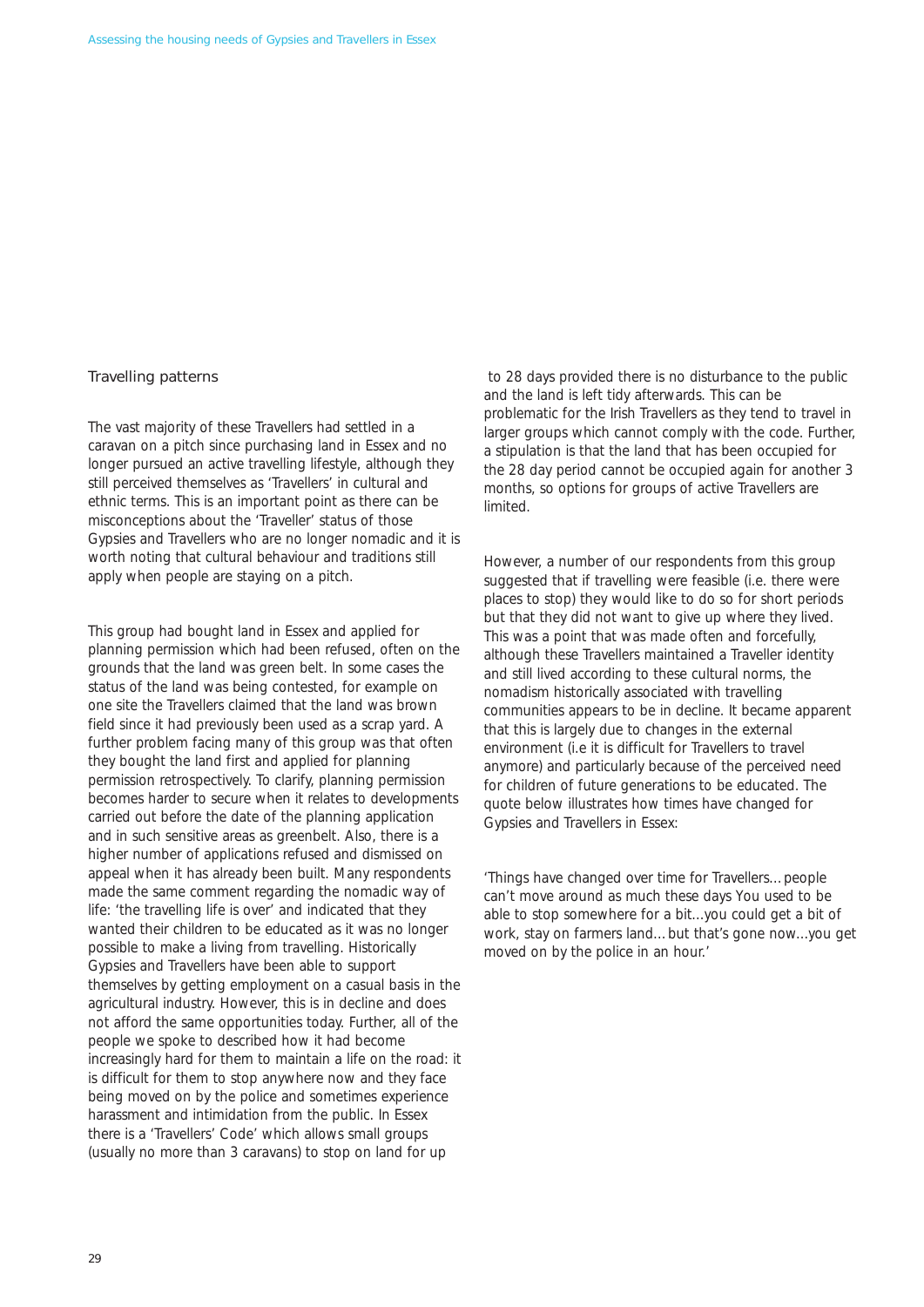

#### Attitudes towards local authority sites

Few people from this sample had previous experience of staying on council owned sites. Those that had were rather negative about the restrictions imposed and the inability to have their extended family with them on the site and there also appeared to be a perception among some of the Irish Travellers that the council owned sites were mainly for the English Gypsies. When asked whether they would consider living on a local authority site in the future, particularly where their own futures were in the balance in terms of facing eviction, no-one said that they would and indicated that they would prefer to go back on the road rather than be split up from their families. A number of reasons were given for not wanting to live on a council run site and these are summarised below:

- Not having control over who lives there people from this group felt it was important to be surrounded by family or at least 'known' people for the safety of the children and for harmonious relationships;
- The possibility of facing eviction at short notice here the Travellers seemed to be saying that they would feel insecure on a council run site as they could be asked to leave at any time without enough time to make alternative provision. Pitches on council run sites are let on licence which means that there is not the level of tenure security afforded to social rented housing;
- Not liking the locations it was felt by many that the location of the council sites were poor in terms of not being safe due to being too close to busy roads or unpleasant due to being close to industry;
- Not wanting to mix with other Gypsies and Travellers as indicated above there seemed to be a tendency for particular ethnic groups to want to stay 'with their own kind' and there was the fear that integration would be forced upon them if they lived on a council site;
- A number of respondents from this sample did not feel that council provision was necessary given that they had purchased land as advised; and
- A further comment made was that there was no point applying to council site waiting lists as it was known that there is a lack of available pitches.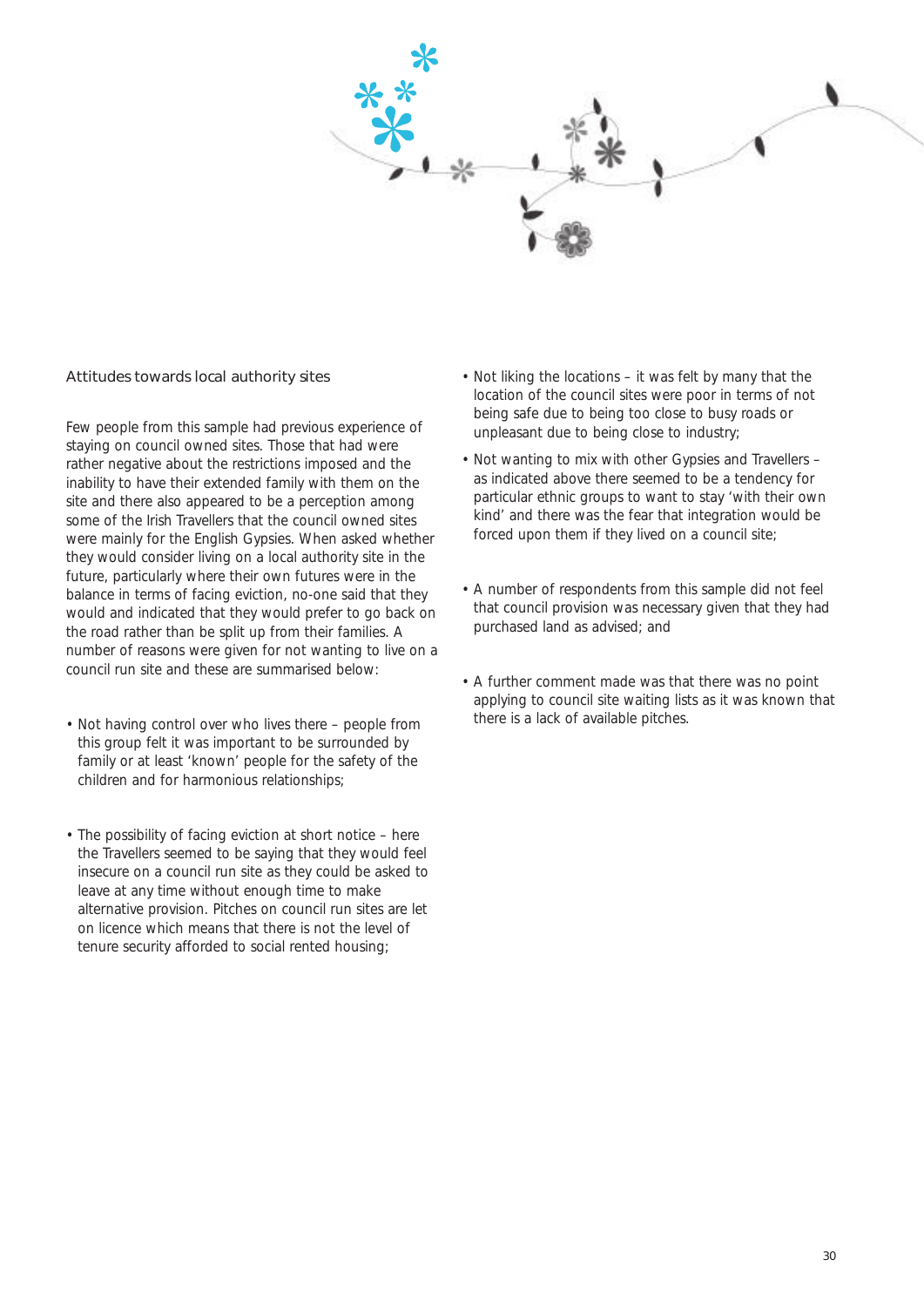

The quotations below exemplify these points further:

*' I don't want to live on a council site… they don't seem to appreciate individual choices… you can't choose who you live next to.'* 

*'I think council sites are ok if you are stuck but the thing is you never own them you are just keeping it for somebody else and you can be put off the site straight away if anyone complains about you.'* 

*'I have been on the waiting list for a pitch but I have never heard anything about it…hardly any pitches come empty anyway so there's not much point applying.'* 

#### Satisfaction levels

When asked about satisfaction levels with where they lived and the amenities, respondents expressed very high levels of satisfaction and strongly maintained that they wanted to stay where they were (i.e. on the land they had bought). Although in some cases respondents were resigned to the fact that they would eventually be evicted, enormous reluctance to leave the developments was expressed. On these developments the Gypsies and Travellers had installed hard-standings, often roads and a range of other facilities, for example electricity, telephones and water. Gas was usually provided in bottled form. On most of these developments council tax was levied and rubbish was removed by the council. In general people were very happy with the environments that they had created and on the smaller developments acceptance by local communities was also cited as a positive factor. In fact, at one development we were shown a petition with 300 signatures from the settled community in support of the planning application (which had been refused). Examples were given of Gypsies and Travellers socialising with the settled community in local venues.

A recurrent theme raised by the people we spoke to from the unauthorised developments was feeling thwarted, in that they had 'done the right thing' by purchasing their own land but not being legally allowed to stay on it. The comment below illustrates this point further:

*'We bought the land so we could stop living in lay-bys and industrial estates and have more security in our lives. A lot of money has been put into the site and we are going to lose everything…we did what John Major told us to do, buy our own land but look at us now…about to be evicted and what will we do where will we go?'*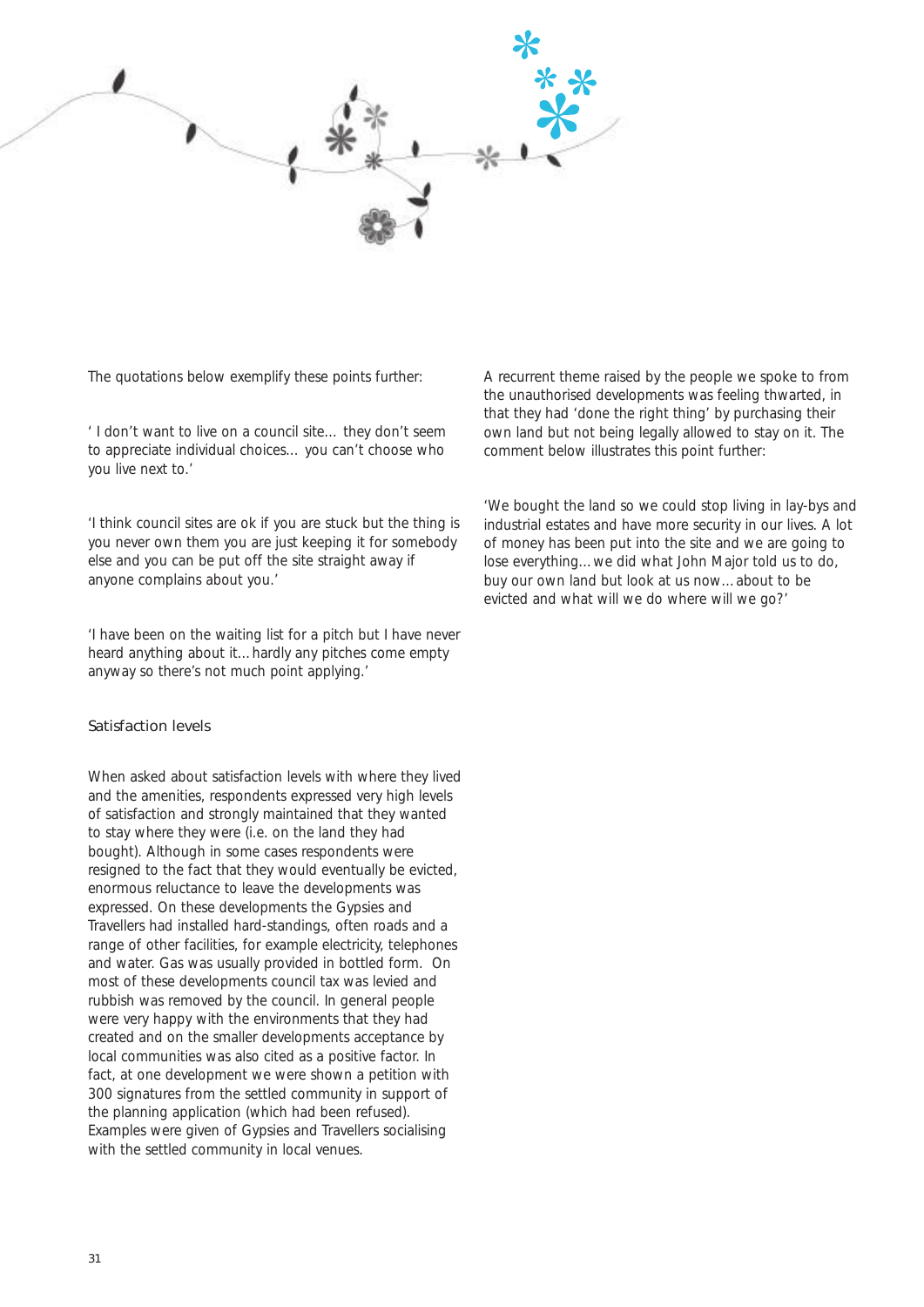#### Future aspirations

As indicated above, the people in this group expressed a strong desire to stay on the land that they had purchased. There were a number of Travellers from the private unauthorised developments who suggested that they would be willing to enter into 'land swap' arrangements with the council and others indicated that they would be happy to be allowed to stay on the land with a license, even if planning permission was not granted. The people we spoke to generally did recognise the issues around land values increasing when planning permission was granted and did not feel that it was appropriate or fair that they should gain in this way. However, immediate concerns were about future living arrangements and the security of their families.

In general, those interviewed from the private unauthorised developments indicated a preference for small scale sites, living with immediate family, as being the most appropriate. It was also suggested that acceptance by the settled community was much more likely if these sites were small scale. However, at this large development, interviewees expressed the desire for the whole community to stay together for safety and security reasons, particularly as eviction was imminent. In fact it was suggested that this development had become so large for the protection of the community in the face of hostility from other (settled) communities. The key issue here seems to be that there are variations among Gypsies and Travellers themselves as illustrated by one interviewee below:

*'It's important for people to know that all travellers are different…just like every community is diverse so is the travelling community…that's why I want to live with the people I know.'* 

#### Attitudes towards house-dwelling

This issue was of particular interest to the research commissioners and is linked to the discussion above relating to the status of 'non-travelling Travellers'. Almost all of the people we interviewed from the unauthorised developments had never lived in a house, nor would they consider it under any circumstances and this was expressed very forcefully as below:

*'I would never want to live in a house. I couldn't stand the thought of being so close to people in a little box.'* 

*'Living in a house within the community makes travellers vulnerable to harassment and bad feeling from the community .. this has happened to us.'* 

*'I'm wary about living in a house because I've never done it… it would be like me saying to you 'go and live in a caravan' – how would you cope?'* 

*'Living on a site is like travelling but not travelling. Living in a house is like being a different person. The lack of freedom and the lack of people around you mean that you have to become a different person.'*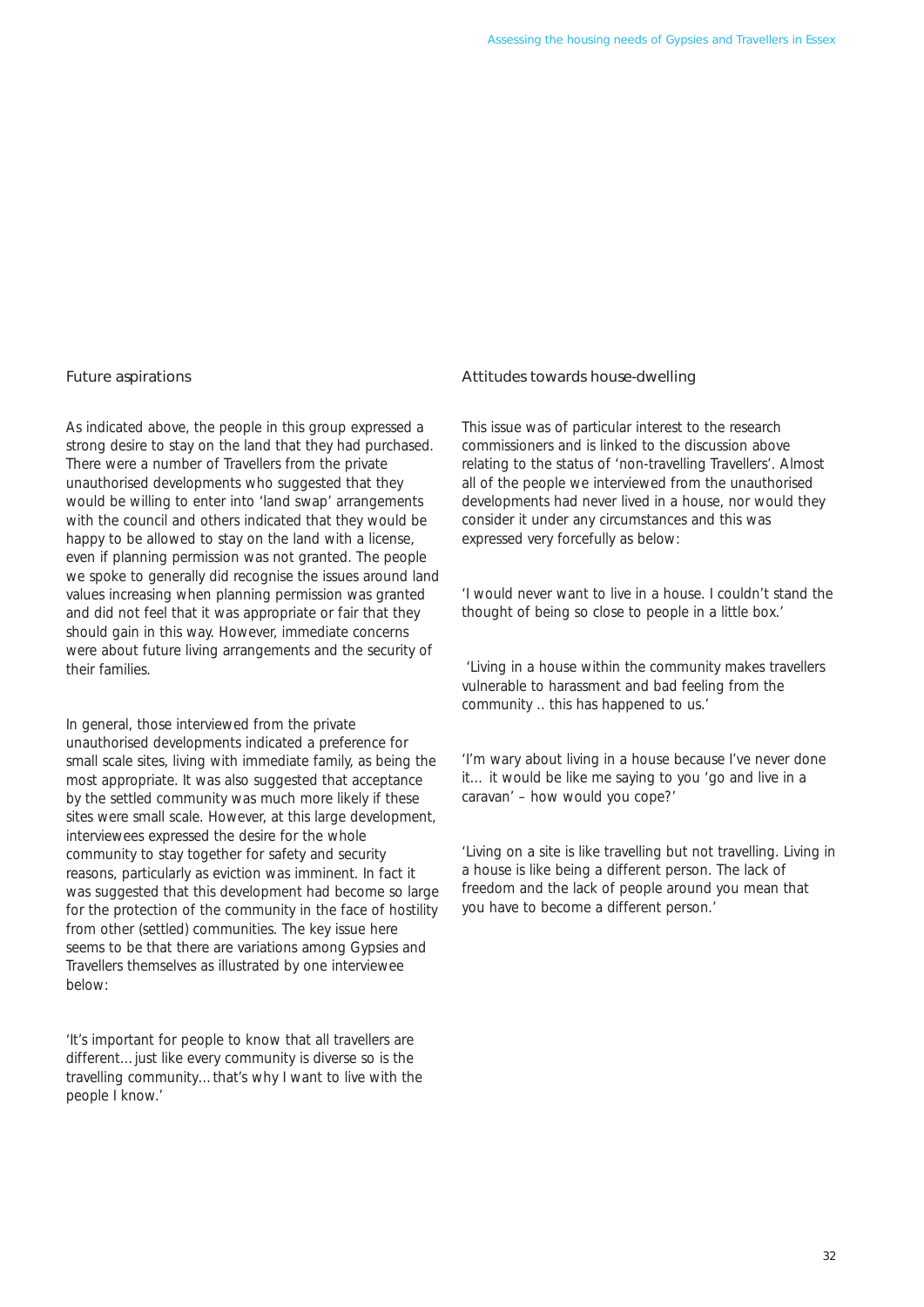It became very clear to us that house-dwelling and settling on a pitch in a caravan were perceived as very different things, and the only circumstances in which most Gypsies and Travellers could consider living in a house was if it was in fact like living in a caravan: in other words, a house with no stairs, with easy access to the outdoors and not enclosed by other buildings. Also, although the people we spoke to did not classify themselves as 'active travellers', the fact that they lived in a caravan or chalet and could potentially travel appeared to be very important to them.

#### Access to education

Access to services in general was good amongst this group and practically all of the children of school age from the unauthorised developments were attending school. As indicated earlier, the desire to 'settle' so the children could be educated was raised numerous times. Also, there were a number of children from this sample who had health problems and learning difficulties and evidence was provided to demonstrate that since stopping on the developments and having access to appropriate services that these needs had been addressed and accommodated. The theme of the children's education securing the futures of all Gypsies and Travellers was recurrent and is better expressed by quotes from the people themselves below:

*'My parents never had the chance to go to school, they were sent out to earn money.. I went a bit but can't read properly.. I want my children to have the chances I didn't.'* 

*'Times are changing… it's important that the children learn to grow up with the modern ways and learn the ways of the settled community to get on in life.'* 

#### Health services

As suggested above, a number of incidences of poor health were recorded in both the elderly and child populations and the research team saw a good deal of evidence of this. On one development a woman told us about the problems she had faced getting access to doctors while on the road and how this led to her having cancer which went undiagnosed for 4 years. She has been on the development for 2 years now and has been treated since then but her initial prognosis was not good given the amount of time that had elapsed.

Access to health services was considered to be good since settling on the sites and this was put forward as one of the main reasons (along with education) for wanting to remain there. Almost all of the Gypsies and Travellers we spoke to told us of difficulties in accessing health services before they settled on the encampments and the comments below elucidate these experiences:

*'I've had bad experiences with doctors' receptionists in the past but now it's much better…we've got a good doctor here and we get treated the same as everybody else…because we're Travellers…on the road…you don't get the same help.'* 

*'Some people on the road still don't go to the doctor's because they don't know what their rights are.'*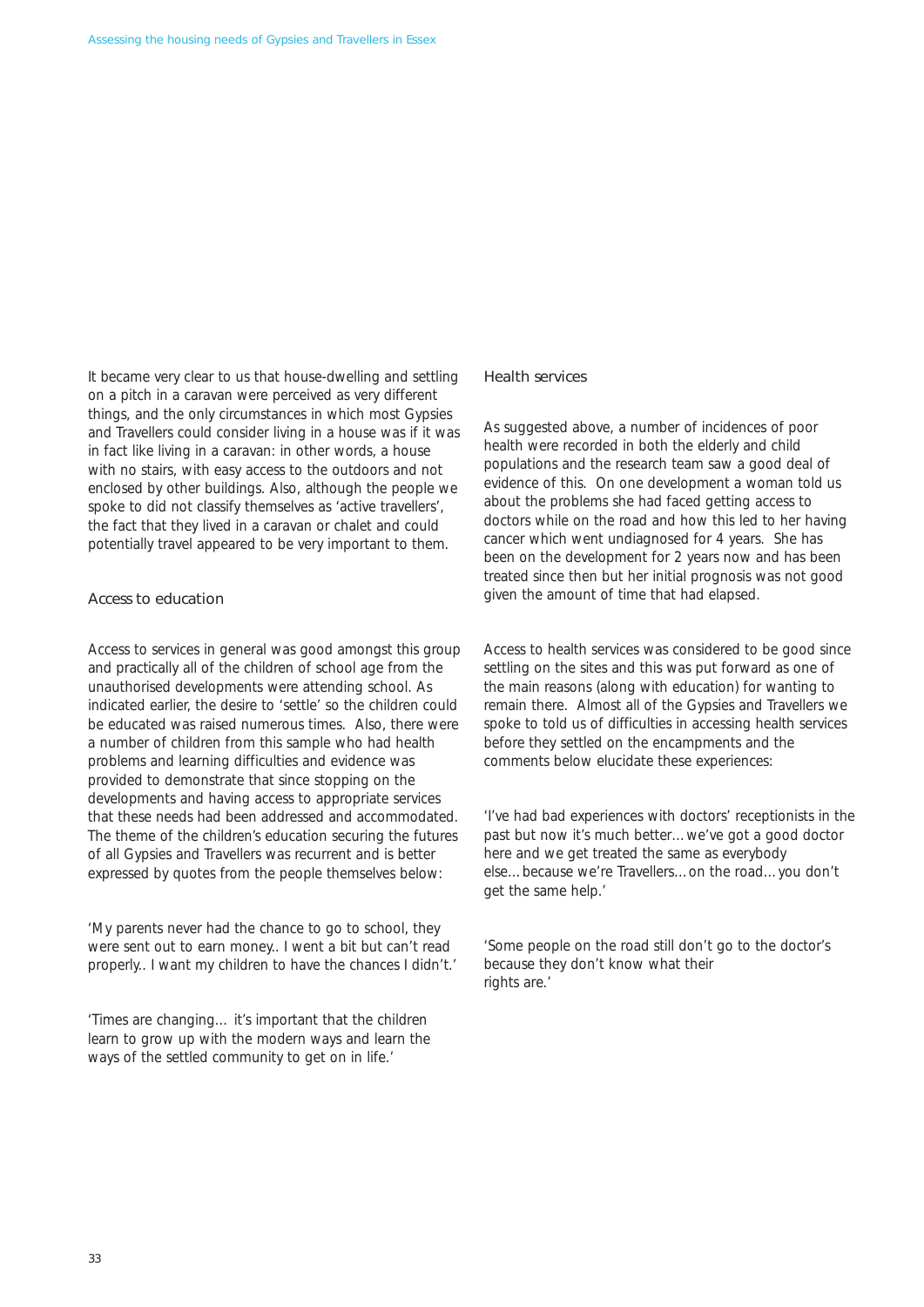

#### Income levels

We asked all respondents about their levels of income and whether they received any benefits. However, we found it extremely difficult to get people to disclose this and consequently it was not possible to gather information on income levels or whether or not benefits were received. Some people did indicate that they received some welfare benefits but were not forthcoming about which type and also in some circumstances where the researchers felt that there would be an entitlement to benefit these were not claimed as the family were cited as the main form of financial support.

With regard to income, therefore, we cannot say definitively what the levels are among our group although it was clear that there is variability among Gypsies and Travellers in these terms, with some groups being better off than others in ways not wholly dissimilar to the settled population.

#### Findings from young people

We asked young people about their experiences of living on the development, whether they liked it, if they were in school, how they found it and how they were seen by house-dwelling children. Of the young people interviewed on the unauthorised developments (4 in total), all expressed a strong desire to stay where they were and not travel. Only one of the young people from this sample had experienced life on the road and did not want to go back to it. In fact, all of the young people indicated that they did not want to travel for any longer than a holiday. They were all very keen to talk about school with the oldest, who had been on the road and started school late, indicating that at first he was reluctant to be in the class with younger children but that he had now nearly caught up to his own age and was enjoying it. On some of the smaller sites, children had friends from the settled

community whom they visited outside of school and felt accepted by them. Their comments below illustrate this:

*'I love school and teachers…my teacher is the best teacher I've ever had. I mix with the other kids and they are nice to me as well. When we were travelling I missed out on school and if we travelled again I miss out again.'* 

*'I don't want to be living on the roadside…mothers and fathers can keep their kids at school and get them friends and keep them. We want to be friends with neighbours but they don't want to be friends with Travellers. I don't know why. We don't want to be a bother to anyone we just want to get along with everyone.'* 

*'We bought this land, it's ours. We've got the papers. The farmer who has the next field is a nice man and he lets us put our horses on his field. Our neighbours here don't mind us. Why can't we stay? You've got a house and can live in a house. We've got no house or home and all we are trying to do is make a home. We don't live in a house because we couldn't have our family and friends all around us and we couldn't visit all the time. You can't travel if you are in a house…I am happy when I am travelling but I don't want to lose my home here.'* 

The case study of 'Mrs A' below adds further clarity to the issues raised by people living on the private unauthorised encampments in Essex.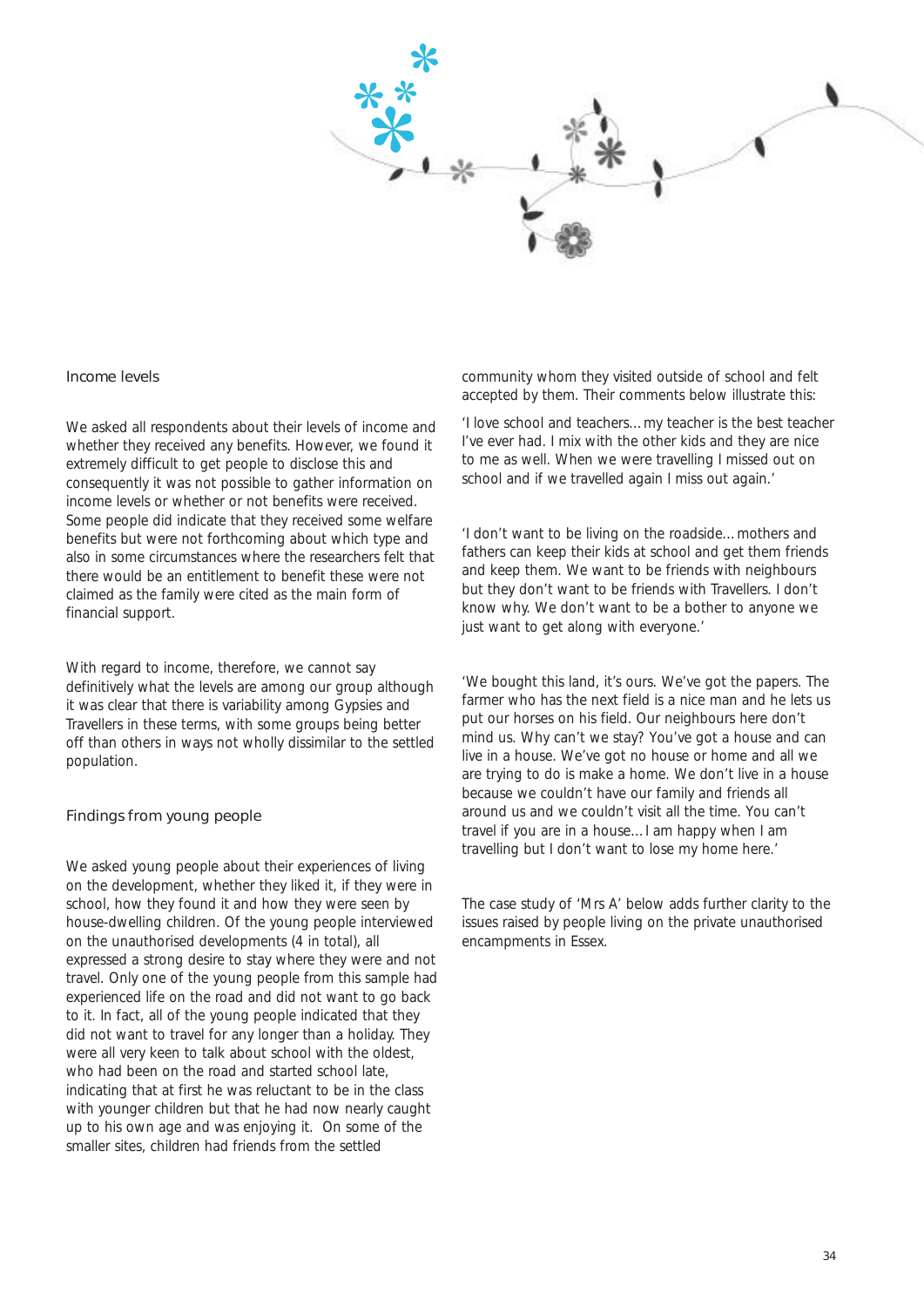

# **Case Study 1**

Mrs A is a 60 year old Irish Traveller who has recently been widowed. She lives with her 28 year old daughter in a chalet on land she and her family bought three years ago. Mrs A has 3 other daughters (all married with children) also living on the development. All of her grandchildren attend the local school. She has applied to the council twice for planning permission but this has been refused on the grounds that the land is green belt (which she contests) and she has faced eviction since May of this year. Prior to stopping here she travelled around Essex with her extended family for the last 20 years mainly staying at the side of the road. The whole family want to stay on the land to be together. She told us about numerous occasions where she has been moved on by the police and describes the situation for Travellers now as follows:

*'We can't stop anywhere now without being moved on by the police…nobody wants travellers near them so they move us on straight away…sometimes even after only an hour. I can't face all that any more, not at my age… what are we supposed to do? Where are we supposed to go? There is nowhere for us that's the truth. It took us years to save up to buy this we can never afford to do anything like that again. We thought we were doing the right thing buying this land, that's what we were told to do but now look at us.'* 

She is extremely worried about what will happen to her if evicted and feels that this is having a detrimental effect on her physical and mental health

*'…and anyway who will move this chalet for me if they want me to go? I've no husband to help me now. I've been backwards and forwards to the doctors these last few months, high blood pressure, nerves and such like…I've always been a strong one up to now…'*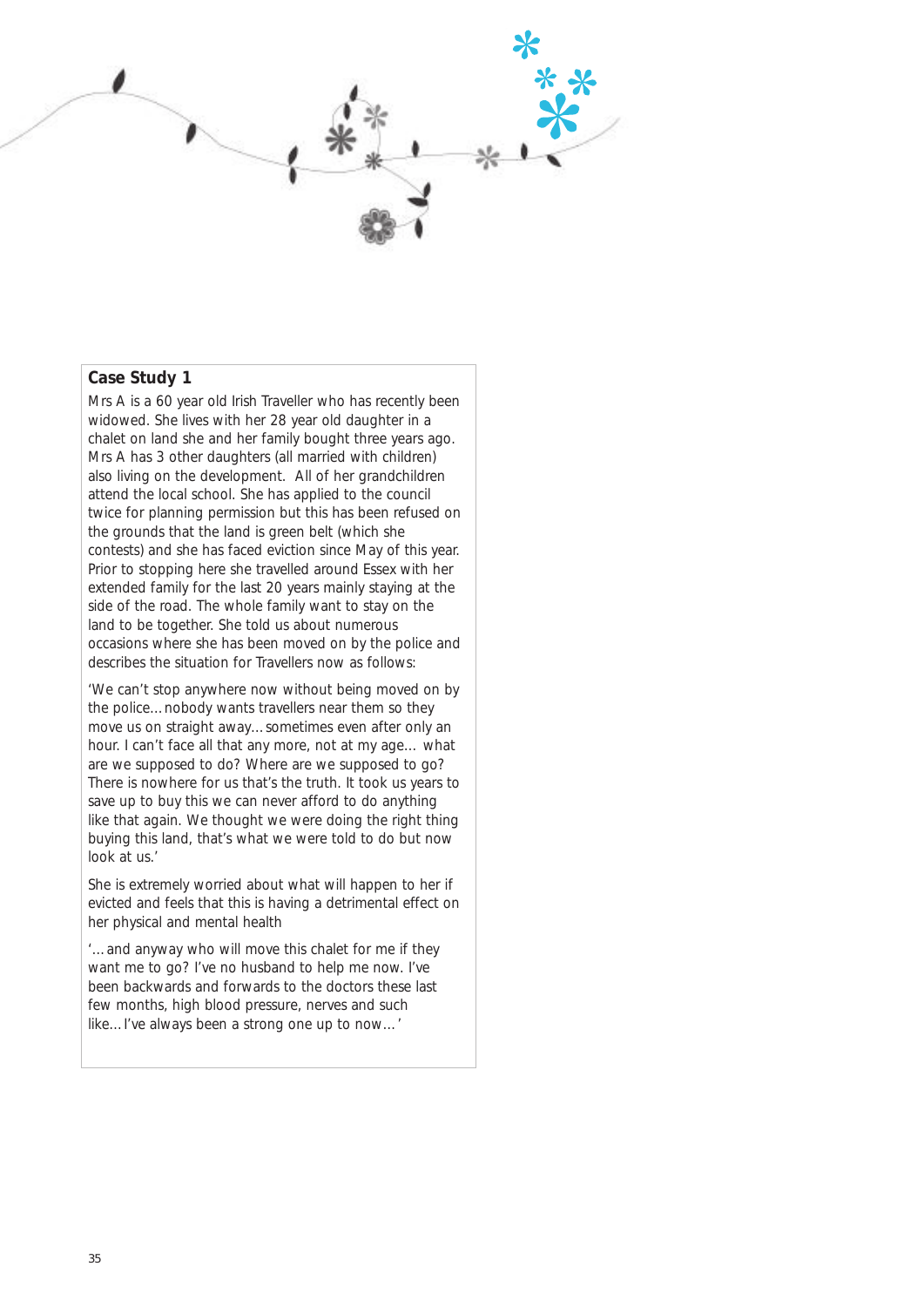# **Private sites – themes emerging from authorised sites**

# **Summary**

From our sample, those Gypsies and Travellers living on authorised sites tended to:

- Describe themselves as being of English origin;
- Have prior experience of travelling around Essex and, in some cases they had been on the sites for up to 23 years;
- Have generally given up a nomadic lifestyle due to a lack of places to stop and the desire for a more settled lifestyle:
- Suggest that access to services in the locality, (including on-site provision) was good, although attendance at school by some of the children was variable;
- Have integrated to some extent with the local settled community and been accepted by them;
- Prefer small scale sites; and
- Have a generally negative perception of council owned sites.

Of those interviewed that owned their own land and had planning permission, one was Irish and the remainder (3) were English. Again, access to this sample was initially via the Traveller Education Service which eventually 'snowballed'. It should be noted however, that the proportion of the total (6%) does not reflect the proportion Essex wide (23% on private authorised sites).

Again, respondents were asked a number of questions about their travelling patterns, aspirations and future intentions and these are outlined below:

The Gypsies and Travellers in this sample had experience of travelling around Essex prior to settling on the sites and they all regarded Essex as 'home', although they may not have been born there. This was an interesting issue. Practically all of the Gypsies and Travellers we interviewed in Essex regarded it as home, often their children had been born here and they had been travelling around the county prior to settling. Often in Gypsy and Traveller families each family member could have been born in a different place so the application of the concept of home differs from the settled house dwelling population. Among our sample the length of residence on these sites ranged from 2 to 23 years.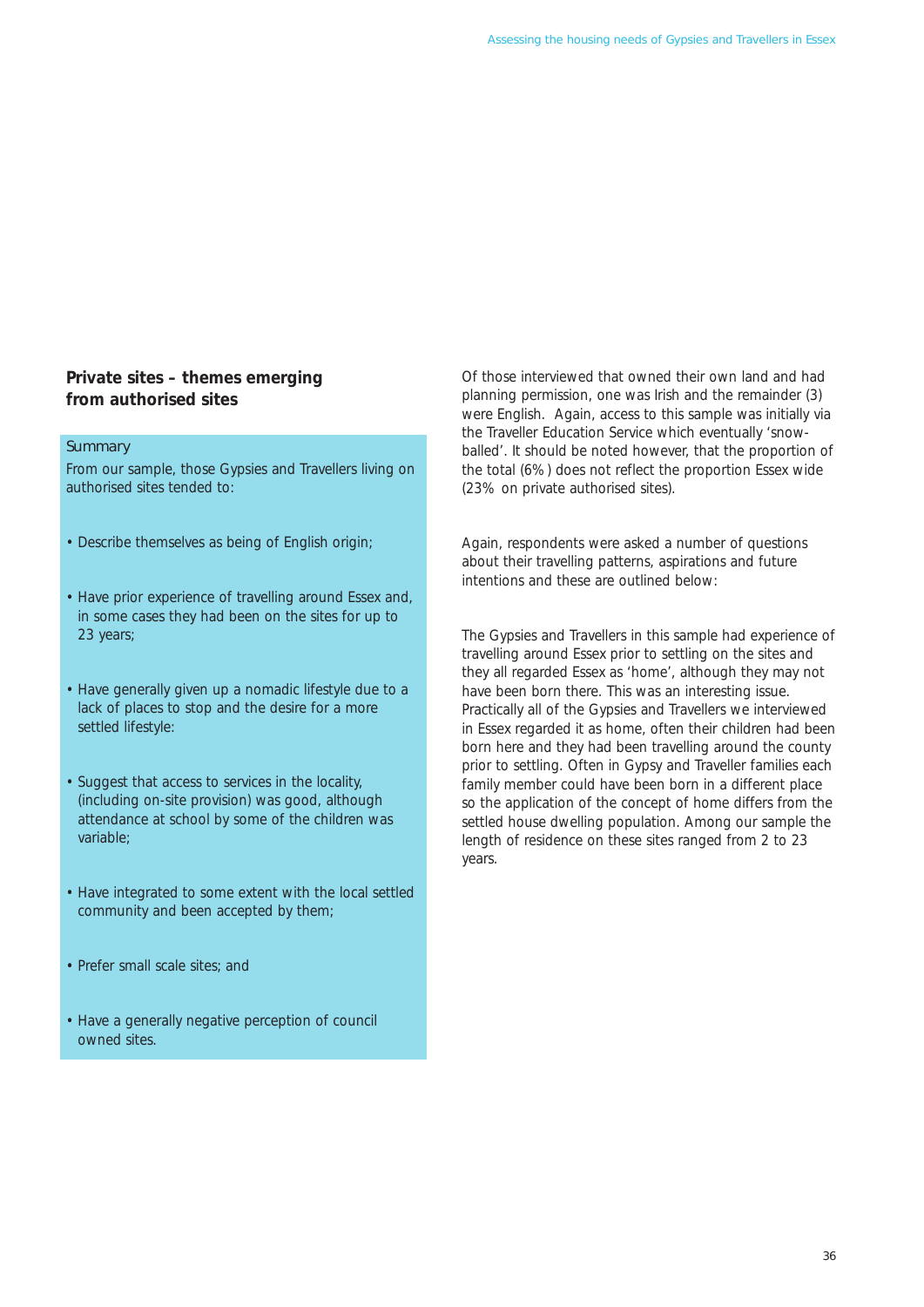# Travelling patterns

Only one of these Gypsies and Travellers described themselves as pursuing a nomadic lifestyle and this centred on holidays. Similar to the respondents from the private unauthorised developments, this group of people suggested that they no longer travelled, mainly because there were no stopping places and they were often harassed to move on from the side of the road. See the quotes below for elucidation.

*'You can't really travel anywhere anymore, there's simply nowhere for you to stop.'* 

*'We don't want the hassle of always being worried about when they'll move us on.'* 

*'We'd love to travel but how can we? There's nowhere to stop any more.'* 

#### Access to services

Access to services such as health and education were generally perceived as being unproblematic since being settled on a pitch, although attendance at school was variable with some children being educated at home. The reasons put forward for this were:

- Not wanting children to be influenced by drugs and alcohol: there were fears among Gypsies and Travellers that schools were potentially dangerous places in this respect; and
- Once children reach their teens there are cultural taboos about boys and girls mixing together, it was suggested that if they were educated at home then the parents could control their environment more effectively.

The quote below illustrates these points:

*'I don't want my son mixing with drugs and all that sort of thing…I'd rather him be taught at home so he doesn't get into bad ways.'* 

#### Integration with settled community

There was evidence that these Gypsies and Travellers did to some extent mix with the settled community and appeared to be accepted by them, for example some of the children had friends from the house dwelling community, even of different ethnic backgrounds.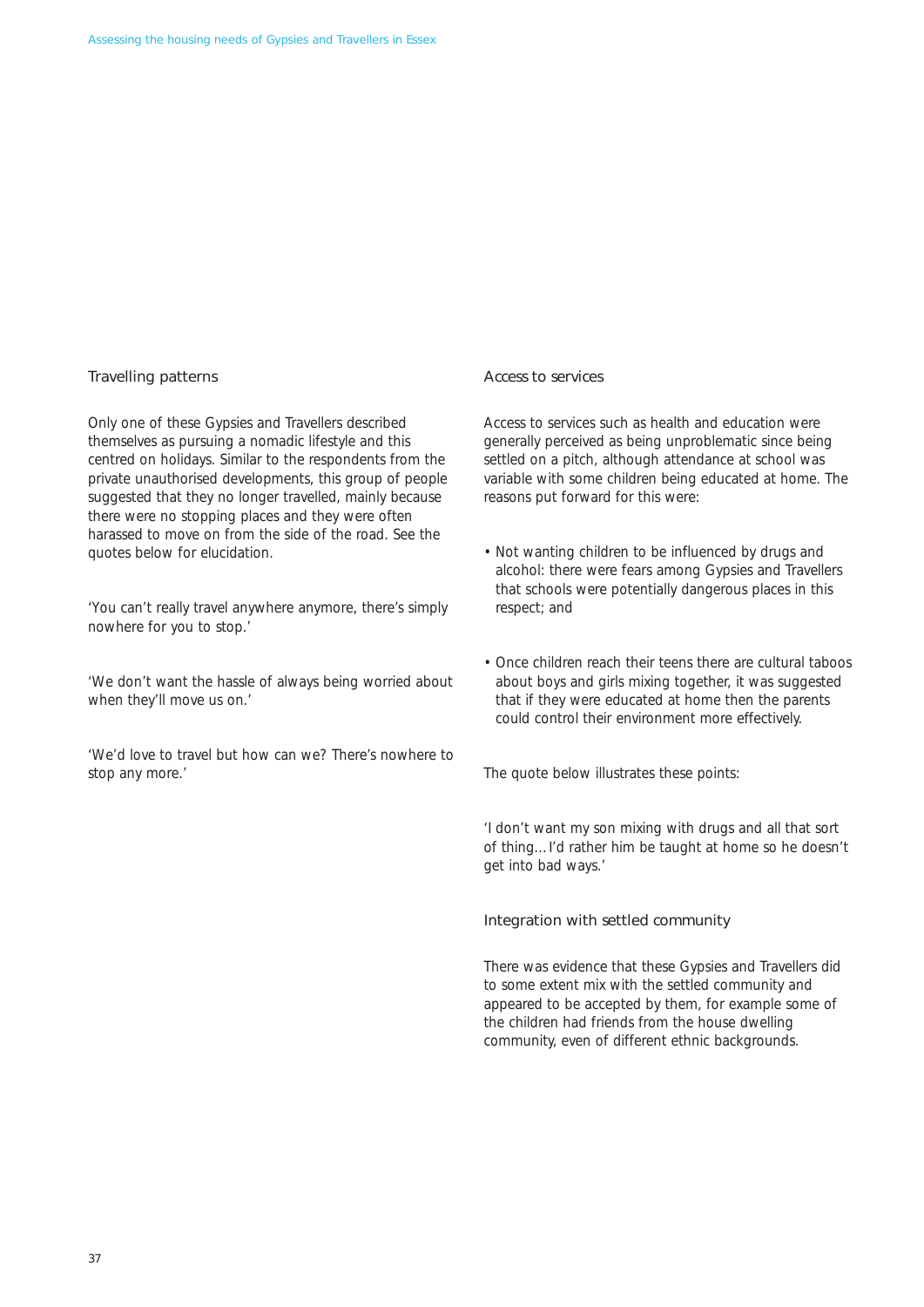

*'We know the local people and they know us and it's fine.'* 

*'We've been here a long time and have got some friends who are house-people.'* 

*'My older brother is friends with some Asian people who live locally.'* 

### Accommodation preferences

Overwhelmingly, the preference among this group was for small scale sites. People from this sample indicated that living in large groups would not be their choice. Also, similar to the findings from the private unauthorised developments the perception of council owned sites among those that had stayed on these was poor, with one person commenting:

*'You don't know who you'll be next to or what will happen and you can't be with your family.'* 

Further, none of the people we interviewed here would consider local authority site provision as an option for them in the future, as indicated below:

*'I couldn't live next door to someone I didn't know…you can't choose who you live with I wouldn't like that.'* 

*'I don't want to live on a council site, I wouldn't be in control they could put me off when it suited them.'* 

#### Satisfaction with site/amenities

All of the interviewees from this sample expressed a wish to stay where they are currently and reported high levels of satisfaction with the sites and the amenities that they had provided themselves. These included water, electricity, telephones, sewage facilities and tv satellite dishes in some cases. This comment from one of the women we interviewed sums this up well:

*'We love it here, it's ours and nobody can tell us we have to go.'* 

#### Income levels

As with the earlier samples it was difficult to get an accurate picture of income levels but none of these people claimed to be on benefits.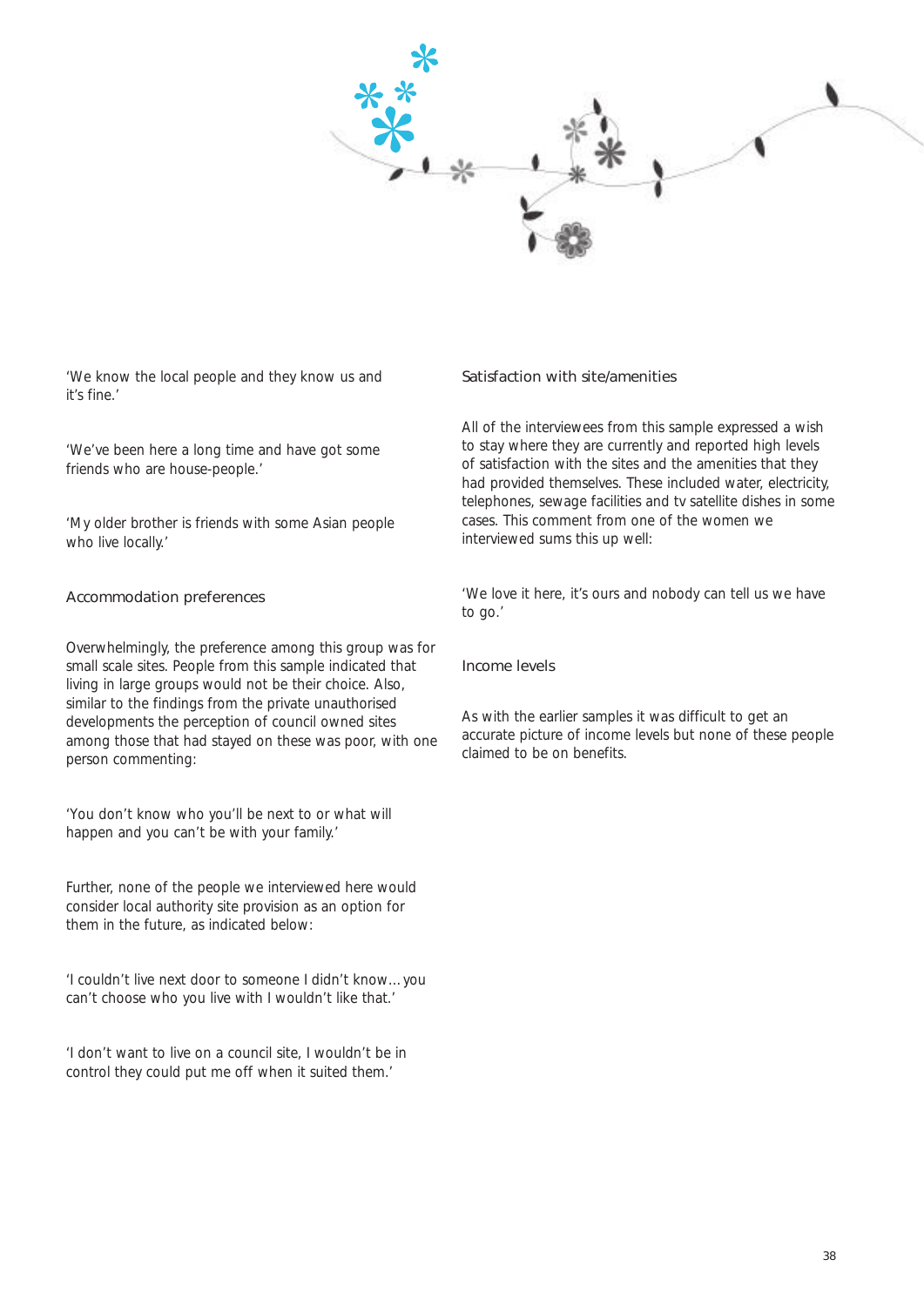

Mrs B's case study below illustrates some of the issues above in more detail:

# **Case study 2**

Mrs B is English, 48 years old and married with 3 sons. Her husband (aged 50) and her two eldest sons (28 and 23) are tarmac layers and are currently working in France. They often work abroad in France, Denmark and Belgium. The family bought the land 23 years ago and have planning permission to stay and they have 6 caravans and a chalet. Mrs B describes herself as being from Essex and her husband from Kent. All three of her sons were born in Essex. The youngest son is being tutored at home although he won't sit any GCSEs. The family still travel for holidays (in England and abroad) although they often attempt to disguise the fact that they are travellers to avoid harassment.

*'My husband always tells me to put on my posh voice when we go anywhere, we stay in hotels sometimes. The men mainly travel to work but we sometimes all go together for holidays. People are usually nice to us but sometimes they seem to know who we are. Once in Menorca while we were standing at a bus stop a couple came up to us and asked us if we were travellers.'* 

Mrs B was in the minority who would consider housedwelling.

*'I would live in a bungalow but it would have to be on its own, not surrounded by lots of other people I wouldn't like that…and I wouldn't like stairs either.'* 

Mrs B also told us that she lived on a council run site many years ago but she did not like it.

*'It was fine until they let all sorts of the wrong people on it, then it went downhill. We didn't like the fact that we had no say who they let on.'*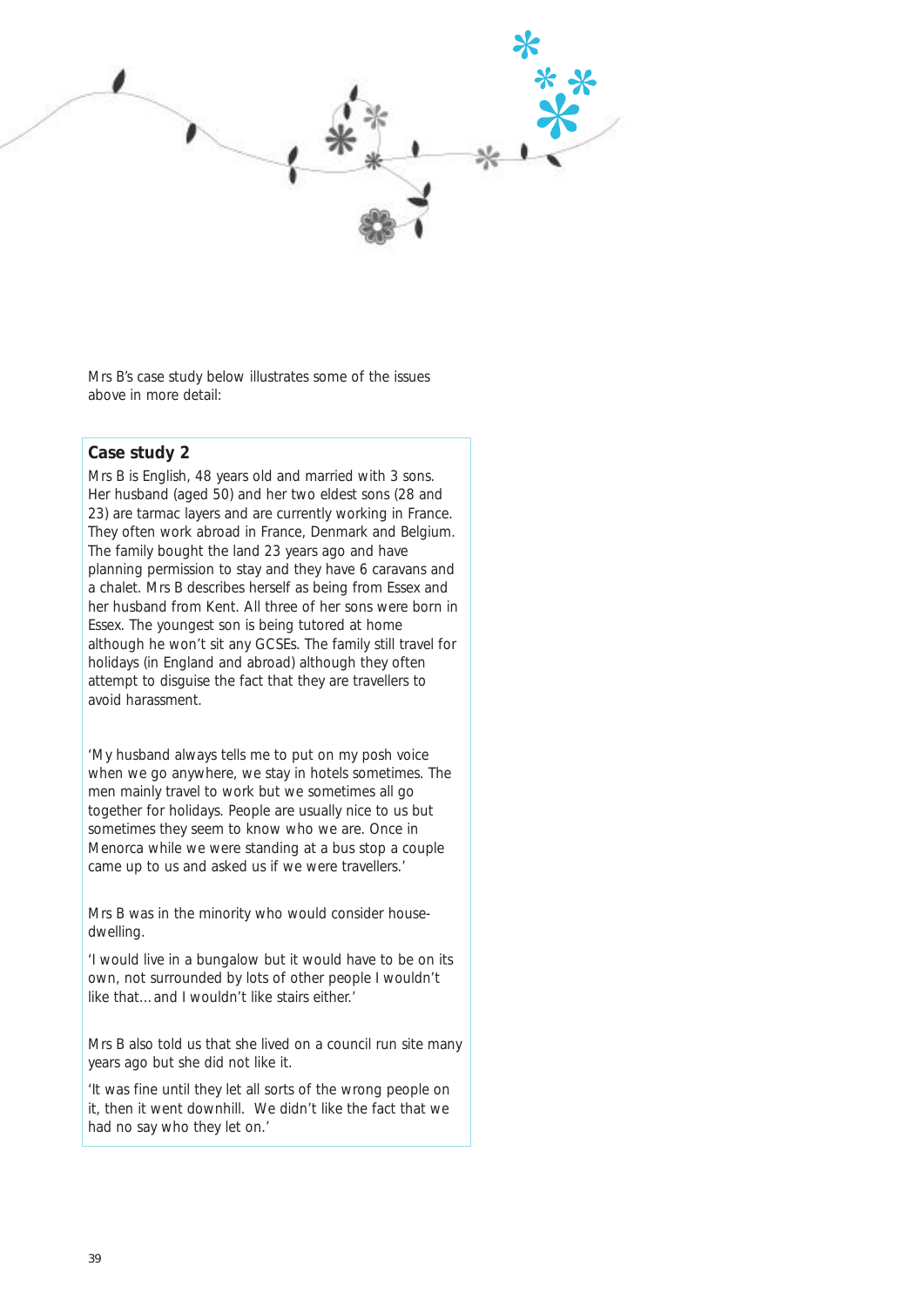# **Perspectives from Local Authority sites**

#### **Summary**

The issues identified through the interviews with those living on local authority sites included:

- That the majority described themselves as English;
- A recognition that the travelling lifestyle was limited and in most cases 'over' except for 'vacations' during school holiday periods, in part reflecting concerns about prolonged absence from their pitch and the possibility of losing the right to remain there:
- Access to on-site and off-site services was seen positively. Attendance at school was variable with bullying being cited as a particular problem for some of the children;
- Welfare benefit dependency was widespread among our sample although there was a reluctance to provide detailed information concerning their entitlement;
- House dwelling was not seen as a viable option;
- Few had experience of using other sites in the County
- Affordability, coupled with a recognition that renting a pitch was more convenient, precluded them from purchasing their own land; and
- While there was an anticipation that children would remain with them on the site, it was recognised that this would depend on the space available and the future aspirations of children.

A vital part of the data collection for understanding current accommodation provision and needs for Gypsies and Travellers across Essex was the inclusion of those living on council sites. This group comprised 28% of the total sample. Access to the sites included in the research was gained through Essex County Council Gypsy Services. The majority of the people consulted defined their heritage as English Gypsies, although one of the sites was inhabited by Irish Travellers only and two of the interviewees defined their ethnicity as Romany.

There are fourteen active council owned sites across Essex County, with seven in the north (Uttlesford, Colchester (temporarily closed), Harlow (2), Braintree (2) and Chelmsford) and eight in the south (Thurrock (3) Maldon (2), Chelmsford, Basildon and Epping Forrest) and these accommodate approximately 200 families. Each site keeps an individual waiting list and it is estimated that between 10 and 15 pitches become vacant across the whole of Essex each year. Preference is generally given to second generation travellers although not everybody is accepted on to the waiting list.

While each individual raised a number of issues that were both unique to their particular experiences they also encapsulated some commonality about life on council sites. These issues are highlighted below: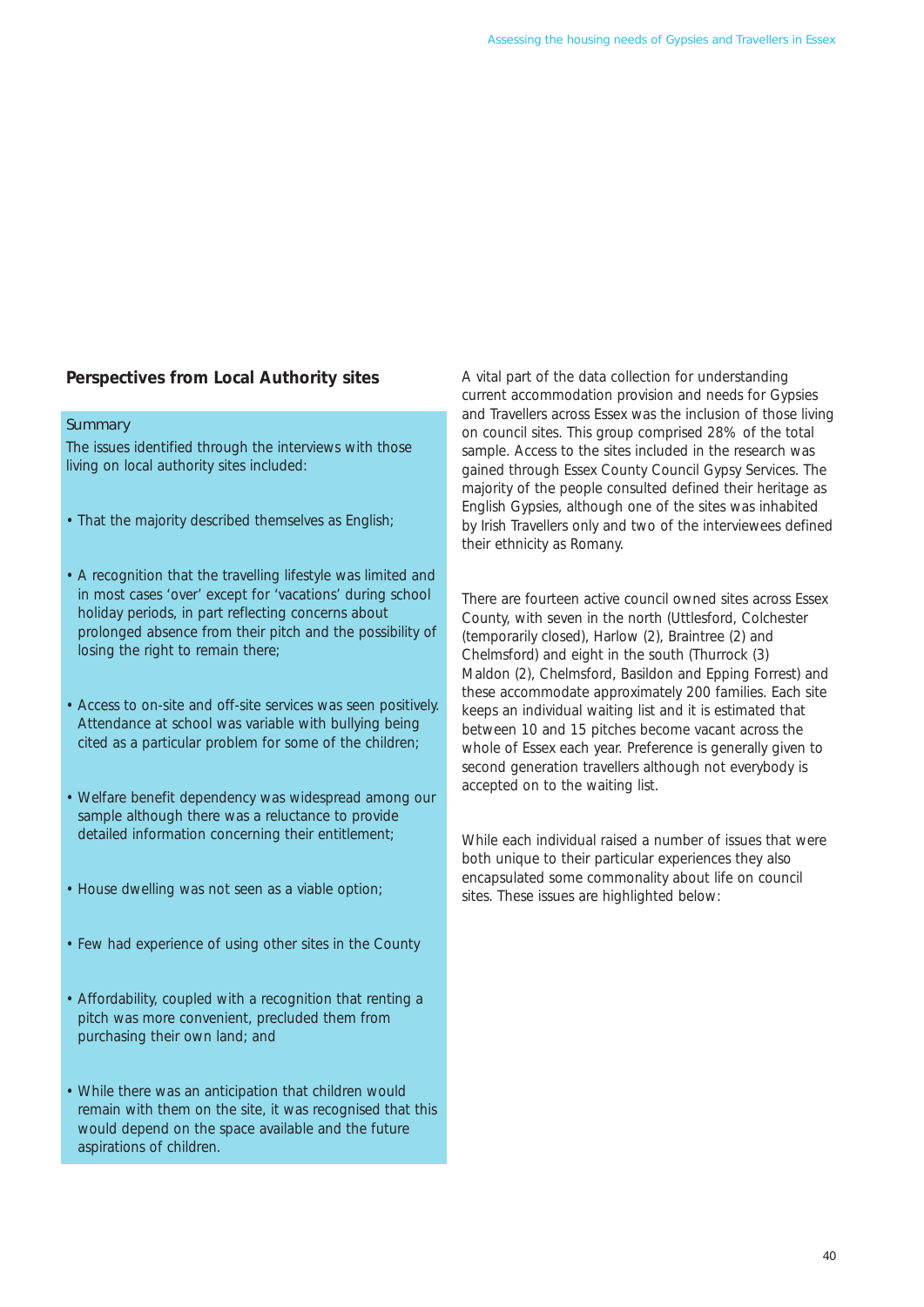# Travelling patterns

There was a general consensus that the travelling lifestyle that Gypsies and Travellers had previously had and had been known for was limited now and for some "over". Those that 'travelled' did so for holidays with peak times for such travelling being during the children's' break from school. However, much of the limited amount of time they spent travelling was attributed to the risk of losing their pitch on the site, as was the case if they were away from the site for more than 6 weeks in one go.

The quotes below illustrate this:

'We don't travel anymore but if we could we would, there *is just nowhere to stop.'* 

*'We only travel in the summer when the kids are off school.'* 

*'We don't want to lose our pitch so we don't really go off much now.'* 

*'I haven't travelled since pulling on here years ago.'* 

#### Access to services

All of those we spoke to reported that they had not experienced any problems in accessing the services in the local area. Everybody had access to a doctor and dentist and some services are brought to the sites. Site managers (Gypsies and Travellers themselves) usually have good links with the wider community and can facilitate access if necessary. It is worth noting that nobody on the council run sites felt that they lacked any service that they needed and all indicated that they would know where to go for help if necessary. See the comments below for further evidence of this:

*'We've got doctors and everything here even a library comes.'* 

*'If we need anything we ask X [the site manager], she'll either sort it out or find out who can.'*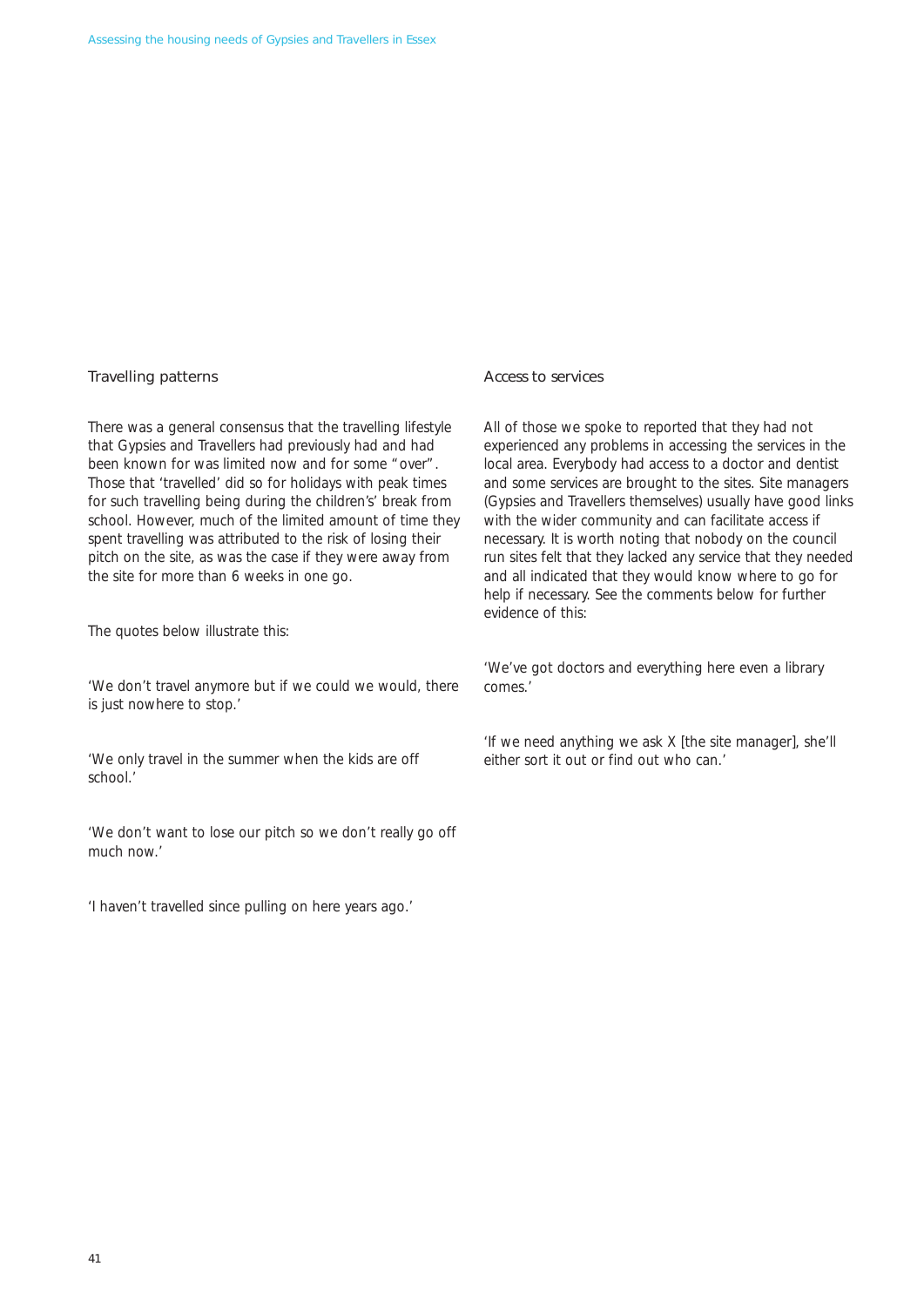

#### Satisfaction with site/amenities

There was general agreement that the service standards on the site were good. In the main people were happy with the sites and the amenities (all sites have amenity blocks with cooking and washing facilities with mains electricity and hard standings for their caravans). A couple of people on one of the sites reported that the amenity blocks could be bigger (they did tend to be smaller on this site than on the others). The vast majority of people wanted to remain on the site where we interviewed them. The quotations below illustrate this well:

*'We feel very safe on this site…we have had hassle from house-people before…but it's secure here.'* 

*'We'll stay here 'cos there's everything we need.'* 

*'We're not going anywhere... we like it here.'* 

#### Benefits and income levels

Again, as with the earlier samples it was difficult to get an accurate picture of income levels, although it did appear that among the people we interviewed from the council sites there was a higher incidence of benefits being claimed than elsewhere.

In fact, all the people consulted confirmed that they were in receipt of benefits although they refrained from detailing which benefits these were.

Generally the respondents were reluctant to discuss their personal current/past income levels and those of their partners.

#### Attitudes towards house-dwelling

House dwelling was seen by most of those consulted to not be a viable option for their lifestyle, and similar themes were raised as above (see below for comments).

*'To live in a house would feel like a prison to me.'* 

*'I couldn't imagine living in a house, I would feel trapped.'* 

*'I would never live in a house…I like to be outside.'* 

A small proportion of this sample had previously lived in a house and had not found it suitable for their needs and a similar number said they would consider house dwelling, with one respondent indicating that she had recently applied to the council for a house.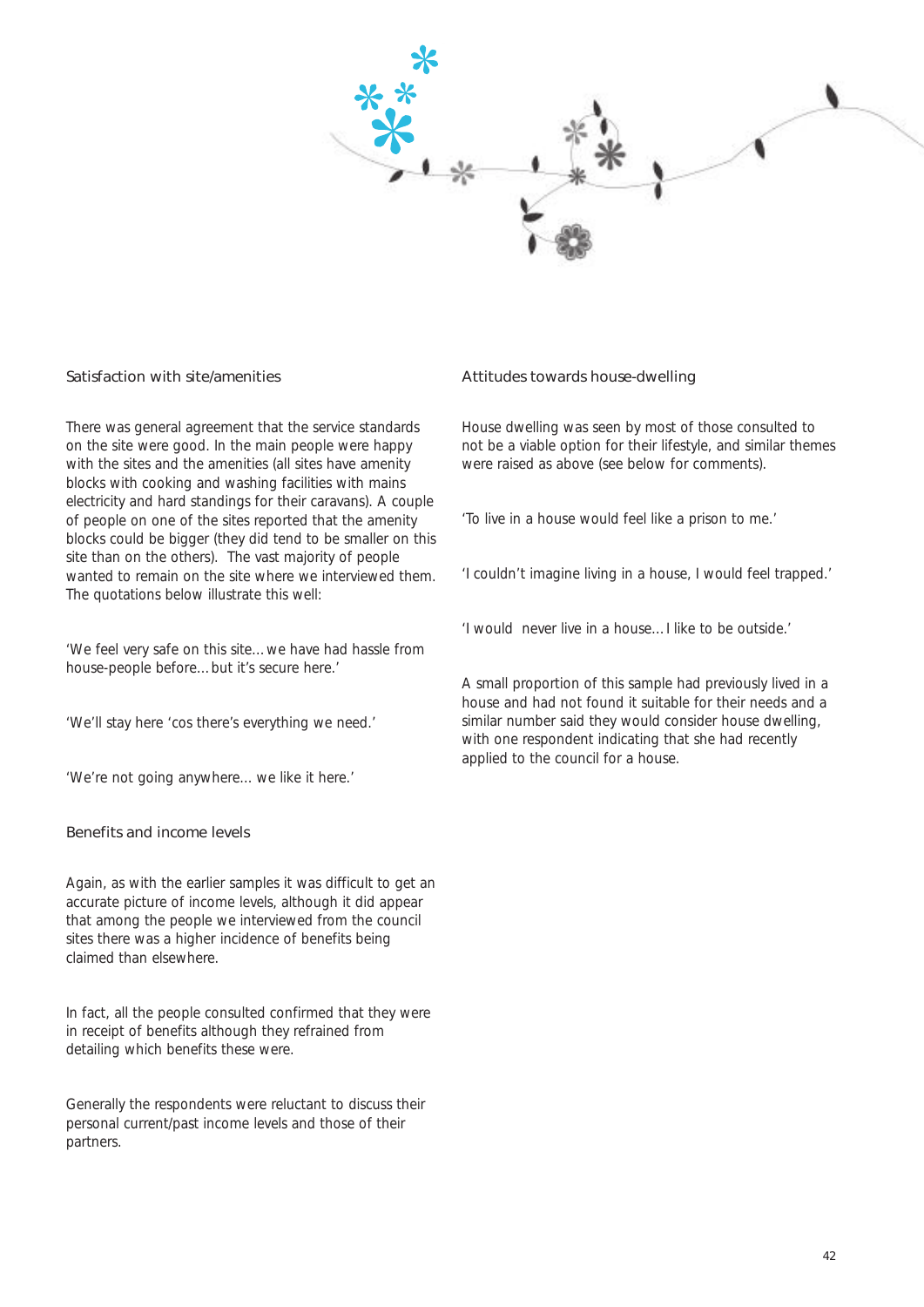

#### Experience of other sites

The vast majority of those we spoke to told us that this was the only experience of living on a site they had had. Prior to this they had generally lived at the side of the road. One had been on a site in Cambridge prior to the Essex site and another had been travelling around the Northampton area and had experience of house dwelling. All the others had always stayed within the boundaries of Essex County when travelling.

#### Health

All of those interviewed reported generally good health. All were registered at the local health centres and had very positive experiences in their relationship with the healthcare staff there when the services had been accessed, as the quote below illustrates:

*'We've all got a doctor and a dentist here. Before we pulled on here if one of the kids was ill we would've gone to the hospital, A&E and it's so difficult having to do that.'* 

#### Attitudes towards purchasing land

This was another issue of particular concern to the commissioners of the research and we were keen to ascertain whether renting a pitch on a site was a precursor to purchasing land. We found that in general most people living on the council run sites did not see themselves buying their 'own' land in the future. The main reasons centred on:

- The expense as indicated above, high levels of benefit dependency among our sample were reported which would generally preclude them from doing this; and
- The convenience some individuals thought that renting a pitch was more convenient for their needs, see below:

*'I wouldn't want the hassle of owning land even if I could afford it.'* 

*'I'll never buy land of my own…what's the point anyway? You can't get planning permission to stay on it I'd rather stay here.'* 

*'I'm happy renting my pitch I've no intention of buying land of my own.'*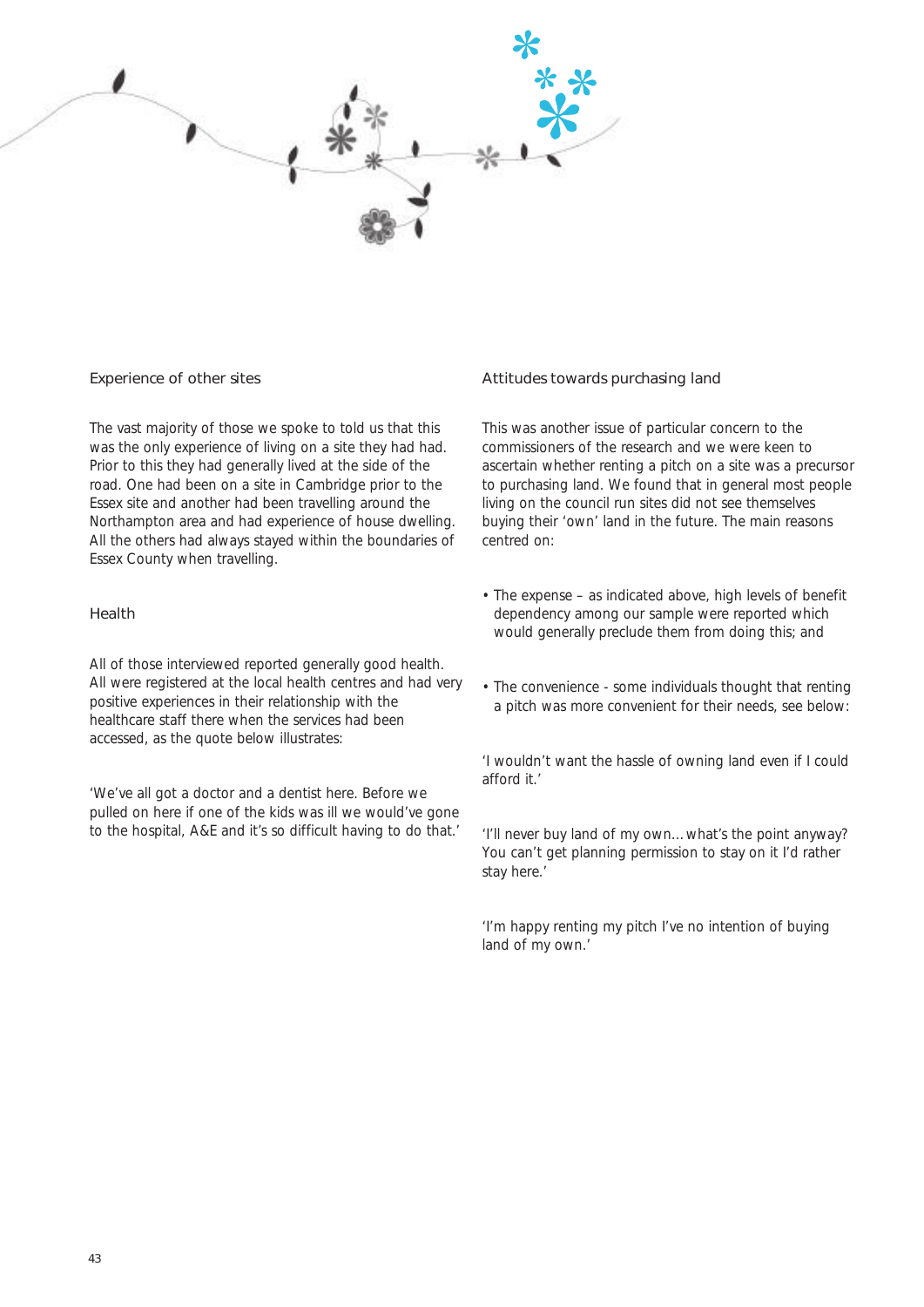# Future aspirations

When we asked about how people envisaged what their 'households' would look like in the future, responses from the individuals consulted made it difficult to make any firm conclusions. Most people expressed a general preference to have their children living close by them but could not be certain that this would happen, particularly if the site was unable to accommodate them in the future. So, the idea of their children remaining on the site with them seemed complicated by the space available on the site and the free-will of their children, as the following quotes indicate:

*'It's up to my children where they live when they grow up. Of course I'd like them to stay close by me but I won't force them they have to do what they want don't they?'* 

*'My children will want to move away when they grow up but I can't stop them.'* 

*'I don't know what the children will do when they grow up, I'd like them to stay here, the girls probably will but the boys will have to go away to find work.'* 

*'What I'd really like is for the kids to be here on the site with me. Who knows they might if there's a pitch for them.'* 

### Education

With regard to the children on the council run sites, there seemed to be variable attendance in school. Some children were attending the local schools, although a small number from one site had been withdrawn because of bullying issues from non-travelling children. The families concerned were not confident that the school was able to resolve the situation and feared for the safety of their children and decided that they did not want to put them at risk. Some of the others were not presently attending a school but waiting for places at a Catholic school.

In addition there were various reports indicating links with the local Traveller Education Service. See the quotes below for further detail:

*'He [the son] went to the local school but there are no other travelling children there and he got picked on so I took him out.'* 

*'My youngest children go to school but the oldest one doesn't any more.'* 

*'I'm waiting for a place in the Catholic school I don't want my son to go to the other one.'*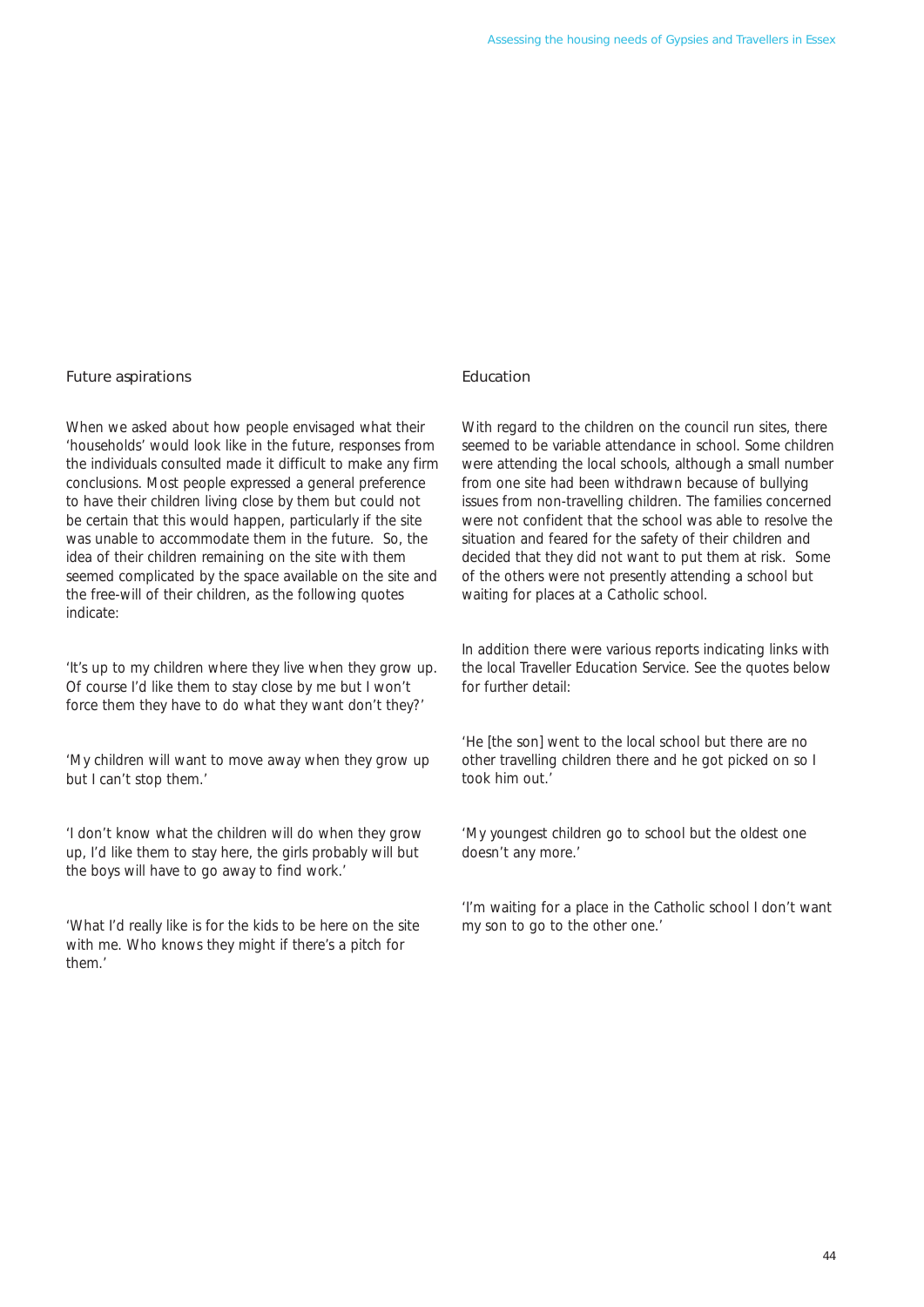Mrs C lives on a council run site:

#### Case Study 3

Ms C is an English Gypsy and is 34 years old. She is separated and has 4 sons aged 17, 13, 9 and 7 years of age. She has 2 caravans on her pitch and has lived on the site for 6 years. She was travelling around Essex before pulling on to the site 6 years ago. The main reasons she likes living on the site are to get access to health care and education for her children. She has never been to school herself and welcomes the opportunity for her youngest sons to be educated and go on to get jobs.She is in receipt of income support.

*'My older boy missed out really as we were always at the side of the road, he can't read or write and neither can I but I want the young ones to get a good education and they can do that while we're here.'* 

### **Perspectives from house dwelling travellers**

# **Summary**

Two travellers currently living in houses were interviewed.

The general findings suggest:

- A recognition that living in a house caused a sense of 'mixed identity' for their children, having a traveller heritage but having to conform to the customs and expectations of the settled community;
- A tradition of having lived in Essex all their lives and only touring during the holiday periods;
- A reluctance to return to the travelling lifestyle and a desire to maximise educational and life chance opportunities for themselves and their children;
- An expectation that their children will, themselves, ultimately end up living in houses;
- A negative experience of local authority sites due to issues of anti-social behaviour among other travelling families;
- A sense that they felt integrated within the wider settled community, although they expressed a reluctance to acknowledge their ethnicity to their neighbours; and
- The two young girls interviewed were positive about their educational experiences and had aspirations for living in 'bricks and mortar'and working in a city.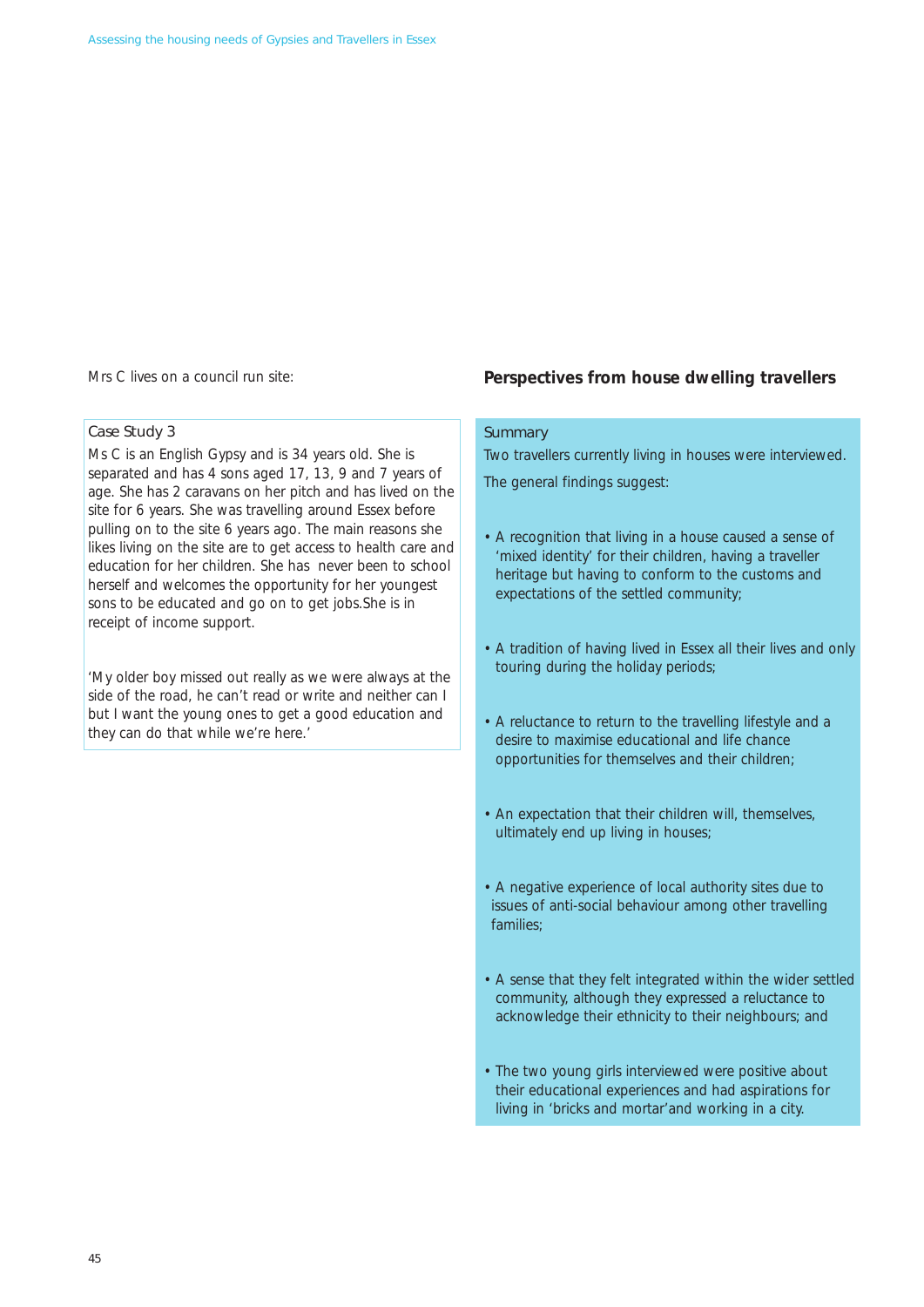

One of the sections of the Gypsy and Traveller population that we were keen to include in the report were the perspectives from those individuals who were currently living in houses, commonly referred to as "bricks and mortar" accommodation. Access to participants who were living in houses was facilitated by the Traveller Education Service. Those that were interviewed (2 respondents, 6% of the total) during the course of the fieldwork identified their ethnicity as English Travellers and both were married to members of the 'settled' community. One interviewee was an owner-occupier while the other lived in an RSL property. Neither respondent was in receipt of any benefit and one of these women was in part-time employment. For the most part, these two women had assumed the behaviour, ostensibly at least, of the settled (housedwelling) population.

The emerging issues from the interviews with these individuals covered the following:

# Identity issues: being a Traveller and living in a house

There was some notion that living in a house meant that their traveller identity had been split in two. This was particularly the case when talking about the children, as the children were seen to be under a great deal of pressure to understand their heritage as a Traveller within the family home but "live as" a member of the settled community whilst at school. There was evidence among this group of keeping their identity hidden from the house-dwelling population for fear of being rejected if discovered. This echoes a concern raised earlier about how Gypsies and Travellers can in fact become vulnerable when they settle in a house. The quotes below illustrate this point further:

*'I feel like I have to live two lives, one as a traveller and one as a member of the settled community, due to racism and discrimination from the [settled] community.'* 

*'I'm a traveller, been born and raised as one but I live in a world where if they knew what I was, up at the school, I couldn't take my kids there. So I have to teach my kids our way and your way so they learn to be able to mix with your kind.'* 

*'We really need help off the settled community, off the council, to help us stay and build a secure environment for our families. No one wants to travel around and face constant questions about where they are going to be the next day.'* 

*'I've not thought about my children's future but I've told them not to tell people that they are travellers… as they will get called names if [the settled community] knew that they were.'*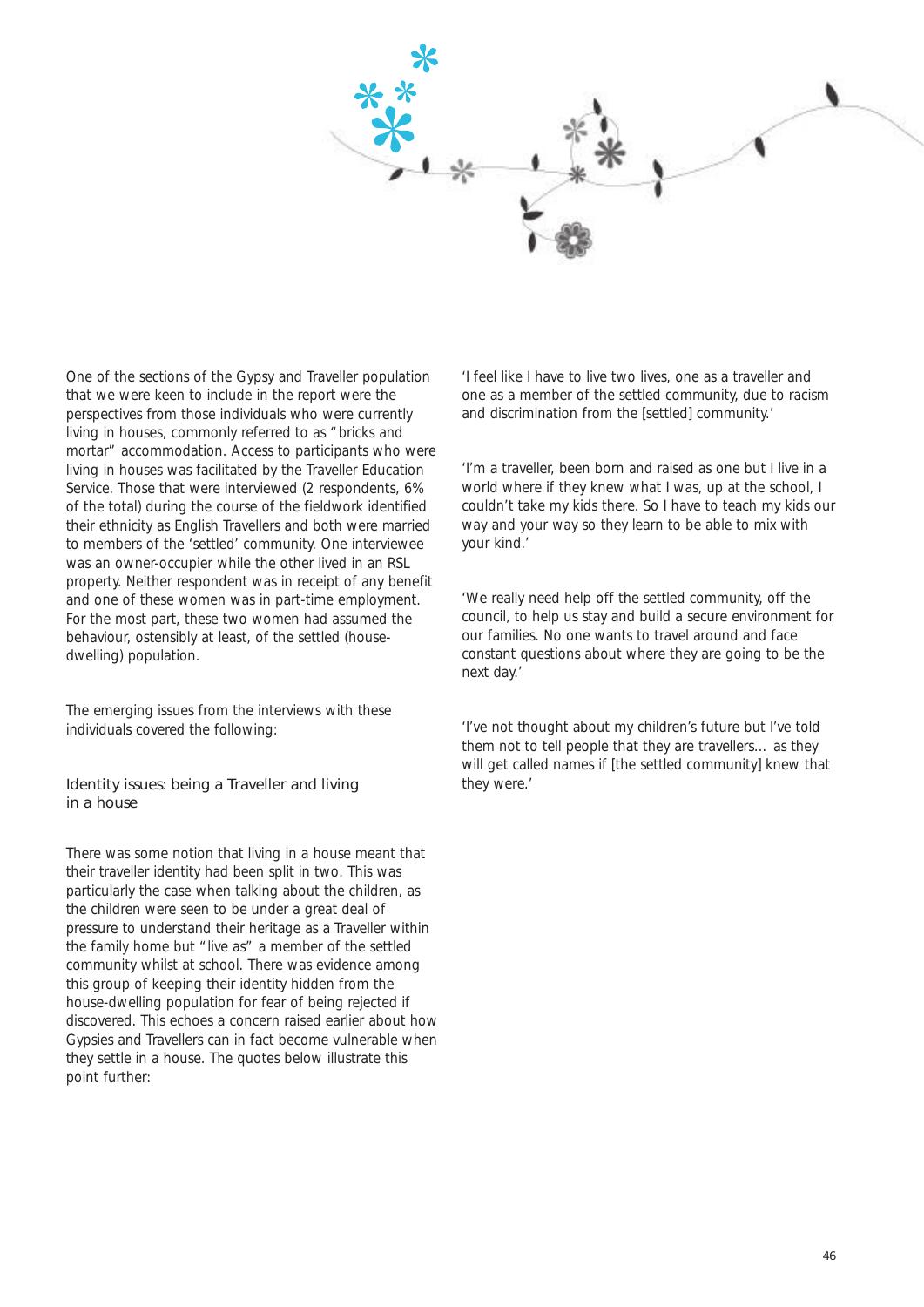

#### Travelling patterns: past and present

Both interviewees reported that they had remained within Essex all of their life and predominantly within just two of the areas within the county. As with the other groups of Gypsies and Travellers, both still travelled with a touring caravan during the main summer school holidays to see friends and family throughout the UK. Popular locations for this group were the New Forest and Lincolnshire.

However, both participants considered that the "heyday" of travelling was now over, commenting:

*'The travelling lifestyle is very hard for the kids and very scary …especially if you are knocked up in the middle of the night or people start throwing stones at your caravan.'* 

*Things have changed over time for travellers…people can't move around as much these days.'* 

*'I want my kids to be settled and not having to be asked to move on whenever you stop.'* 

*'We take a caravan away when we get chance to have a holiday during the kids holiday from school and go… to the New Forest and Lincolnshire mainly.'* 

#### Future aspirations

Neither respondent expressed any intention of either living in a caravan again or being an 'active' traveller. One participant did express a desire to live in a 'unit' which was in their own grounds and detached because of the freedom this offered them and the enjoyment of the countryside. However, this individual added that this was not possible in the foreseeable future as it was an expensive choice.

Similar to the other groups of Gypsies and Travellers, both from the house-dwelling sample wanted to remain stationary in order to give their children a degree of stability and to maximise their educational chances and improve their life opportunities.

Both thought that their children, when adults, would end up living in houses as, although they had stayed in caravans for holidays the children had always remarked how much more they preferred the house environment and that this was 'normal' for them, as indicated below:

*'I think the kids will live in a house when they get older… they enjoy going off in the caravan with us and their Aunties for holidays but they can't wait to get back home.'*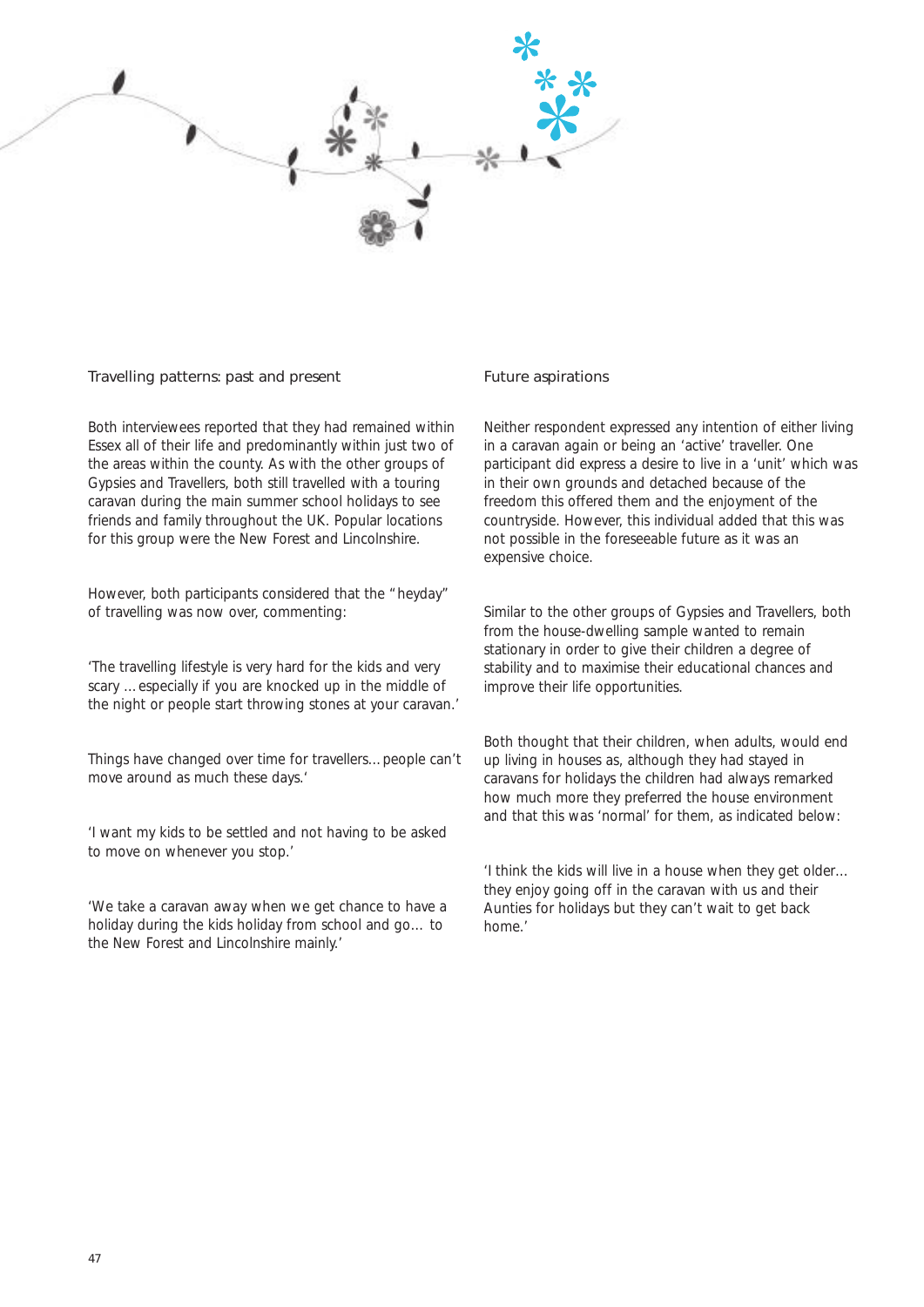*'Time is changing…it's important to know where they have come from as Travellers but they need to live like settled people in order to get on.'* 

# Education

Both participants reported that their children were in the local schools and that these children were performing at either average or above average in their school work. They indicated that they were integrated well, but that they did not 'admit' to being Travellers for fear of bullying and rejection. One respondent commented:

*'Education is really important and my children are in the top sets for all their lessons I really encourage that because we just want good things from them and for them to get on.'* 

*'The kids are ok at school but they really just want to go out and get jobs now. They have had bad experiences at school and they are all highly strung … running around like wild-things. It's hard for the kids to integrate into the school with other kids they are not like … they just want to be separate and go out and fend for themselves.'* 

#### Experience of local authority sites

Both had lived for periods on a number of Local Authority sites and their experiences of these sites were largely negative. The reasons for this revolved around new and disruptive families arriving on the sites and behaving badly and in some cases threateningly and/or criminally. The quotes below illustrate this further:

*'I don't want to live on a site where you are too close to other families …I think that the closeness causes arguments between families. I will never go on a site again…I never feel safe on a site …because of the threat of being burgled or my daughters being attacked.'* 

*'They could be more considerate – they don't seem to appreciate individual choices…one site may have family on and we would want to stay with them…not on another different site but there's no flexibility in the way they are created and managed.. .I found living on council sites quite restrictive.'* 

#### Access to services

Both respondents from this sample had experienced good access to a range of local services including education and healthcare in the communities in which they lived. See the quotes below for further clarification:

*'We've had no bad experiences at the GP's but we haven't told them that we are Travellers…there may be problems if they were ever to find out.'*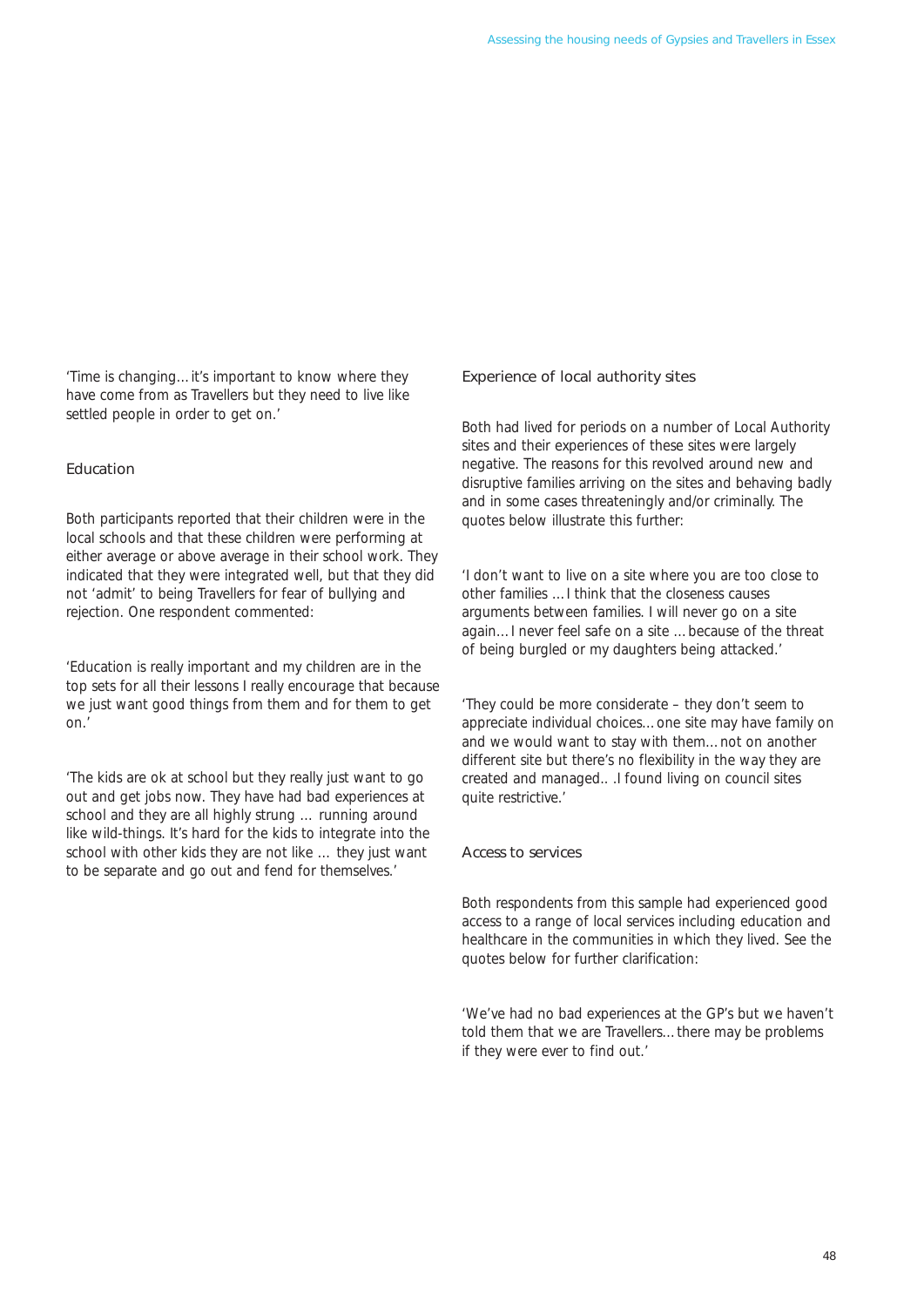

#### Integration with settled community

There was a general feeling that they were 'accepted' by the local community but they were not forthcoming with local people they knew about their ethnic heritage. In fact, they kept their ethnicity a secret. One interviewee had experienced severe bullying in school whilst a child from being a 'known' traveller, commenting:

*'I feel that living in housing within the (settled) community leaves travellers vulnerable to harassment and bad feeling by the community.'* 

#### Young people's perspectives

Two interviews were undertaken with the daughters (aged 12 and 16) of one of the house-dwelling respondents. They both reported that they enjoyed school and had many friends there but significantly had not told them that they are travellers. In the future both young people said they would like to live in a house or flat, preferably in London and both wanted to work in the city in computers.

# **Perspectives from Travellers living at the side of the road (unauthorised encampments)**

This group was particularly difficult to access mainly due to their transient stopping patterns and also ethical considerations. The Project Team felt it appropriate to interview Gypsies and Travellers only after they had granted permission and had been introduced from known personnel (from Gypsy Services at Essex County Council). One interview was carried out in August and another that had been planned was aborted for safety reasons (there was conflict with the settled community in this case). Two additional trips were planned during the summer but cancelled at the last minute as the Travellers had moved on. In November a final trip was planned but again cancelled as at the time there were only two Travellers at the side of the road across Essex and they both worked so were unavailable for interview. The findings from the interview that was carried out are outlined below in the form of a case study.

#### Case Study 4

Mr and Mrs D, English Travellers are aged 21 and 26. They have no children but Mrs D has recently discovered that she is pregnant. They live in a caravan and have been at their current stopping place for a week and intend to stay as long as they can. They travel all year round in Essex, moving on whenever they are asked to. They have previously stayed on a council owned site but were forced to move by other Travellers. They can't afford to buy land of their own and would not stay on another council owned site. Instead, they have applied to the local authority for a flat and hope to be re-housed in bricks and mortar.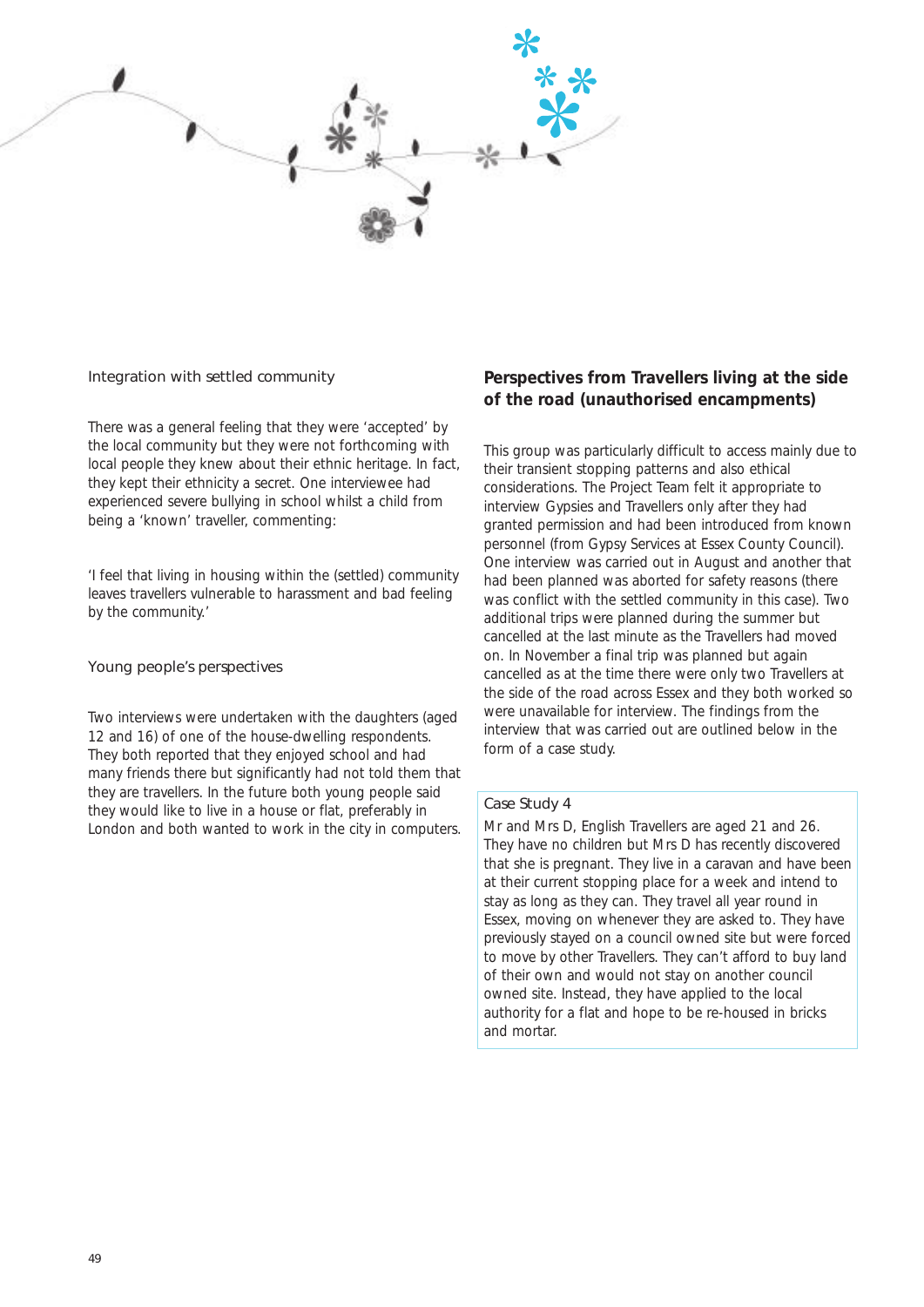# Section 7: The Stakeholder Perspective

# **Introduction**

As part of stage two of the research, five focus groups were held with stakeholders/professionals working with Gypsies and Travellers across Essex County as follows:

- The managers of the council run sites;
- Planning Officers;
- A range of representatives from agencies working together to provide services to Gypsies and Travellers;
- Housing Professionals; and
- The Traveller Education Service (TES)

Attendance at both the planning and housing focus groups was considered to be poor.

# **Site managers**

#### **Summary**

Issues arising during the focus group discussion with site managers included:

- Recognition of the poor perception among the general public towards Gypsy and Traveller sites, although exceptions were noted;
- The provision of council owned sites was not uniform across the County;
- An estimated 10-15 pitches become vacant each year and a restricted waiting list is at each site with preference being given to second generation Gypsies and Travellers;
- Residents are allowed to travel for a period of up to six weeks without losing their pitch;
- Housing benefit covers only part of the pitch rental fee. Some Gypsies and Travellers also rent their caravan and so staying on local authority sites can be expensive;
- There was felt to be an insufficient number of local authority sites across Essex and it was felt that such provision would be equally required in the future;
- While full on-site services are available (such as refuse collection), any problems on site can result in such services being withdrawn;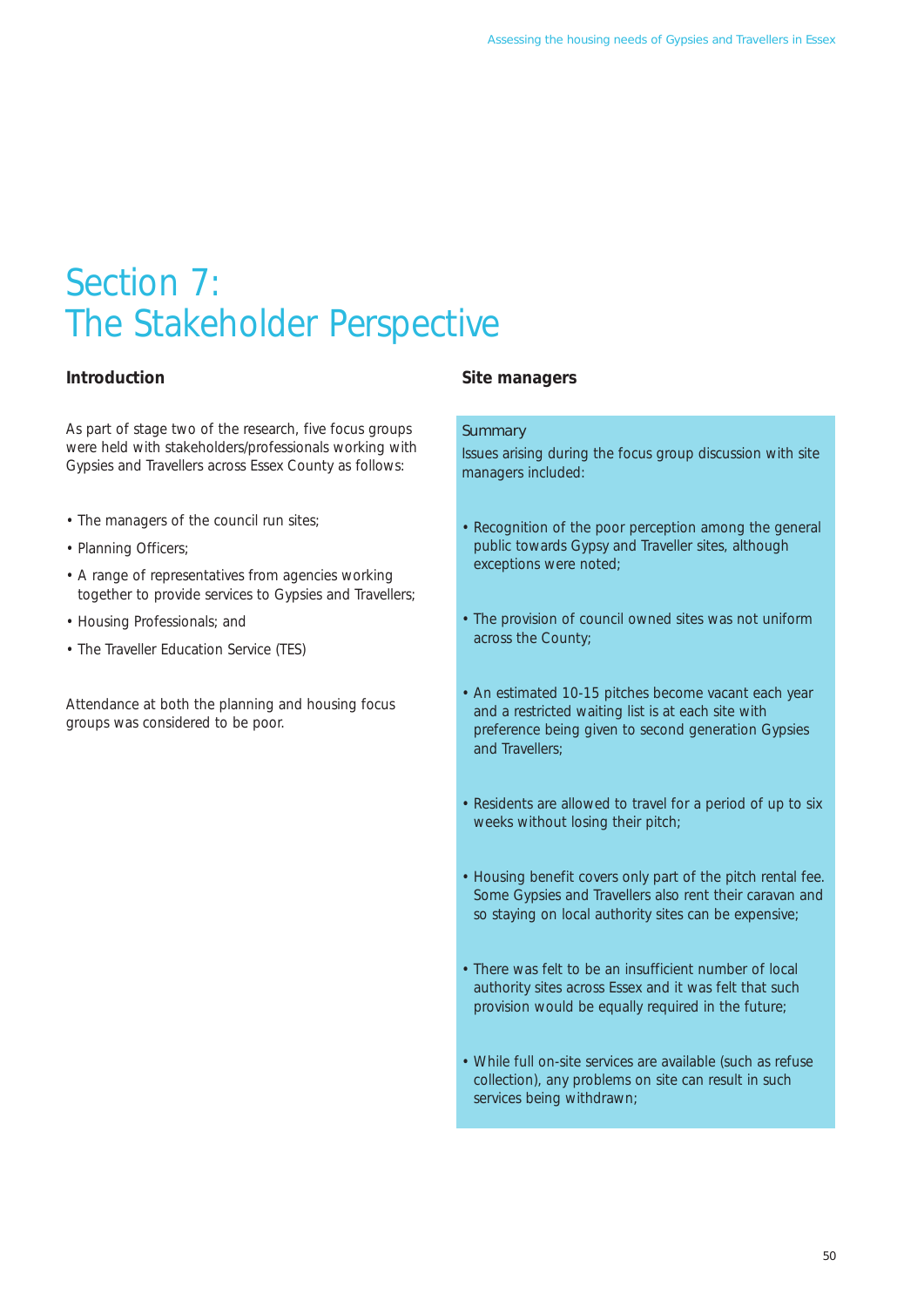- The provision of local authority sites can be seen as comparable to the provision of social housing for those unable to buy their own land;
- Access to services was generally perceived as being good;
- An element of conflict between different Gypsy and Traveller groups was noted, especially between the Irish and English; and
- The granting of planning permission for those who had bought their own land was not necessarily seen as the solution due to inflated land costs and rather there was a preference for granting licenses (from non-planners).

#### Introduction

This focus group was held on 28th June 2005 at Essex County Hall. Attendance was high as it followed the monthly site managers meeting and was also attended by the senior site manager and the manager and deputy of Gypsy Services. Attendees were asked a range of questions regarding the issues surrounding council run sites across Essex and services generally for Gypsies and Travellers.

#### Perceptions of council run sites

In general it was felt that public perceptions of Gypsy and Traveller sites were poor, although there were exceptions, for example sites in Maldon and one in Harlow were considered to be accepted by local communities and Gypsies and Travellers on these sites fairly well integrated. Focus group members indicated that in general the public's view of Gypsy and Travellers across Essex was a negative one, some areas were thought to be worse than others where anti Gypsy and Traveller feeling was particularly strong.

#### Levels of throughput/turnover/vacancies

There are fourteen active council owned sites across Essex County, with seven in the north (Uttlesford, Colchester (temporarily closed), Harlow (2), Braintree (2) and Chelmsford) and five in the south (Thurrock (3) Maldon (2), Chelmsford, Basildon and Epping Forrest) and these accommodate approximately 200 families. Each site keeps an individual waiting list and it is estimated that between 10 and 15 pitches become vacant across the whole of Essex each year. Preference is generally given to second generation travellers although not everybody is accepted on to the waiting list. Site managers pointed out that there can be issues with resident mix on the site and that this needs to be managed carefully to enable the sites to be sustainable. Residents are allowed to travel for up to six weeks without losing their pitch, which is let on license. Housing Benefit can be claimed if eligible although the full cost of the pitch fee is not paid, a reference rent of £23 per week applies which means that the remainder needs to be paid by the licensee (the average weekly rent is £40).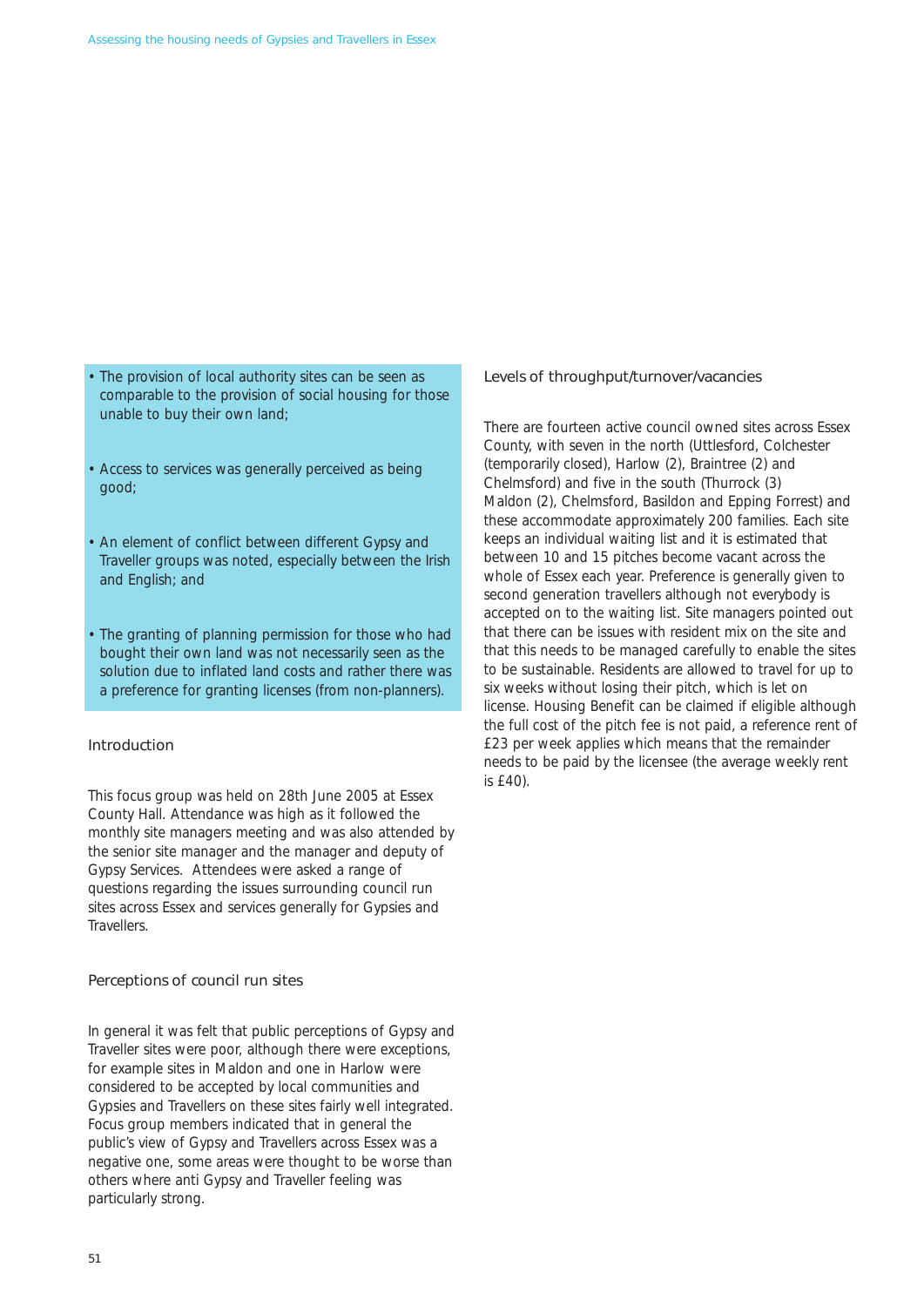

#### Problems with authorised sites

Focus group attendees unanimously felt that the biggest problem with the sites was that there are simply not enough of them. The number of pitches that become vacant each year is very small and this limits the numbers of families that can be catered for. Also the location of some of the sites was not seen to be particularly good. A further issue for Gypsies and Travellers stopping on these sites was the potential cost: as indicated the full rental amount is not paid by housing benefit and not all travellers own their own caravans, some rent from a private company which can make living on a site very expensive.

# Facilities on sites

All sites have a full range of amenities and services including post, refuse collection etc. On some sites however, post is delivered to the site manager rather than to individual pitches and the general consensus was that services tend to be cut if there are any problems. For example, an incident at the Chelmsford site earlier in the year meant that rubbish was no longer being collected.

#### Site occupation as precursor to purchasing land

Generally it was not felt that stopping on a council site was a stepping-stone to buying land. It was felt that the role of the council owned sites was similar to the role of social housing, in that those that could afford to buy did and those that could not needed this type of provision. It was strongly emphasised that there would always be Gypsies and Travellers who needed this type of provision in Essex.

#### Access to services

In general, access to education services was considered to be good and the majority of residents on the sites had access to doctors, dentists etc. Site managers usually have good links with the wider community and can facilitate access to any services that are needed.

#### Issues for Gypsies and Travellers in Essex

A number of site managers raised the issue of conflict between the different groups of travellers across Essex, particularly between the English and the Irish. This raises issues about the effective management of the council run sites with a precarious balance being struck. Focus group attendees felt that the settled community receive more help than Gypsies and Travellers do. It was also suggested that granting planning permission was not necessarily the solution to the Gypsies and Traveller's problems: the subsequent increase in land cost can be problematic and to resolve this, it was suggested that the way forward could be issuing licence agreements.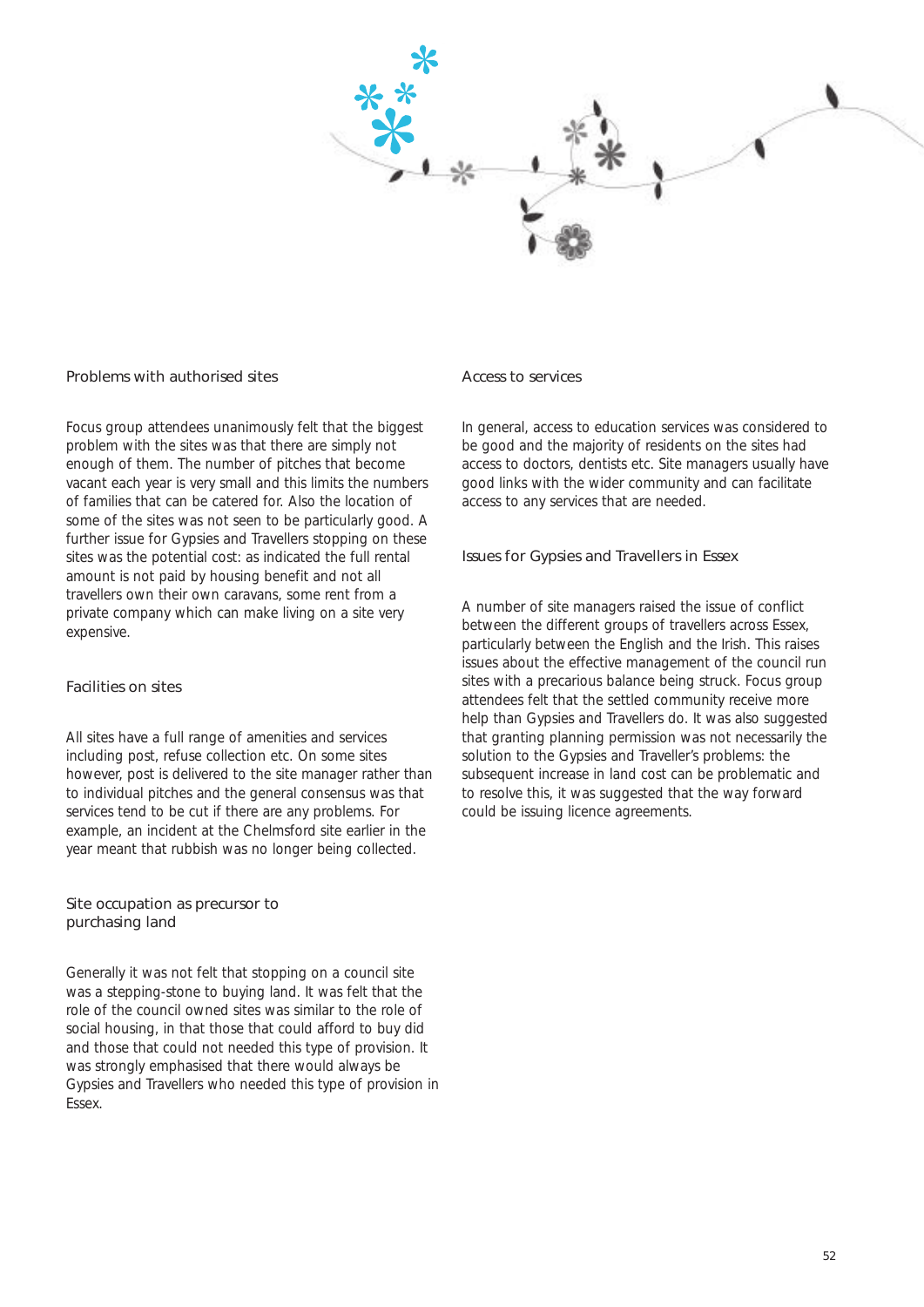

# **Planning**

#### **Summary**

Among those who participated in the planning focus group, the following issues were highlighted:

- The submission of planning applications for Green Belt land was seen as problematic in that the Gypsies and Travellers were treated in the same way as housedwellers and the planning system is not necessarily responsive to the needs of Travellers (from a planning perspective);
- Certain local authorities (e.g. Basildon) were seen as establishing more provision for the Gypsy and Traveller community than others. The provision of additional sites was seen as resource intensive and often in opposition to the views of elected members;
- There is a need for greater direction from Central Government concerning the allocation of land for Gypsies and Travellers to overcome the problems associated with opposition from elected members and the wider settled community;
- The difficulties surrounding the definition of a Gypsy and Traveller, especially those who had purchased their own land and 'settled' and how this then differentiated Gypsies and Travellers from the wider settled community from a planning perspective;
- General opposition exists among the general public towards Gypsies and Travellers; and
- A number of joint working initiatives across agencies exists, although this was seen as more problematic in terms of transience.

#### Introduction

This focus group was held on 21st July 2005 at Chelmsford Council Offices. However, despite the high profile of planning issues for Gypsies and Travellers in Essex, the level of publicity surrounding this needs assessment and invitations to the focus group being extended well in advance of it being held (at a well attended launch event on 21st June) attendance was low. Further, opportunities were given for planners to convey their views by other means if unable to attend but none were forthcoming. Only 4 of the 14 boroughs across Essex were represented at this focus group: Colchester, Rochford, Chelmsford and Basildon. Currently, there are sites in Basildon and Chelmsford but no sites in Colchester and Rochford. Participants were asked a range of questions regarding the issues surrounding planning for Gypsies and Travellers across Essex and these are outlined below.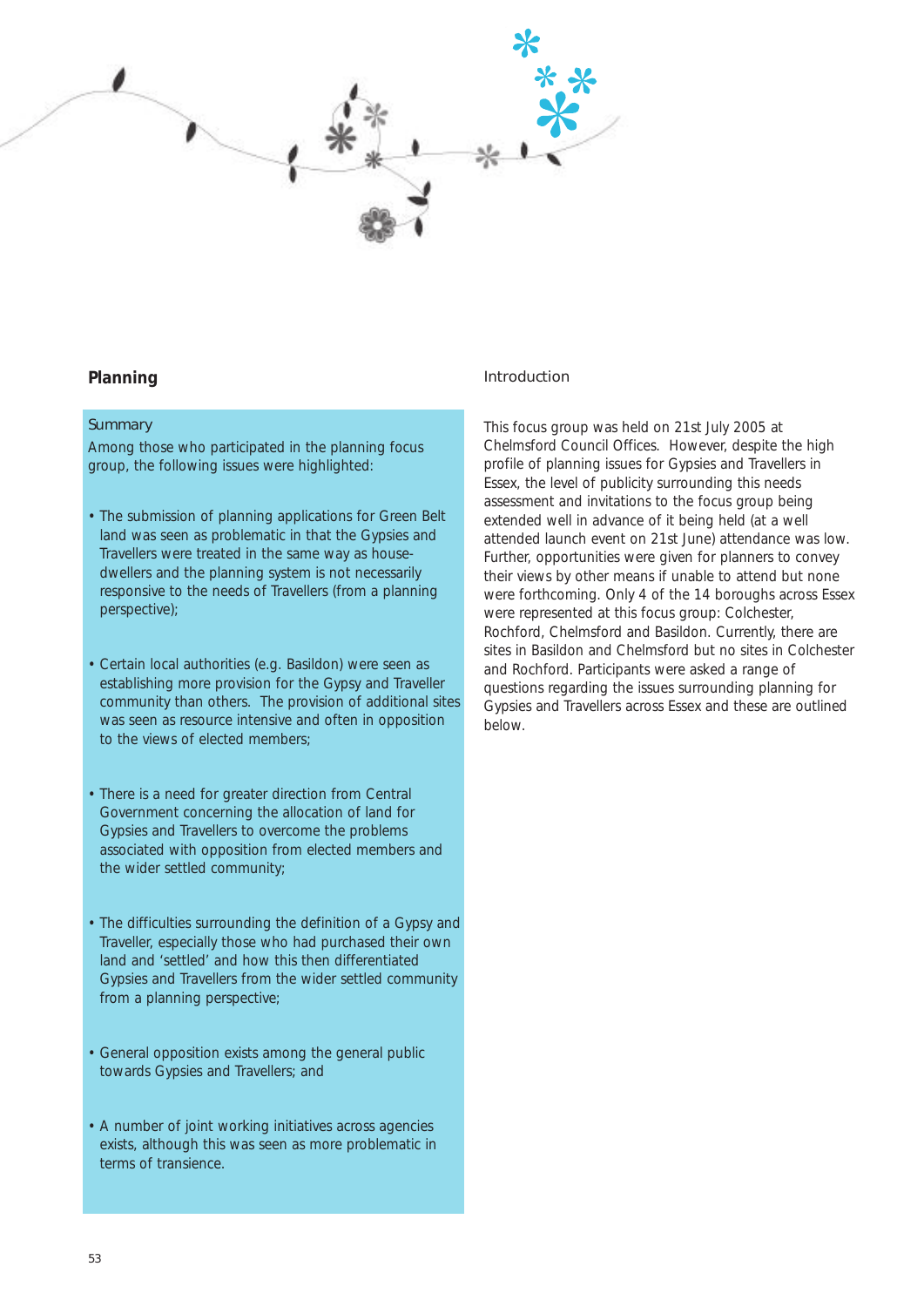### Experiences of dealing with travellers across Essex

When asked about experiences of dealing with travellers across Essex, Planning Officers cited the following issues as being the most pertinent:

- Retrospective planning applications;
- The occupation of green belt land; and
- Problems with the planning system.

With regard to retrospective planning applications, one Planning Officer commented that the vast majority of Gypsies and Travellers did this and this was a major issue in whether permission was granted or not. This difficulty is compounded further by most of these planning applications being on green belt land. The problem here for Gypsies and Travellers seem to be that they are only able to afford to buy land without planning permission and this is often green belt. This means that immediately they are in an untenable position regarding planning guidance as retrospective planning applications are not viewed favourably and neither is the occupation of green belt land. One Planning Officer commented that planning guidance is applied equally, to both Travellers and the settled population while another added that there is a balancing act between catering for the needs of travellers and wishes of house-dwellers. A further point made was that the planning system itself is not geared up to making provision for Travellers and they do not in fact fare equally from it as a result: in other words, although it could be argued that Gypsies and Travellers are treated the same as the settled population this actually means that they are not treated equally.

#### Issues across Boroughs and Districts

It was noted that Basildon District Council has made more provision for Gypsies and Travellers than any other in Essex and that there is an unwillingness to release any more land until the other Boroughs and Districts act. A further comment centred on the difficulties in developing new sites for Gypsies and Travellers: this process is consuming in terms of both time and money as it involves employing consultants and dealing with political opposition from elected members. A discussion about the political situation in Essex then ensued and centred on the issue of land allocation decisions. These decisions are made by elected members (who are subjected to being voted in by the electorate) and it was felt that, ultimately, settled populations did not want to have Gypsies and Travellers living near them. All Planning Officers agreed that decisions regarding the allocation of land for site development or for sale needed to be imposed from above, by central or Regional Government which would supersede any borough level decision making and overcome the problems outlined above. It was also noted that smaller, single plot developments were more likely to gain planning permission than larger sites.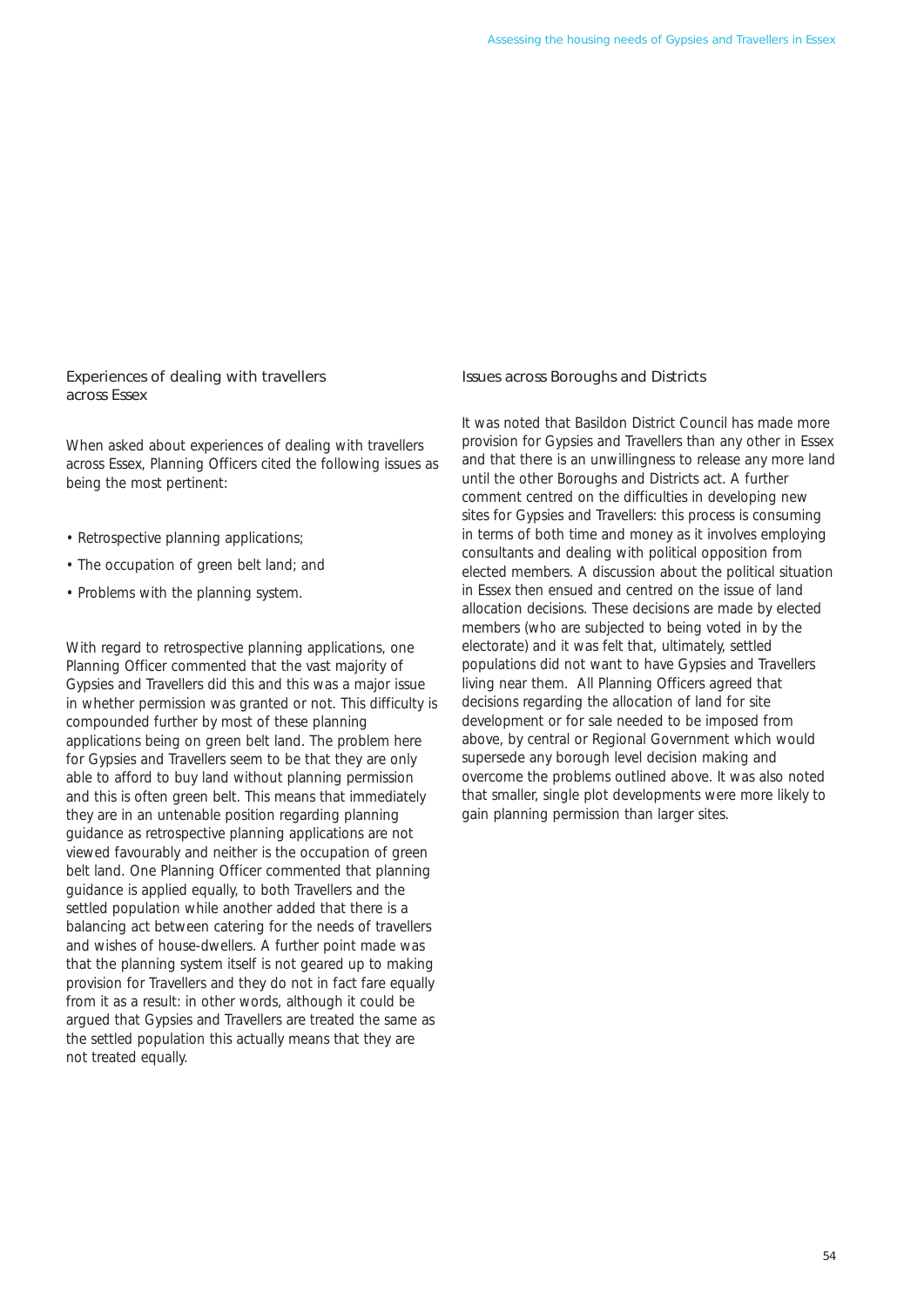### Mediating between the needs of Gypsies and Travellers and the settled population

An issue raised by Planning Officers was 'when is a traveller not a traveller'. A discussion of the issues facing active travellers and those that wished to settle on a pitch was generated and Planning Officers questioned whether there are differences here. It was mentioned that when Travellers change their behaviour and adopt a more settled lifestyle, the public's perception is that they are no different from them and should not be granted – as they see it – additional privileges in terms of space and occupation of green belt land. All indicated that they would welcome guidance on these definitions.

An example of effective mediation between the settled community and Travellers in Essex was given in Basildon where there is a very large unauthorised development. Here mediation has involved explaining the local council's position regarding planning permission to the Travellers and also representing the travellers' position to the ODPM and local politicians. It appears that the settled population do not fully understand the needs or lifestyle of Travellers.

### Obstacles to site development/approval of planning applications for Gypsies and Travellers

One of the biggest obstacles cited was the public's negative perception of gypsies and travellers and a 'NIMBY' mentality and this feeds into the attitudes of elected members representing constituencies. One Planning Officer commented that they had found that as travellers get older they seemed willing to move into bungalow type accommodation but would want larger plots surrounding this than normal and it is hard to justify this as most people would prefer this.

#### Scope for flexibility within the planning system

All Planning Officers felt that the current system could be flexible but that this largely depended on individual circumstances and each situation. One Planning Officer commented that although the scope to be flexible is statutorily in place, again there are huge obstacles facing local councils from elected members. Thus, there is little political incentive for councils to engage in land swap, for example as local politicians resist making provision for Gypsies and Travellers to keep the wider electorate happy. Again the need for such decisions to be imposed from a higher level was reiterated. It was argued that planning laws did not need to be any more flexible but rather decision making mechanisms needed an overhaul. If this did not happen, it was suggested that no real decisions would be made and the needs of Gypsies and Travellers would not properly be addressed.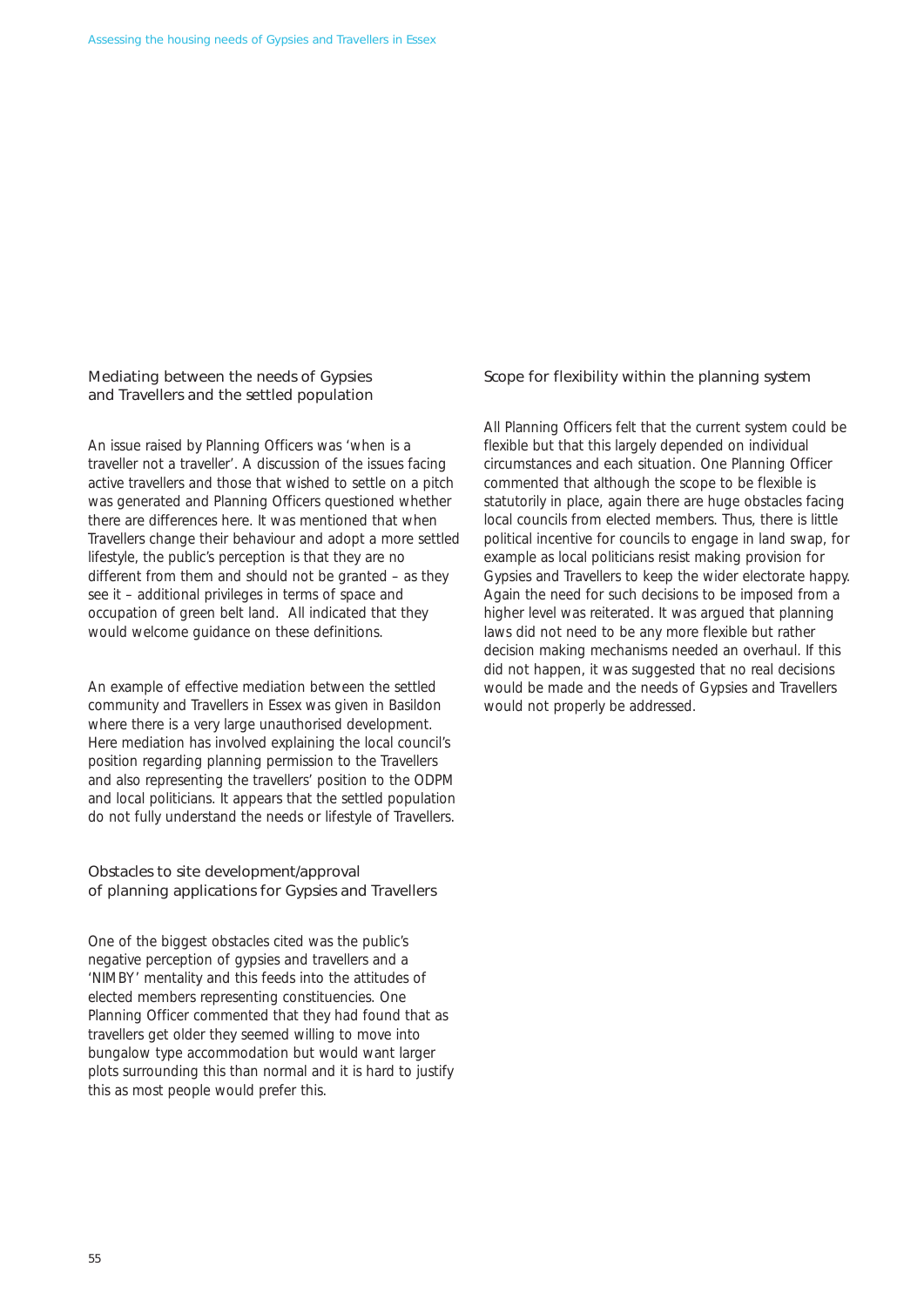

#### Joint working

Planning Officers gave a number of examples where joint working across agencies has worked successfully. It was also noted that joint working is difficult to develop where sites were transitory although there are no such sites in Essex currently. Planning Officers currently dealing with Gypsies and Travellers felt that they have good relationships as have other statutory and voluntary providers, but, the problem was perceived to be some utility services will only go on sites with police escorts which does not foster good relations.

#### The needs of Gypsies and Travellers in Essex

For Gypsies and Travellers, the overarching need here was identified as having land of ones own and being able to live in peace on this land.

# **Multi-agency**

#### **Summary**

The discussion among members of the multi-agency focus group tended to centre upon:

- The difficulties of engaging in a dialogue with Gypsies and Travellers, especially when the families were not settled;
- The lack of detailed appreciation of the cultural issues associated with Gypsies and Travellers among some service providers;
- The provision of services to the Gypsy and Traveller community was sometimes hampered by the attitude of the settled community as often they are seen as 'separate' from the settled community. The lack of accurate information was also regarded as an obstacle; and
- There is a need to change perceptions of the normality of house-dwelling vis a vis a travelling lifestyle and the associated view that Gypsies and Travellers were 'deviating' from this. The consideration of granting licences was also regarded as a positive step.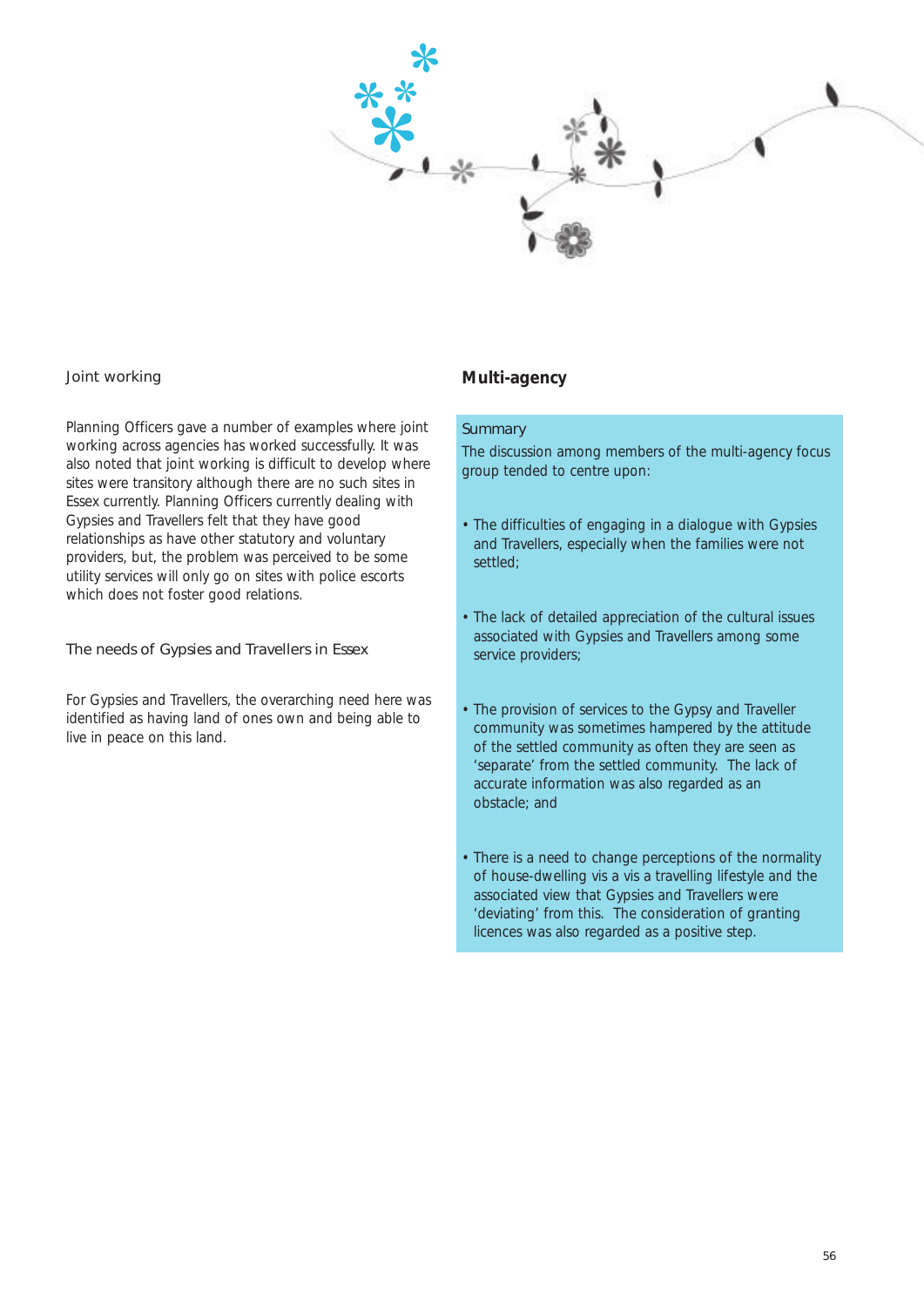

#### Introduction

This focus group was held on 21st July 2005 at Chelmsford County Hall following the monthly multi-agency meeting. There were a range of agency representatives from Essex Gypsy Services, Traveller Education Service, the Health Service, the Police and Library Services. In total there were 14 attendees. Participants were asked a range of questions focusing on the obstacles/barriers to providing services to Gypsies and Travellers in Essex, the main priorities for service providers, any conflicting priorities between agencies and future priorities for action.

### Obstacles and barriers to providing services to Gypsies and Travellers in Essex

The main obstacles identified included the need to appropriately communicate with Gypsies and Travellers. This was seen to be problematic where families were not settled and therefore more difficult to access and deliver services to. It was also mentioned that it was important to balance the offering of help, support and service provision to these groups without pressurising the families concerned. Lack of awareness of the needs and cultural issues facing Gypsies and Travellers was also cited as being problematic, although within the focus group a number of agency representatives confirmed that they had undertaken cultural awareness training to overcome gaps in knowledge.

#### Main priorities for service providers

It was clear that agencies represented at this focus group had a remit to work together and that the constraints and drivers affecting them were now a known quantity. The main obstacle to providing effective services across Essex appears to be the impact of the settled population's attitude towards Travellers, with negative feeling being very strong in some parts of Essex. It was suggested that although this anti traveller feeling should not get in the way of Gypsies and Travellers receiving appropriate services it would probably influence where Gypsies would settle. Attendees of this focus group felt that as long as Gypsies and Travellers were seen as 'other' from the larger settled population they would never be fully accepted and that it should be a priority to make future sites for Gypsies and Travellers more integrated with house-dwelling communities.

#### Conflicting priorities between agencies

When asked to identify any conflicting priorities between the different agencies, no specific mention was made, although it was suggested that lack of accurate information could mean that appropriate services might not be delivered.

#### Future priorities for action

Attendees at this focus group felt that it was important to change perceptions of Gypsies and Travellers and not see house-dwelling as the norm and Gypsies and Travellers as deviating from this. It was suggested that on a very practical level there was a need for more sites and the identification of suitable land. Regarding the issue of planning permission some agency representatives suggested using licences rather than planning permission to overcome the problem of huge increases in value.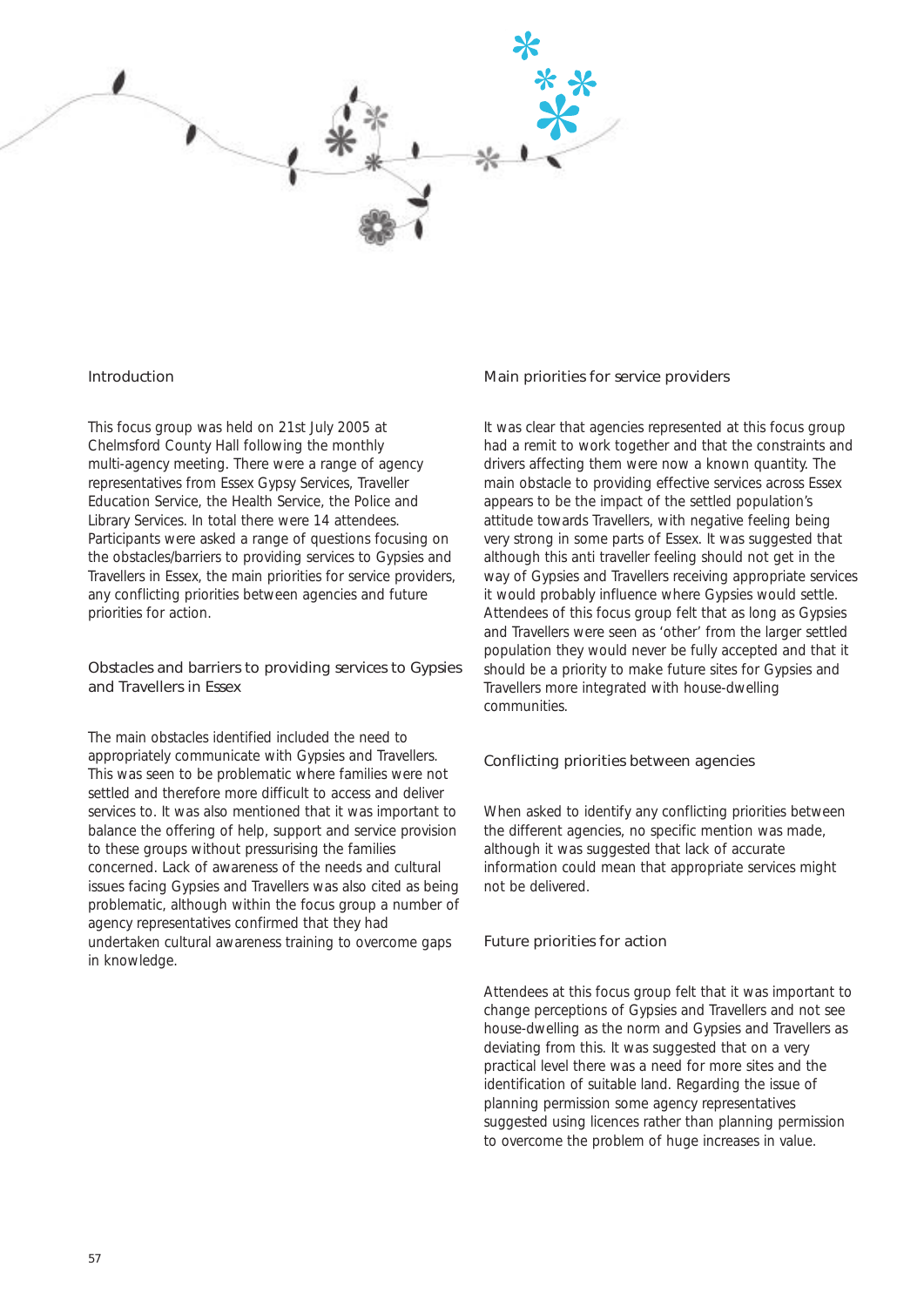# **Housing**

#### **Summary**

From a housing profession perspective, the main issues identified in the focus group discussion included:

- The generally negative stereotypical view of Gypsies and Travellers by the settled community and elected members which sometimes made service provision problematic;
- Certain local authorities were seen as taking a more positive stance towards Gypsies and Travellers while others were seen as not taking their share of the responsibility;
- The need for housing staff to have a greater awareness of culture and lifestyles associated with Gypsies and Travellers to assist in an understanding of the needs of this community; and
- Potential service improvements such as:
	- greater guidance from Central Government concerning the role and responsibilities of local authorities;
	- greater emphasis on Gypsies and Travellers being seen as part of the wider community and not annexed to it;
	- greater clarity on how to assess the needs of Gypsies and Travellers;
- a more responsive approach to homelessness among this community with equality in terms of a desire to live on a 'pitch' as opposed to living in a house;
- greater education among officers and elected members about Gypsies and Travellers to combat negative stereotypes; and
- the provision of specific funding of the Housing Association sector to meet the needs of this community.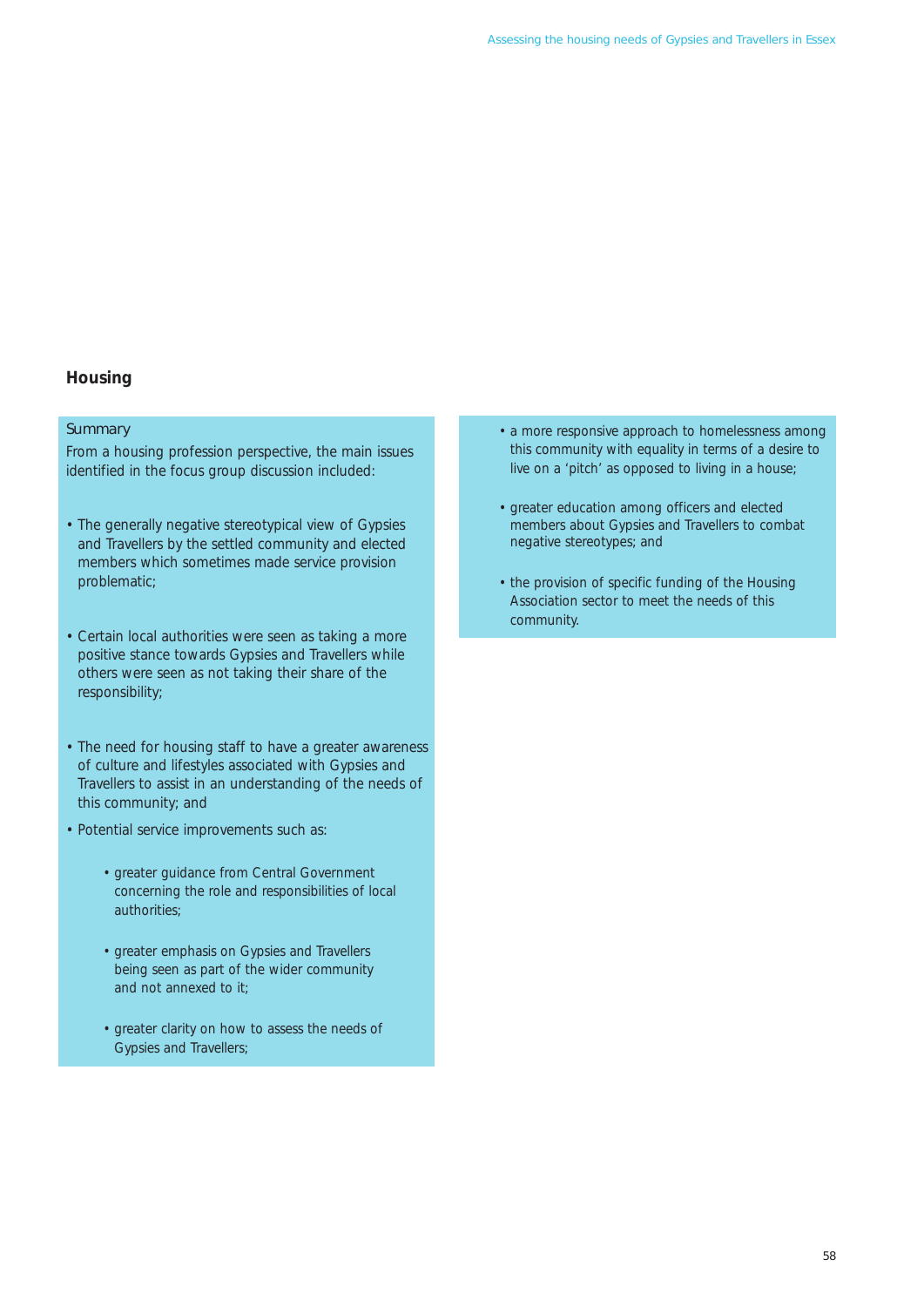#### Introduction

This focus group was held on 22nd July 2005 at Chelmsford Council offices and was attended by 6 housing professionals representing, 5 authorities: Chelmsford, Uttlesford, Harlow, Epping Forest and Basildon (2). However, that leaves 9 authorities that were not represented. Representation was fairly poor given the publicity surrounding this research and further opportunities given to give feedback. Participants in this group were broadly asked about perceptions of local authority provision for Gypsies and Travellers across Essex and their suggestions for improvements to services in general.

# Local Authority provision for Gypsies and Travellers across Essex

The discussion began with each housing professional being asked to comment on levels of provision for Gypsies and Travellers across authorities and attitudes towards Gypsies and Travellers. It was noted that, in the main, public perceptions of these communities often embody negative stereotyping and this can make service provision problematic. Basildon was seen as providing the most sites within Essex and being the most responsive to the issues facing Gypsies and Travellers. However, within this borough officers were concerned that other authorities were not taking their share of responsibility and were effectively leaving Basildon to deal with this, an unfair burden. Brentwood was seen to avoid the issue of dealing with Gypsies and Travellers to a large extent and elected members were seen to focus on disquiet from the settled community to justify not making any provision. Little was said about other boroughs, although housing professionals suggested that housing staff needed to have a better understanding of the culture and lifestyles of Gypsies and Travellers and have some indication of their levels of housing and related needs. The needs of Gypsies and Travellers were not seen as wholly dissimilar to the settled population, although rather than bricks and mortar,

hard-standings were needed and it was suggested the housing system needs to be more flexible in dealing with this.

It was generally felt that there are two types of authority in Essex, those that recognise the moral and legal obligations towards Gypsies and Travellers (like Basildon) and those that hide behind it being a politically sensitive subject and avoid catering for this group by promoting their relocation to authorities that fall into the first definition.

#### Suggestions for improving service provision

When asked about suggestions to improve service provision for Gypsies and Travellers across Essex the following issues were highlighted:

- Central Government needs to respond to the 'political cowardice' of local government by stipulating that local authorities must provide sites at particular locations;
- Gypsies and Travellers should be seen as a community within the wider community and not one that is outside of it;
- Some mechanism for identifying the location preferences of Gypsies and Travellers needs to be developed to inform future decisions;
- There needs to be greater clarity on how to assess the needs of Gypsies and Travellers;
- There needs to be some relaxation in planning guidance so the needs of this group can be better catered for;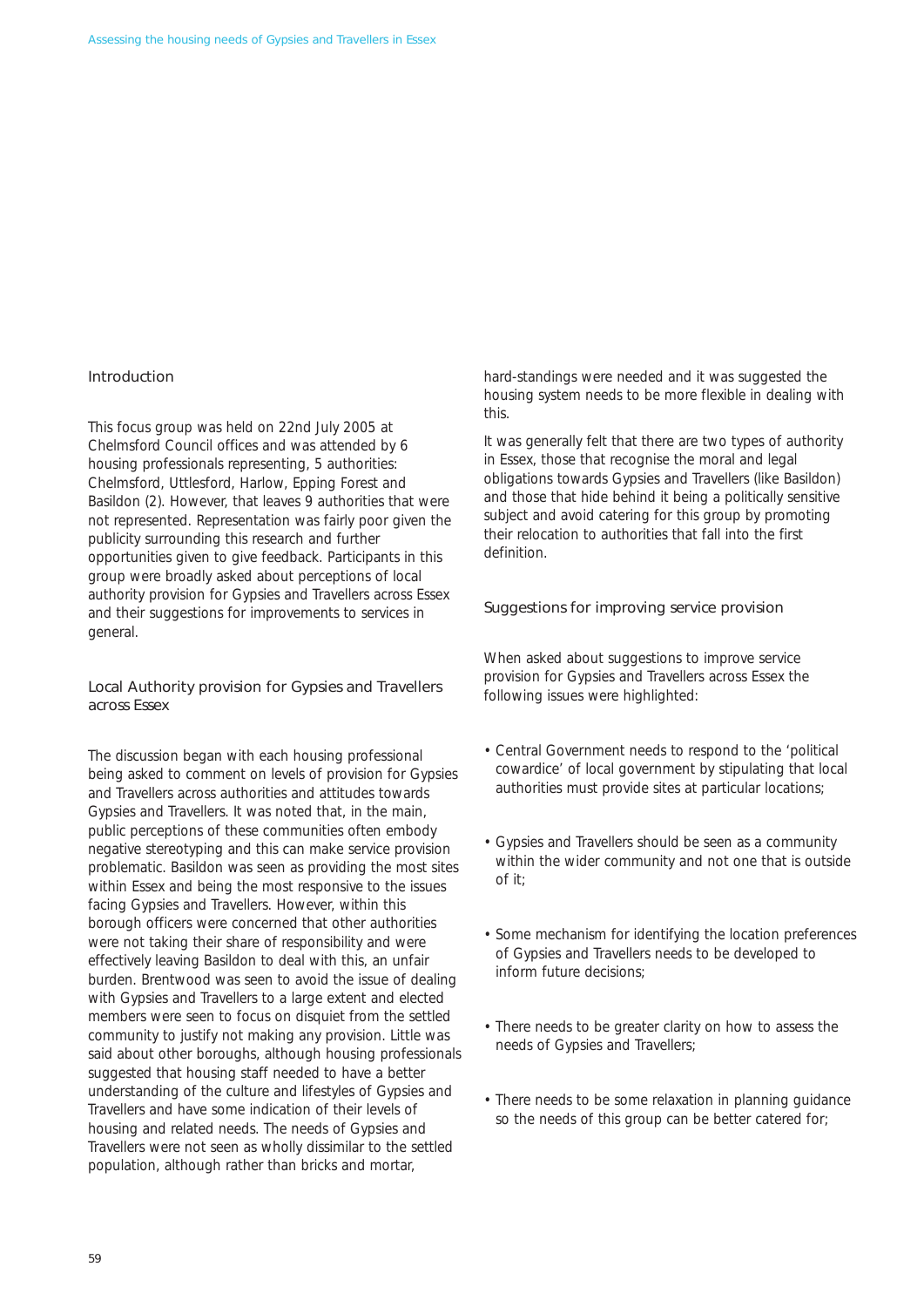

- Homeless applications by this group should be able to relate to pitches rather than bricks and mortar;
- Gypsies and Travellers need to be higher on the political agenda in some boroughs;
- Since there is a lack of information on this group, following the county wide needs assessment there should be local level assessments which will allow local authorities to have a base line set of data;
- Officers and elected members need to be educated to combat negative stereotyping which pervades thinking on Gypsy and Traveller issues; and
- It was also suggested that the Housing Corporation should allocate funding to Housing Associations to cater for the needs of this group.

# **Traveller Education**

#### **Summary**

For those providing the Traveller Education service to the Gypsy and Traveller community, it was felt that:

- This service was the main service provided to this community, often acting as a mediator between the community and other service providers, which could involve them working outside their prescribed remit;
- A range of barriers exist for Gypsies and Travellers in accessing services, such as a lack of awareness, low literacy levels, the lack of outreach work and a lack of information about their needs; and
- Potential improvement to the service provided should centre around ensuring that the community was fully conversant with planning procedure and law, an increased emphasis upon multi-agency collaboration and encourage greater reporting and monitoring of discrimination against Gypsies and Travellers.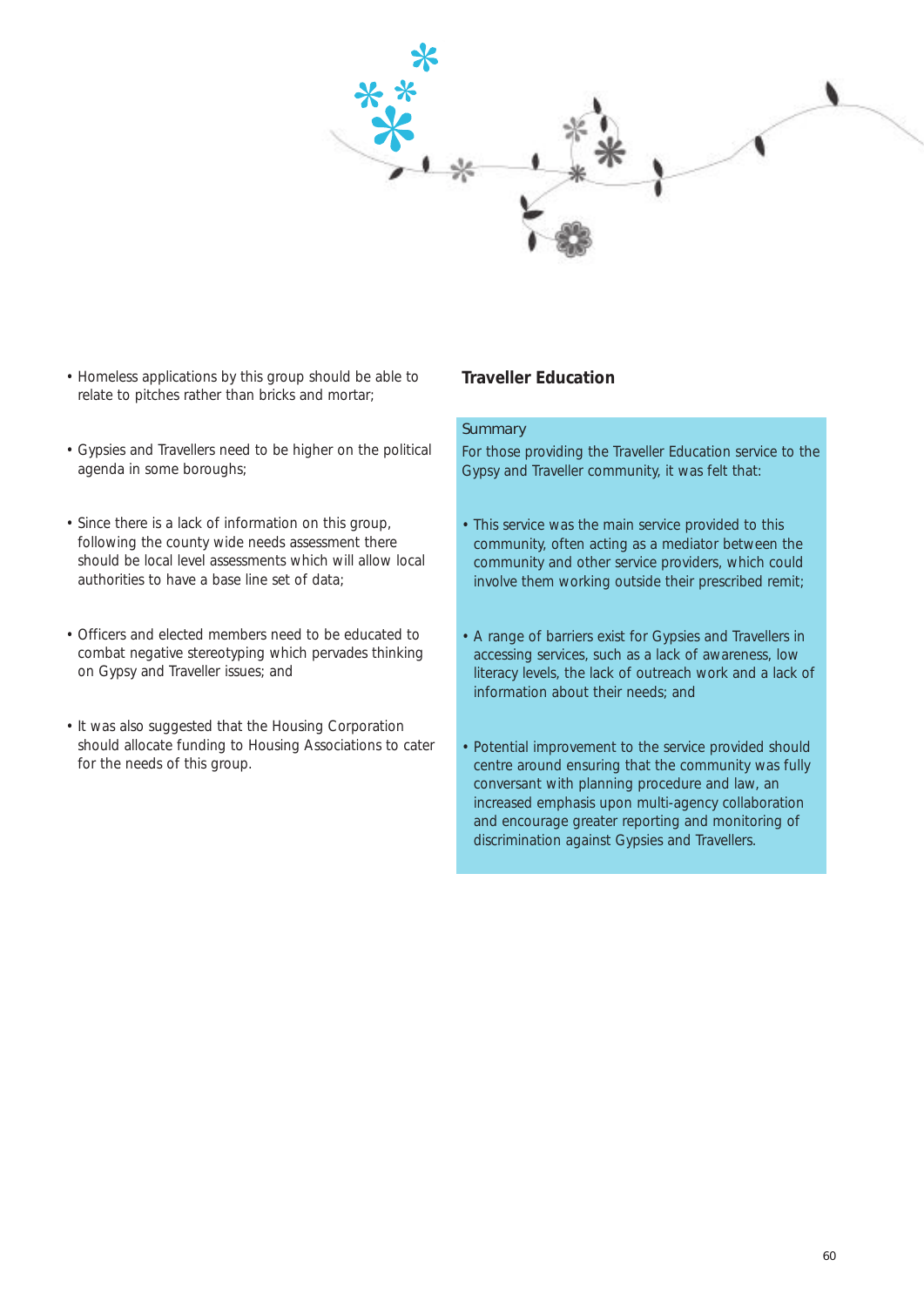

#### Introduction

This focus group was held on 1st November 2005 at TES offices in Braintree. Attendees included 4 outreach workers, 7 teachers and 1 manager. As in the previously discussed focus groups, participants were asked about a range of issues relating to Gypsies and Travellers across Essex and for suggestions for improvements to services in general.

# The role and remit of the Traveller Education Service

It emerged that those working for TES felt that this service was seen as 'the main service' for Gypsies and Travellers in Essex and often they became intermediaries between Gypsies and Travellers and other service providers. Further, they often found themselves becoming involved in issues and work not strictly within their remit as it was often assumed that they were the county's Travellers' service.

#### Barriers to Gypsies and Travellers accessing services

The main barriers to Gypsies and Travellers accessing services in Essex were identified as follows:

- Lack of awareness of existing services among Gypsy and Traveller communities;
- Low literacy levels;
- Lack of appropriate accommodation advice and assistance services;
- Lack of outreach work:
- Attitudes of staff/racism and negative stereotyping of Gypsies and Travellers;
- Lack of understanding of systems and protocols;
- The poor perception of Gypsies and Travellers by the settled community;
- Lack of understanding of the needs of Gypsies and Travellers;
- No provision for Gypsies and Travellers embedded in existing services;
- Lack of coordination between service providers leading to Gypsies and Travellers falling through the net or services being duplicated; and
- Lack of collation of records/information on Gypsies and Travellers

#### Suggestions for improvements to service delivery

A number of issues were raised and discussed here and a summary of this discussion is listed below:

- Raise awareness of planning legislation/procedure among Gypsy and Traveller communities;
- Regulate agencies purporting to assist Gypsies and Travellers in planning applications;
- Develop and build on good working relationships with other agencies to move towards effective joint working;
- Control the local press that instigates bad feeling towards Gypsies and Travellers; and
- Encourage Gypsies and Travellers to complain and act when they are discriminated against.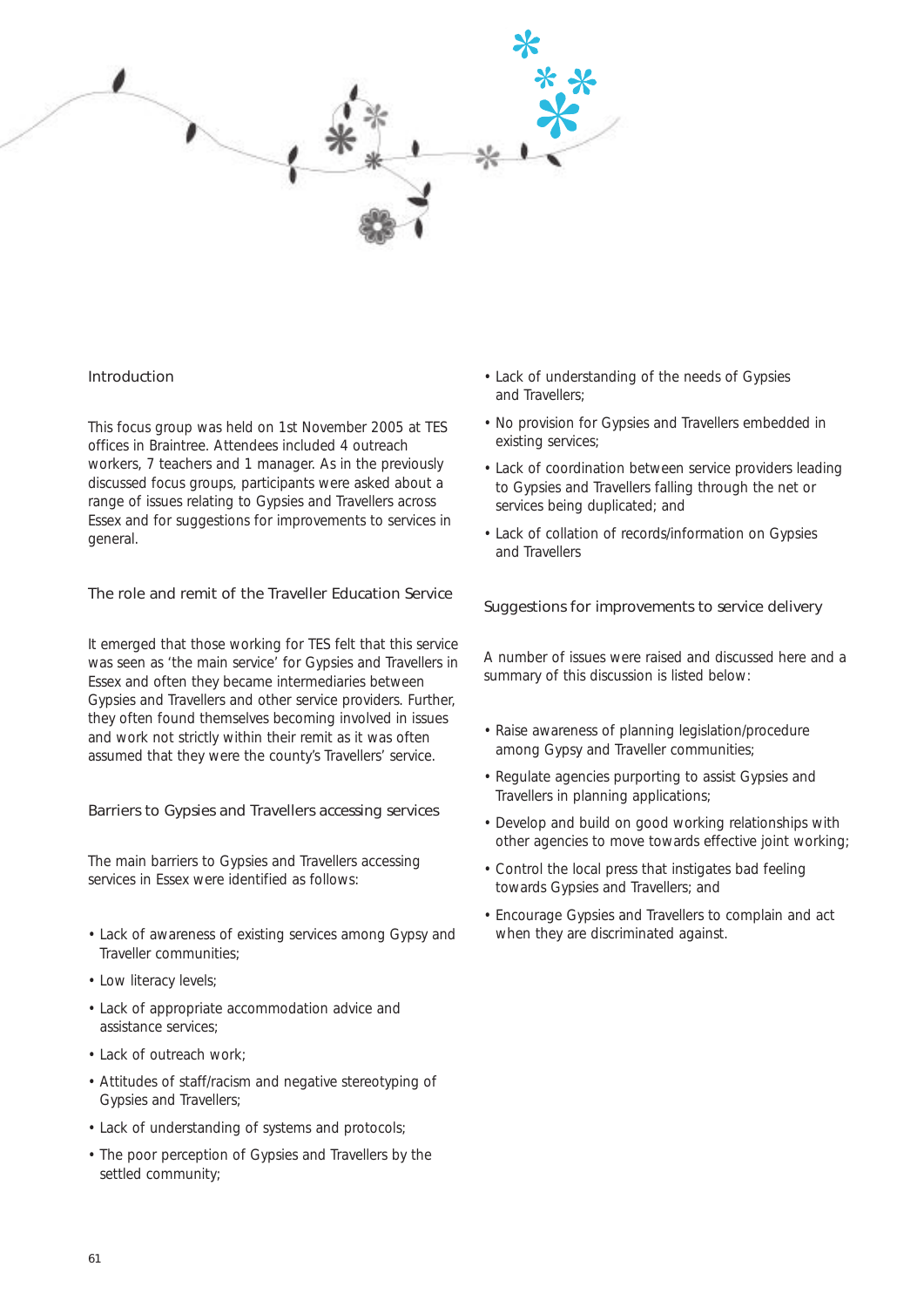# Section 8: Implications & Conclusions

The final section of this report will summarise the key findings and relate these to the objectives of the report under the following headings:

- Current tenure types and aspirations;
- Attitudes to council and private provision;
- Migration patterns and transient settlement patterns;
- Employment/education/health; and
- Household information/demography and future household projections.

# **Current tenure types and aspirations**

For the purposes of this study samples were taken from privately owned unauthorised developments (61%), privately owned authorised sites (6%), local authority sites (28%), Gypsies and Travellers living in houses (3%) and those stopping at the side of the road (2%). In terms of the distribution of tenure for Gypsies and Travellers across the whole of Essex, 38% live on unauthorised developments. 30% on local authority sites and 32% on authorised private sites.

Future aspirations varied according to tenure: those on the private sites (both authorised and unauthorised) expressed a preference for owning their own land and in the main did not want to rent from the local authority, while those from the local authority sites in general did not wish to purchase their own land. It is clear, therefore, that there is a need for both council run and privately owned sites (with planning permission) in Essex and estimated figures and projections are discussed in detail below.

A small minority (11%) of the whole sample indicated that they would consider house dwelling as an option and again the implications of this in terms of provision is discussed below. At present a number of housing authorities in Essex do not keep records of homeless applications from Gypsies and Travellers (Rochford, Harlow, Chelmsford, Castlepoint, Uttlesford, Colchester and Epping Forrest). Further, it is unlikely that waiting lists for social housing (which historically have not monitored applications from these communities by ethnicity) or indeed council run sites would be an accurate indicator of unmet need given the large proportion of Gypsies and Travellers who would not apply for this type of provision, feeling that there would be no point due to scarcity.

# **Attitudes to council and private provision**

Those living on council run sites in the main expressed high levels of satisfaction with local authority sites and felt that these met their needs, while those on private encampments (authorised and unauthorised) expressed a preference for living on their own land and indicated that they preferred to be in control of whom they lived next door to.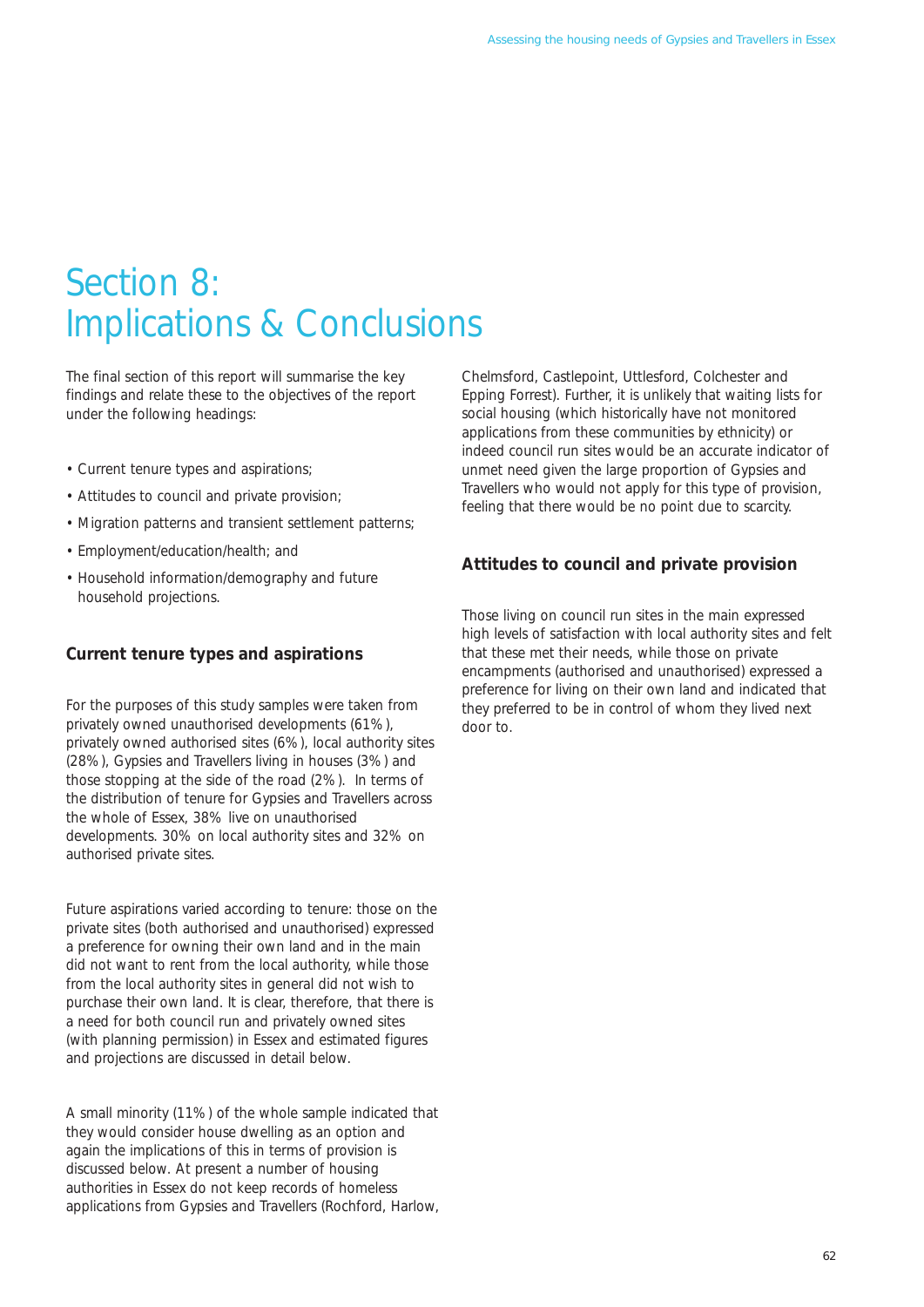# **Migration patterns and transient settlement patterns**

As outlined in the report, only a tiny minority of Gypsies and Travellers in Essex indicated that they wished to pursue an active travelling lifestyle (2 respondents in total). The vast majority, across tenure, expressed a wish to be settled on a pitch and travel for short periods/holidays. It did emerge however, that although nomadism was becoming rarer for Gypsies and Travellers in Essex if more transitory sites/stopping places were available they would be likely to travel more. In the main, Gypsies and Travellers in Essex have 'settled' in a caravan and stay on land that they have purchased or rent from the council. There was limited reporting of travelling outside of the Essex area and again this was described as 'holidays'. Almost all of the Gypsies and Travellers we spoke to regarded Essex (rather than the borough they lived in) as 'home' and the place they intended to stay.

# **Employment/education/health**

As indicated earlier in the report, in general Gypsy and Traveller women do not work. It also proved to be extremely difficult to get income and benefit details so we do not have a full picture here. In general, the men were involved in tree-topping, tarmac laying and groundwork. Access to health and education tended to be good where Gypsies and Travellers were settled on a pitch, but we found that more children were home educated on the council run sites.

# **Household information/demography and future household projections**

# Estimating household formation and composition 2006-2016

In this section we produce a formula based on a number of data sources to ascertain the expected rate of new household formation and composition. Because of the nature of the quantitative data pertaining to Gypsy and Traveller households this can only be our best estimate. We have attempted to be as transparent as possible regarding the basis of our estimates and use our qualitative data to provide context around these projections.

#### Methodology and assumptions for the projections

The bi-annual Gypsy Caravan Count forms the basis of our projections and as has been pointed out elsewhere<sup>4</sup> regardless of the shortcomings of this data there is, at present, no other data source available. It should be noted that using the Gypsy Caravan Count as baseline data is likely to demonstrate an under-estimate rather than an exaggeration of the actual expected growth rate for these communities.

<sup>&</sup>lt;sup>49</sup>Niner, P. (2003) Local Authority Gypsy/Traveller Sites in England. ODPM. London.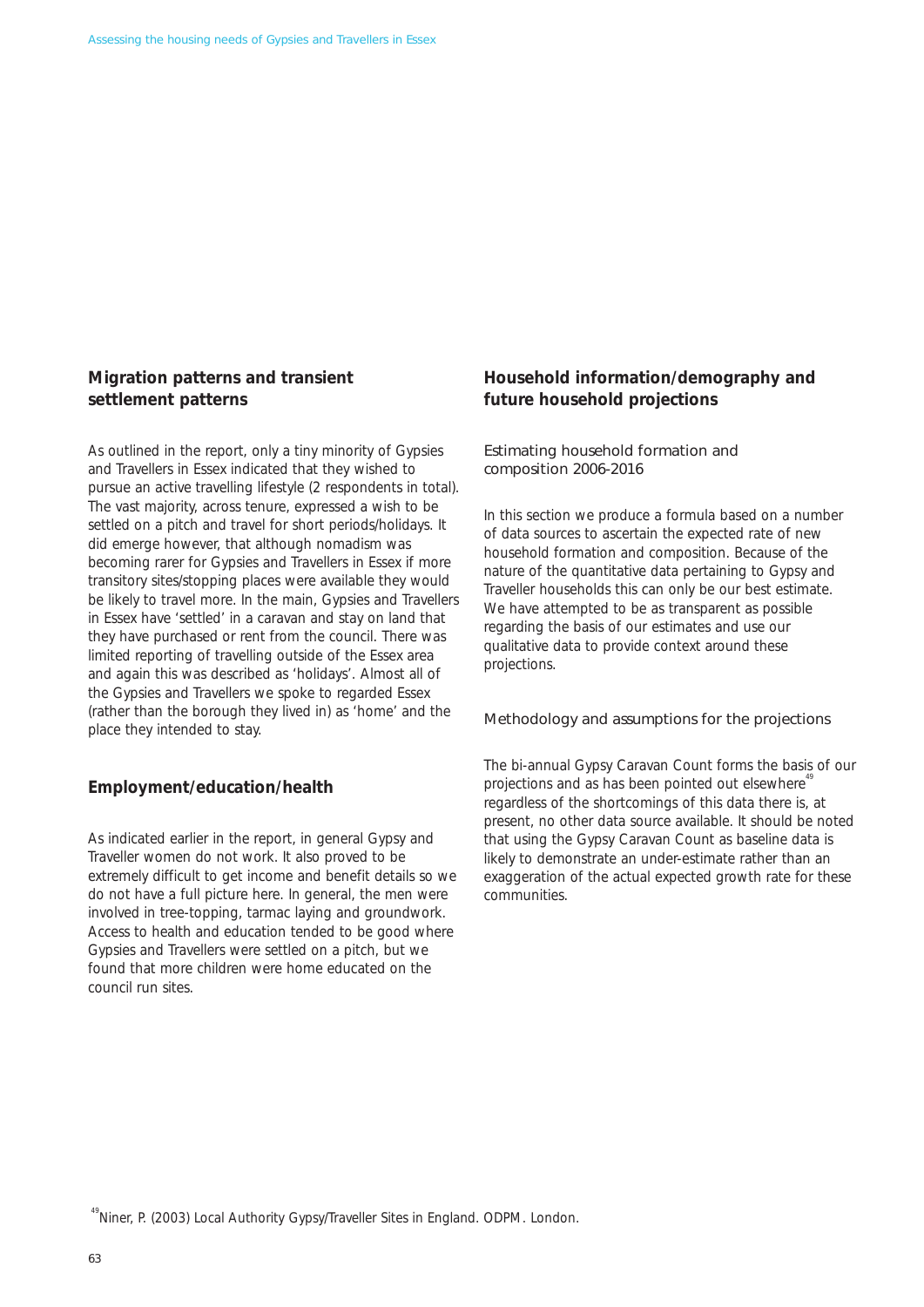

An overarching aim of the project was to ascertain the conjunction with the data obtained as a result of our likely growth in Gypsy and Traveller household formation research: namely the average caravan occupancy level (2<br>
for the whole Essex area. In order to achieve a baseline persons) and the average household size (4 persons) for the whole Essex area. In order to achieve a baseline and an understanding of the situation we have used the

and an understanding of the situation we have used the Below is our formula for estimating the levels of data obtained from the last 5 Caravan Counts<sup>60</sup> in household formation:

#### Formula for estimating current household formation level

Caravan count x average caravan occupancy level = Estimated Gypsy and Traveller population.

Estimated Gypsy and Traveller population ÷ average household size = Number of Gypsy and Traveller households

#### Table 8: Current Gypsy and Traveller household composition and numbers

| Caravan count <sup>51</sup>                      | 1,150 |
|--------------------------------------------------|-------|
| Average caravan occupancy level <sup>32</sup>    |       |
| Estimated current Gypsy and Traveller population | 2,300 |
| Average household size <sup>53</sup>             |       |
| Number of Gypsy and Traveller households         | 575   |

#### Formula for estimating future household formation levels

Current number of Gypsy and Traveller households + estimated rate of local future household increase = Estimated number of future Gypsy and Traveller households.

Projected increase in Gypsy and Traveller households x average household size = Estimated population increase.

Estimated population increase ÷ average caravan occupancy level = Projected number of additional caravans

Projected number of additional pitches = Projected number of additional caravans  $\div$  2

<sup>50</sup>In order for the projection to be trend based we have used the last 5 caravan counts in each authority as a basis to extrapolate a mean figure of Gypsies and Travellers accommodated in Essex at any one time over the last 2 years.

<sup>51</sup> From July 2003 - July 2005 including unauthorised encampments, authorised council sites and authorised private sites (see table 1).

<sup>52</sup> Based on the self-reporting of the participants in our research.

<sup>&</sup>lt;sup>53</sup> Based on the self-reporting of the participants in our research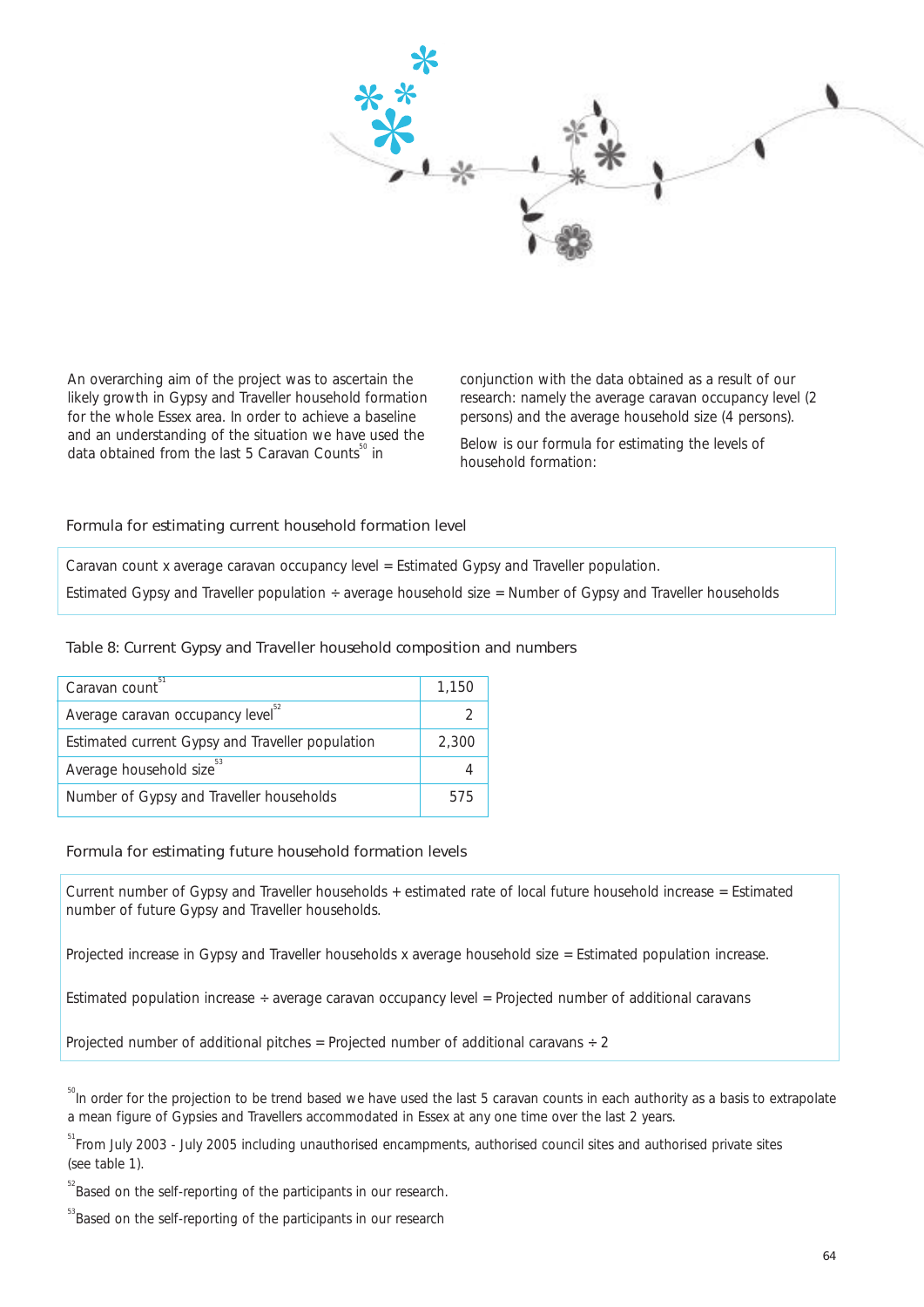

# Table 9: Gypsy and Traveller household projection for Essex for 2006-2011

| Current number of Gypsy and Traveller households (2006)                   | 575             |
|---------------------------------------------------------------------------|-----------------|
| Estimated future household increase $(4.95\%)^{\frac{54}{}}$              | 603             |
| Projected increase in Gypsy and Traveller household numbers for 2006-2011 | 28              |
| Future population increase                                                | 112 individuals |
| Additional caravans by 2011                                               | 56              |
| Additional pitches by 2011                                                | 28              |

# Table 10: Gypsy and Traveller household projection for Essex 2011-2016

| Projected number of Gypsy and Traveller households (2011)                 | 603             |
|---------------------------------------------------------------------------|-----------------|
| Estimated household increase for Essex 2011-2016 (5.16%) <sup>55</sup>    | 634             |
| Projected increase in Gypsy and Traveller household numbers for 2011-2016 | 31              |
| Future population increase                                                | 124 individuals |
| Additional caravans by 2016                                               | 62              |
| Additional pitches by 2016                                                | 31              |

# Table 11: Summary of total projections by 2016

| Total projected increase in Gypsy and Traveller households by 2016 | 59  |
|--------------------------------------------------------------------|-----|
| Total projected increase in Gypsy and Traveller population by 2016 | 236 |
| Total projected increase in Gypsy and Traveller caravans by 2016   | 118 |
| Total projected increase in Gypsy and Traveller pitches by 2016    | 59  |

data. This holds certain assumptions however, namely constant over this five-year period with that the count has been performed with exactly the (18 person/4.5 household) difference. that the count has been performed with exactly the same reliability and validity as has previously been the

**Points to consider: case and that significant events have not occurred** (i.e. the closure of large sites, the sudden growth in • We have chosen to base our projection upon the last 5 numbers of caravans). As can be seen by Table 1 the caravan count data returns in order to ascertain trend number of Gypsies and Travellers has remained relatively caravan count data returns in order to ascertain trend number of Gypsies and Travellers has remained relatively<br>data. This holds certain assumptions however, namely constant over this five-year period with only a 9 caravan

<sup>54</sup> Growth rate taken from that applied to the settled community in Essex by ODPM (2004) Interim 2002-based Projection of Households in England (ODPM Website).

 $55$ lbid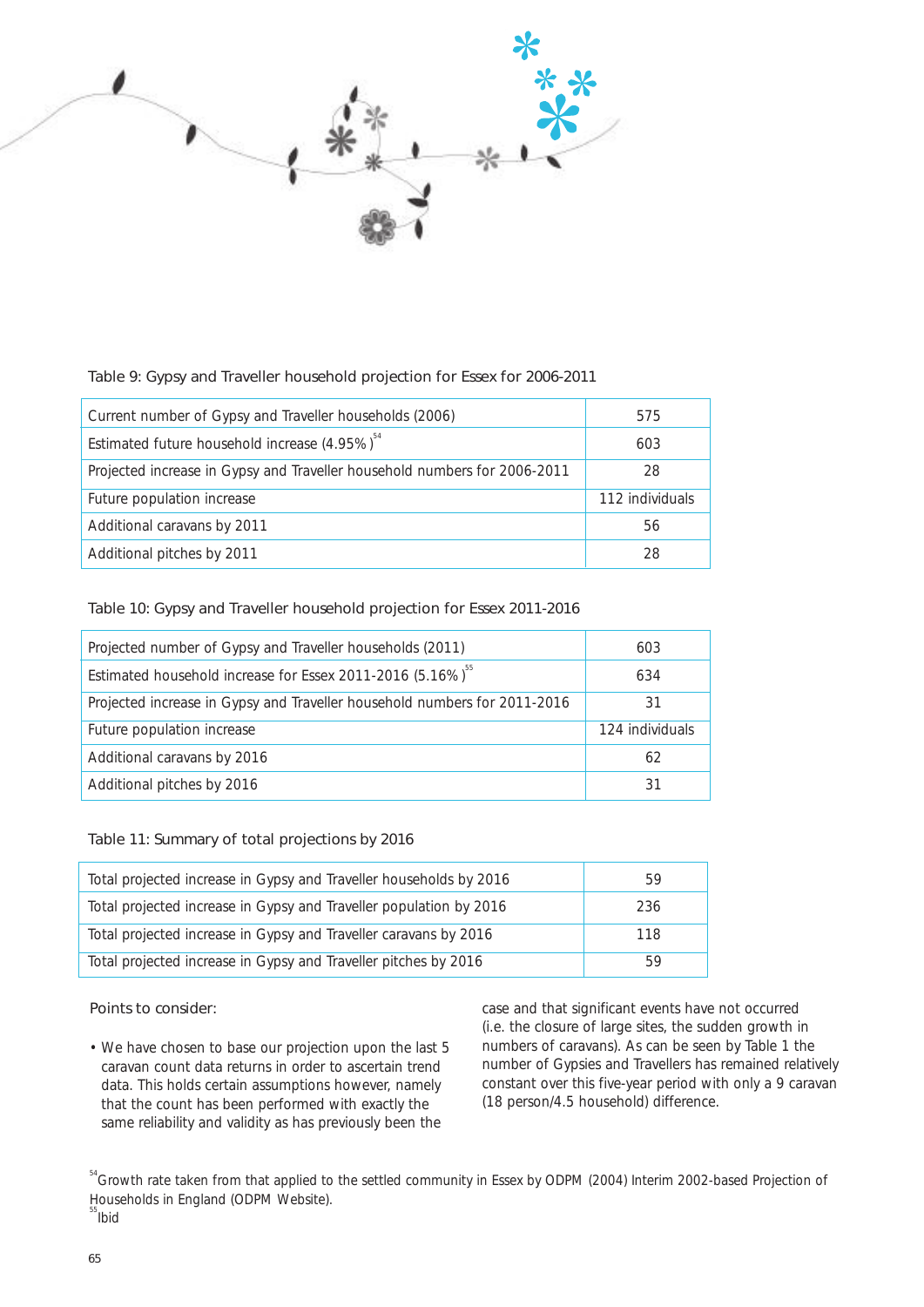- It has to be stressed that the caravan occupancy we have used here is based upon the findings of our research. Although we interviewed a number of households who had large numbers of people living in caravans, particularly in those caravans that were large or chalet style accommodation, the average occupancy level was 2 persons. It should be noted that a significant proportion of our sample comprised single person 'households' (14% ) and single parent families (43%) which may reduce overall average occupancy levels. Also, it may be the case in certain areas that the occupancy level may be higher than others which impacts upon the total Gypsy and Traveller population for that area.
- In addition, the household composition we have used is based upon an average of the households that took part in the research. Participants in the research often represented households of 6 or more people. At the same time it was not uncommon for participants to be a part of a 2 person household or even an individual living on their own.
- In order to ascertain the expected rate of new household formation we have used as a baseline the projected growth rate that has been applied to the settled community within Essex 4.95% (2006-2011) and 5.11% (2011-2016). This growth rate takes into account trend-based projections of natural change (births and deaths) marital composition and 'settled community' migration. However, we are unable to deliver an accurate rate for the particular lifestyle characteristics for Gypsies and Travellers (larger families, early marriage, shorter life-spans and nomadism). As a result this increase should be taken to be representative as only a minimum projection. During the course of our qualitative data collection we have consistently found that Gypsy and Traveller family norms facilitate household formation at a faster rate than settled community as children marry younger (often 16-18) and obtain their own accommodation separate to their parents.

• The projection for pitches equates to both the Local Authority policy of caravan to pitch ratio and to the mean number of caravans found during this research project. However, it needs to be highlighted for planning purposes that applications for private sites may require larger, or smaller, caravan to pitch ratio than is outlined here – depending upon the applicant's individual needs.

#### Understanding aspirations

The numbers noted above assume that the future number of Gypsy and Traveller households will continue to live in a range of accommodation options including authorised council sites, authorised private sites and unauthorised encampments. However, living on unauthorised encampments will not be a sustainable solution for Gypsy and Traveller households for the foreseeable future.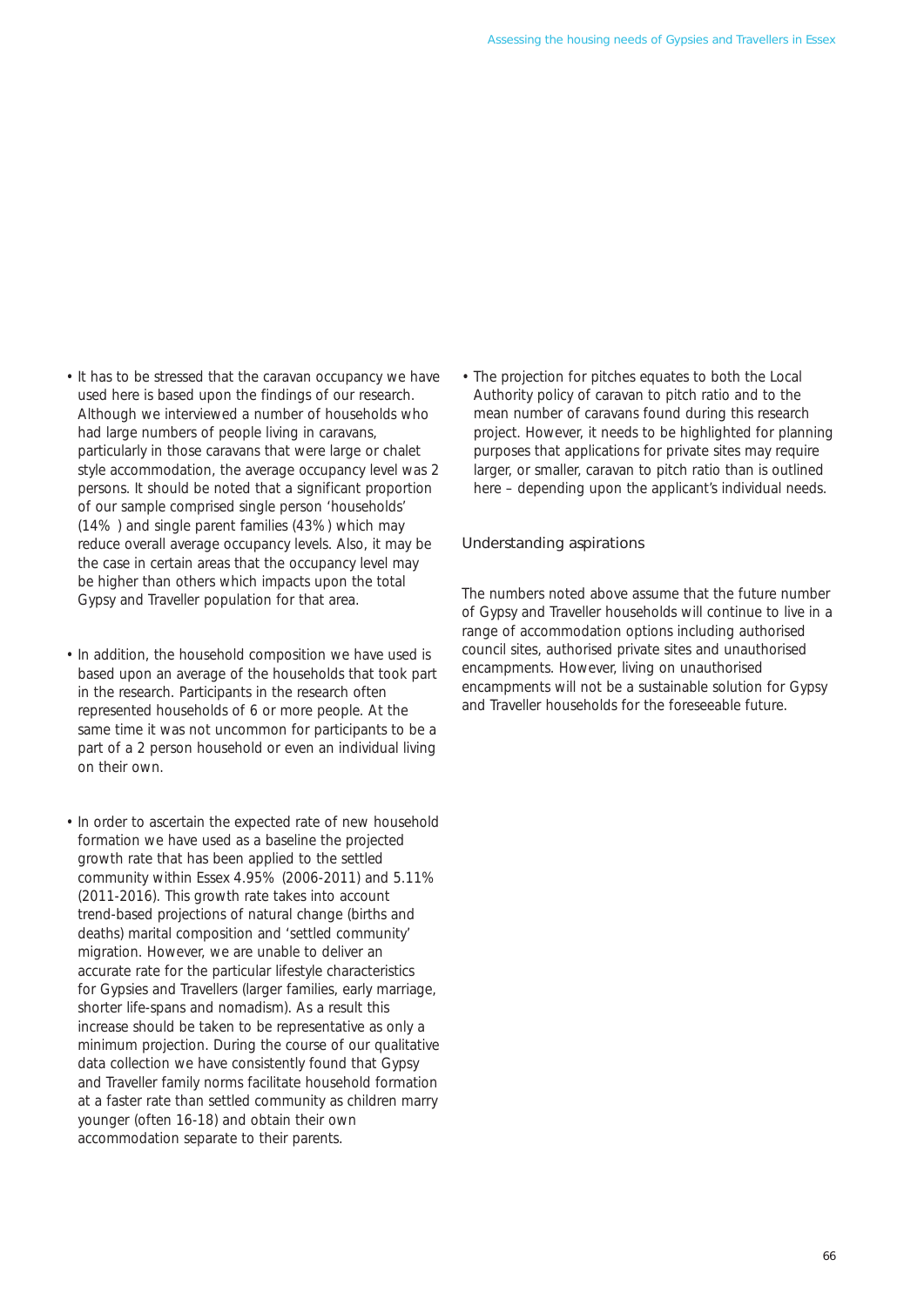

# Table 12: Current distribution of Gypsies and Travellers in the Caravan Count

| Unauthorised developments | 442 caravans | 38% |
|---------------------------|--------------|-----|
| Authorised council sites  | 349 caravans | 30% |
| Authorised private sites  | 368 caravans | 32% |

NB: Future projections are based on estimated proportional increases in population up to 2016. It needs to be acknowledged that the 442 caravans on unauthorised developments will need immediate provision.

# Table 13: Projected increase in Gypsy and Traveller caravans by 2016 and reported aspirations for accommodation.

| Unauthorised developments                 | caravans                   | $0\%$ |
|-------------------------------------------|----------------------------|-------|
| Authorised council sites                  | 317<br>caravans            | 25%   |
| Authorised private sites                  | 811.5 caravans             | 64%   |
| Housing – bricks and mortar <sup>30</sup> | 139.5 'potential' caravans | 11%   |

Our research has shown that the vast majority of achieving planning permission to do so. However, a small<br>households currently classified as living on unauthorised number (11%) of those we interviewed reported households currently classified as living on unauthorised number (11%) of those we interviewed reported<br>encampments would aspire to owning their own land and aspirations for living in bricks and mortar type housing. encampments would aspire to owning their own land and

<sup>&</sup>lt;sup>56</sup>Our data collection indicated that 11% of the participants interviewed showed aspirations to live in bricks and mortar housing – as long as their cultural needs were taken into account in the design and location of such a dwelling. If we take this 11% and project it onto the accommodation options we can see that the equivalent of 126.5 caravans could be absorbed by bricks and mortar housing options. In addition, little at the present time is known about the aspirations for those Gypsies & Travellers currently accommodated in bricks and mortar housing – for these individuals and households it is likely that there may be aspirations to travel at some time in the future and so consideration would need to be made of this when planning for any future provision.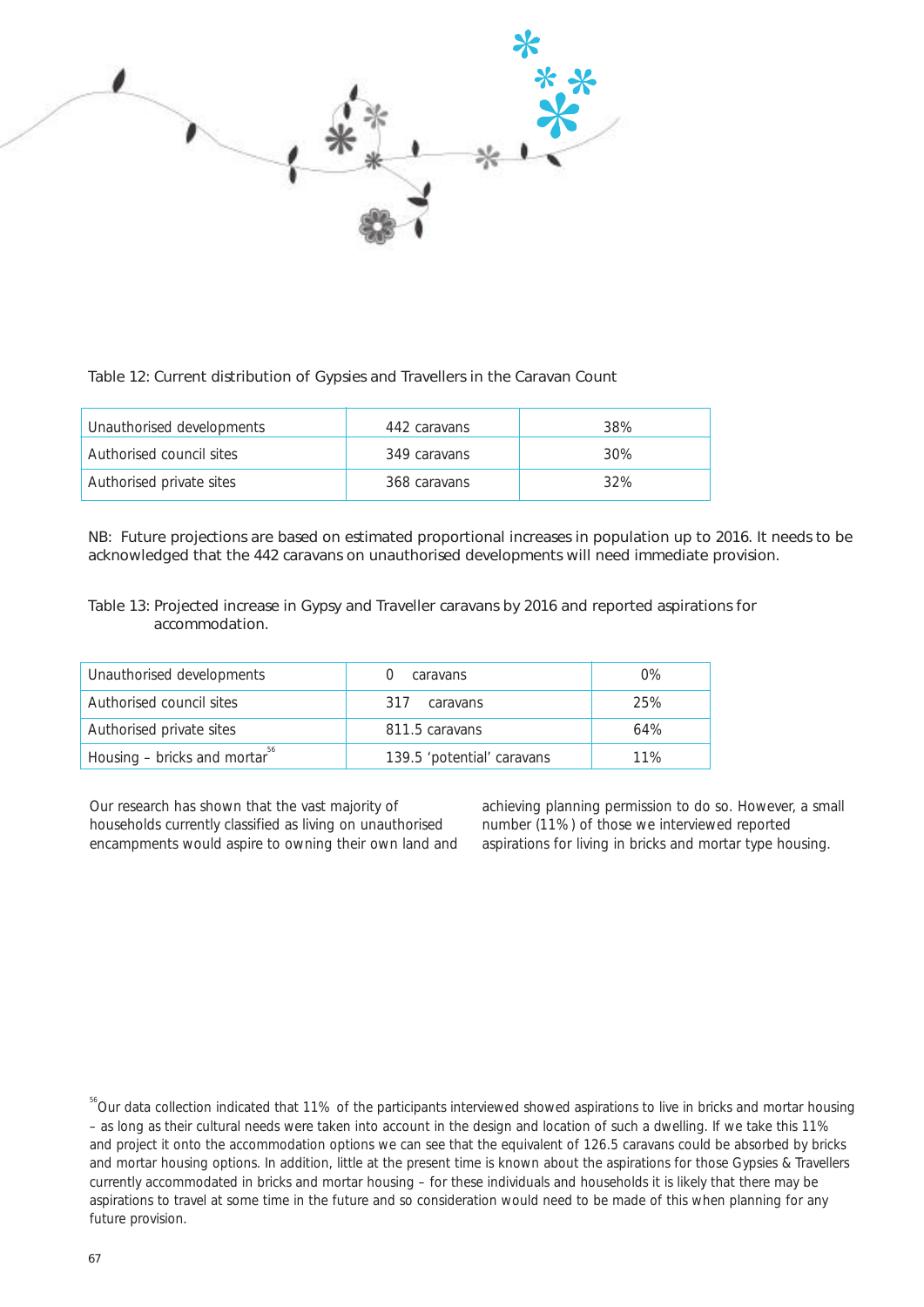# Appendix 1: Travelling Showpeople

# **Introduction and background**

As indicated earlier in the report, Showpeople are not included in the official definition of Gypsies and Travellers. This reclassification therefore means that the needs and aspirations of this culturally distinct group will not feed into any regional decisions affecting Gypsies and Travellers as a whole.<sup>57</sup> Regardless, it was agreed at the project's inception, that since Showpeople form a significant minority in one authority in Essex (Thurrock) that we would address these issues separately.

Traditionally, the sites Showpeople are accommodated on are known as 'winter quarters' as traditionally the nature of employment of Showpeople (fairs, circus etc.) often requires lengthy and sustained periods of absence. However, as the employment opportunities for Showpeople are changing there is a need for permanent occupation by some family members, for security, social, economic and educational reasons. Many established winter and permanent quarters have been lost in recent years to redevelopment schemes causing other sites to become overcrowded and increasing the number of pitches classified as 'unauthorised'.

Within Thurrock there are 3 travelling Showpeople sites, established over many years, with a total provision of 168 caravans across the Borough but with recent permission giving additional capacity (42 caravans). Collectively the plots on these sites do not adhere to the Showmen's Guild Good Practice Standards for plot provision. Adjoining the Buckles Lane site in South Ockendon is currently a large area of land in the Green Belt where approximately 50 families are accommodated. This land had temporary permission for three years to March 2004. The site was an unauthorised development that was granted temporary permission following a Public Inquiry. The site has received a further temporary permission due to expire in March 2006. As outlined in Thurrock's Unitary Development Plan<sup>58</sup> there are currently no plans for further site development until need has been demonstrated.

# **Methodology and findings**

In line with the main Gypsy and Traveller study the issues relating to Showpeople in Essex was explored during a focus group with Planning Officers and subsequently interviews were conducted with a number of travelling Showpeople in Thurrock.

<sup>&</sup>lt;sup>57</sup> Government advice however, set out in the Department of the Environment Circular 22/91, indicates that local planning authorities should consider the needs of travelling Showpeople for permanent quarters and make appropriate provision in local plans.

<sup>&</sup>lt;sup>58</sup>See http://www.thurrock.gov.uk/planning/strategic/pdf/udp\_p2\_c06.pdf for more information.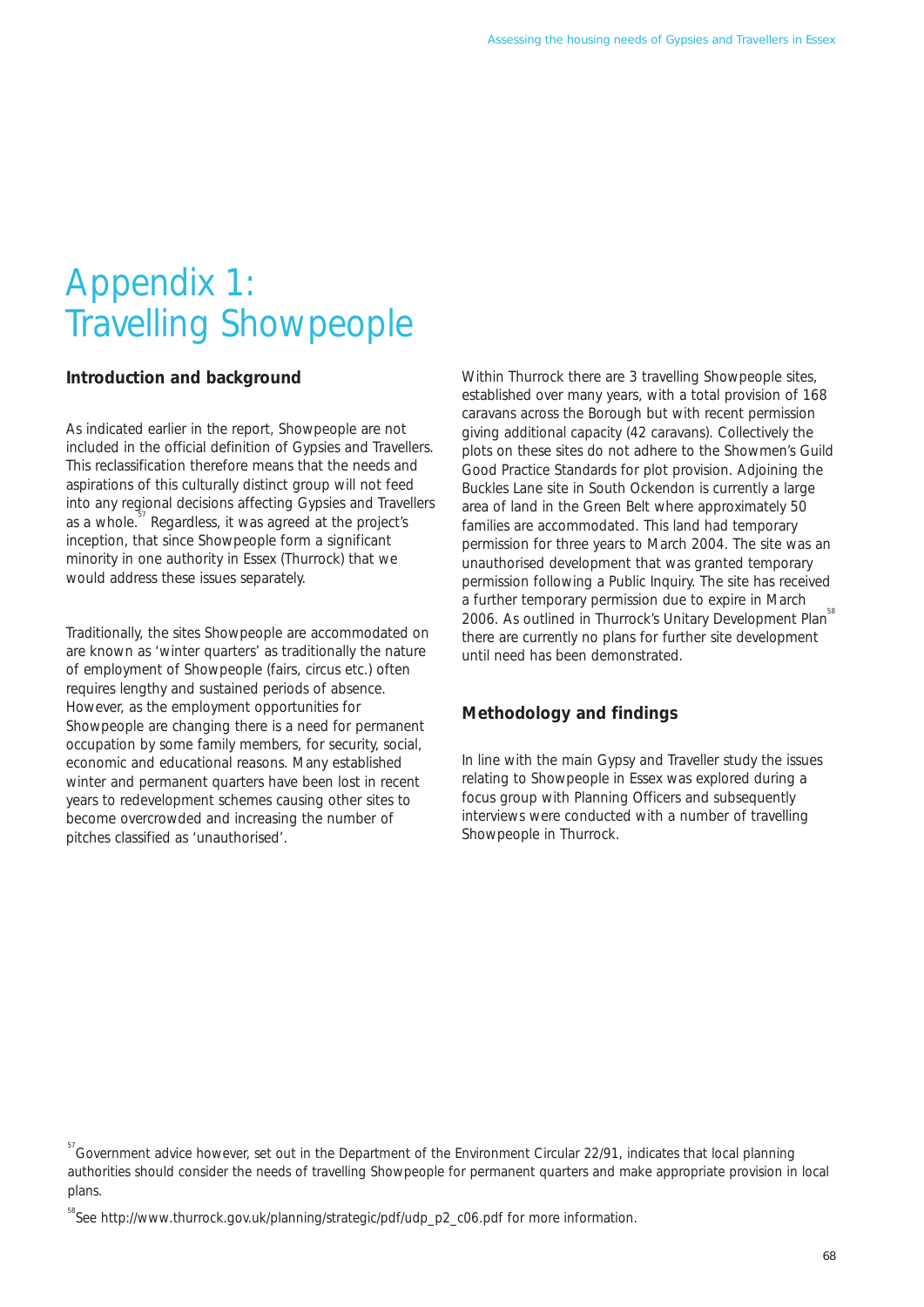# **Findings from Planning Officers focus group**

This took place on 17th November and was attended by 4 authority representatives. The key issues raised in the meeting are summarized below:

Officers described how it is likely that the number of both Showpeople and Gypsies and Travellers in this borough is under-counted since most unauthorised encampments are not included and pitches rather than caravans tend to be quantified. This ultimately has implications for the accuracy of the caravan count for Gypsies and Travellers. It was posited however, that the January 2006 will have rectified some of these inaccuracies and that currently the count does not accurately represent the levels of provision made by the council

Within Thurrock there are 3 Travelling Showpeople sites. The officers discussed the increase in the number of unauthorised developments adjoining one of these sites which has doubled the number of people living in the immediate area. There are ongoing issues regarding the sale of land to Showpeople on this site and issues relating to the transfers of deeds to Showpeople here. The other 2 council sites however, based in mainly urban areas, experience comparably few problems of unauthorised development.

It is recognised by the Planning Officers that although the Buckles Lane site was originally intended for temporary use, in winter when the fairs were closed, it has become increasingly common for it to be occupied all year round by frail older people, children staying with grandparents and attending the local school and increasingly by adults who are finding alternative work as fair work diminishes

### **Findings from Showpeople**

Although some of the issues arising from the interviews with Showpeople were similar to those that had arisen during the course of the study at large with Gypsies and Travellers there were some idiosyncrasies with the lifestyle and experience of Showpeople.

# **Demographic information**

A small sample of 4 people were interviewed all were between 40 years and 60 years, 3 males and 1 female. Each interviewee lived on land they owned with planning permission. The people interviewed had lived on the site between 6 and 7 years although they had all been in this particular area for the last 20 years working in the fairs and circuses.

# **Living patterns**

Similar to some of the Gypsies and Travellers accounts detailed earlier in the report the people interviewed tended to live on a pitch with their immediate family with their extended family members often living elsewhere on the same site. Additionally, all those we spoke to had previous experience of travelling and stopping at the side of the road, currently however, there was a strong desire for settlement on a pitch with those we interviewed tending to stay on the site for the majority of the year and travelling for short journeys/holidays when not working with the travelling fairs.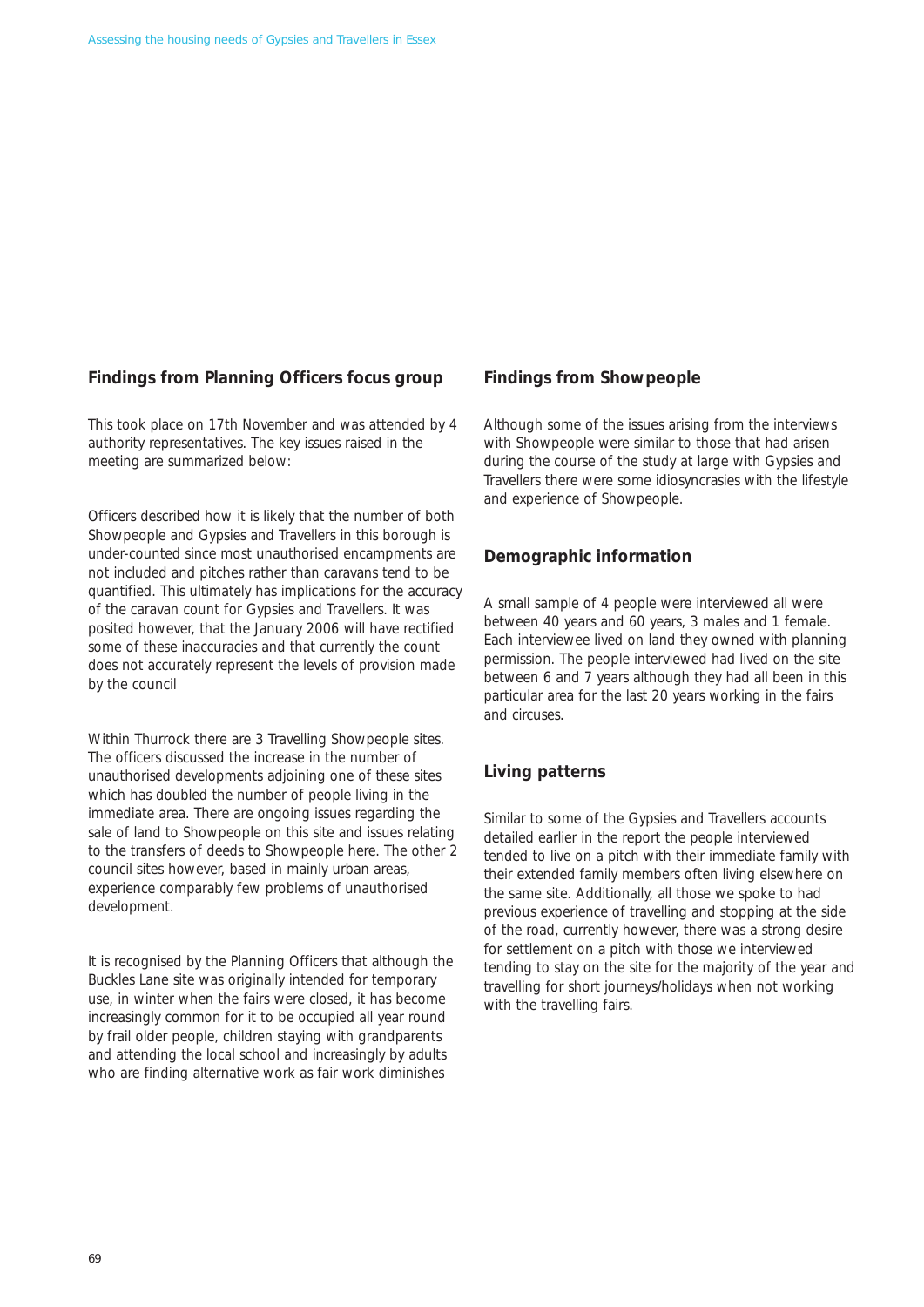

# **Travelling patterns**

All the people interviewed here had a long history of being travelling Showpeople although they suggested that there was a limited future in this and that alternative ways of earning a living would have to be found. One interviewee had already diversified into other combatable work supplying facilities to support large outdoor events.

# **Pitch size**

One of the most striking issues of travelling Showpeople was the difference in pitch size in comparison to those held by Gypsies and Travellers. The pitches of Showpeople were substantially larger than their Gypsy and Traveller counterparts due to their reliance upon large machinery and transportation for their employment and lifestyle, with space for a large number of accommodation units (trailers/chalet style accommodation).

# **Satisfaction with amenities**

Dissatisfaction with the cost of mains electricity (£14 per day) was expressed and the use of the septic tank for sewage treatment. The Showpeople reported satisfaction with mains water and bottled gas supplies. All residents paid council tax (Band A) and had rubbish removal etc which they said they were happy with.

# **Attitudes towards house-dwelling**

All of the people interviewed here said that they would consider living in a house but would not like to live on an estate near to people that they do not know. The preference would be for single storey accommodation (i.e. a bungalow) surrounded by land – ideally on the land they now inhabit.

# **Integration with settled community**

The people interviewed reported being accepted by the settled community since Showpeople had been around for so long but some misgivings were expressed about living too close to house-dwellers. These centred on concerns about drug taking and the potential adverse influences on their children.

# **Attitudes towards other Travellers**

There seemed to be strong negative perceptions of some of the other Travelling groups and a reluctance to be associated with them – thus asserting their identity as Showpeople, rather than Gypsies or Travellers.

# **Future aspirations**

Generally these Showpeople expected their children to live close to them, on their own pitch when they were old enough to have families of their own. There was also a strong desire to remain a part of the Showpeople lifestyle either in the provision of rides and stalls or some kind of compatible enterprise.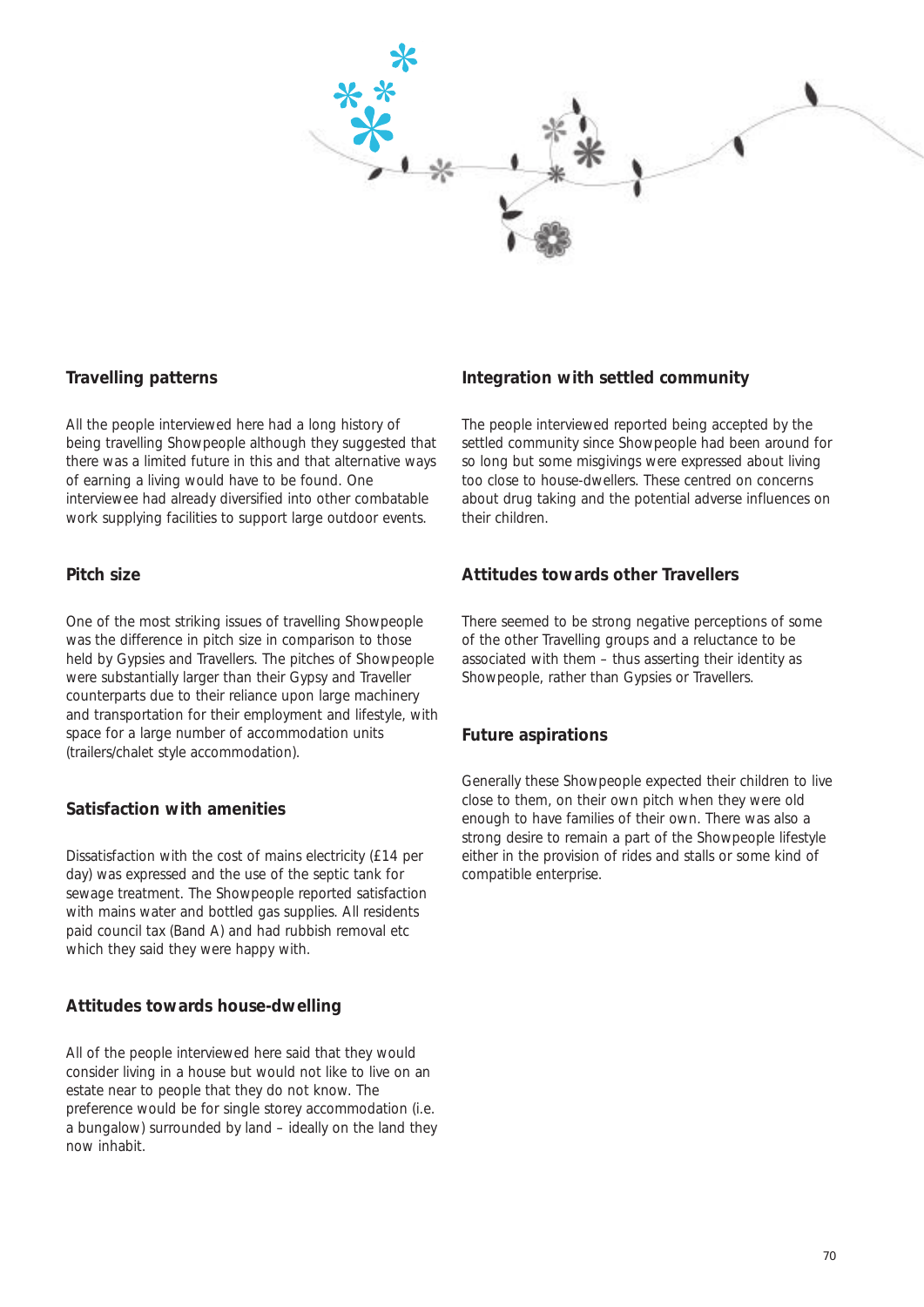# Appendix 2: Gypsy and Traveller interview schedule



Thank you for agreeing to be interviewed (show id badge)

My name is ………………. and I'm carrying out interviews Travellers and Gypsies to find out what it's like living in Essex. Your answers will help plan better services in the future. The interview shouldn't take any longer than 20 minutes and I won't be asking your name or anything that can identify you to anyone else. Everything you tell me will be kept confidential.

Date

Interviewer name

Gender of respondent

Would you describe yourself as a Traveller or Gypsy ?

What is your ethnicity?

Is it ok to start the interview?

Location (describe e.g side of road / field)

Area / County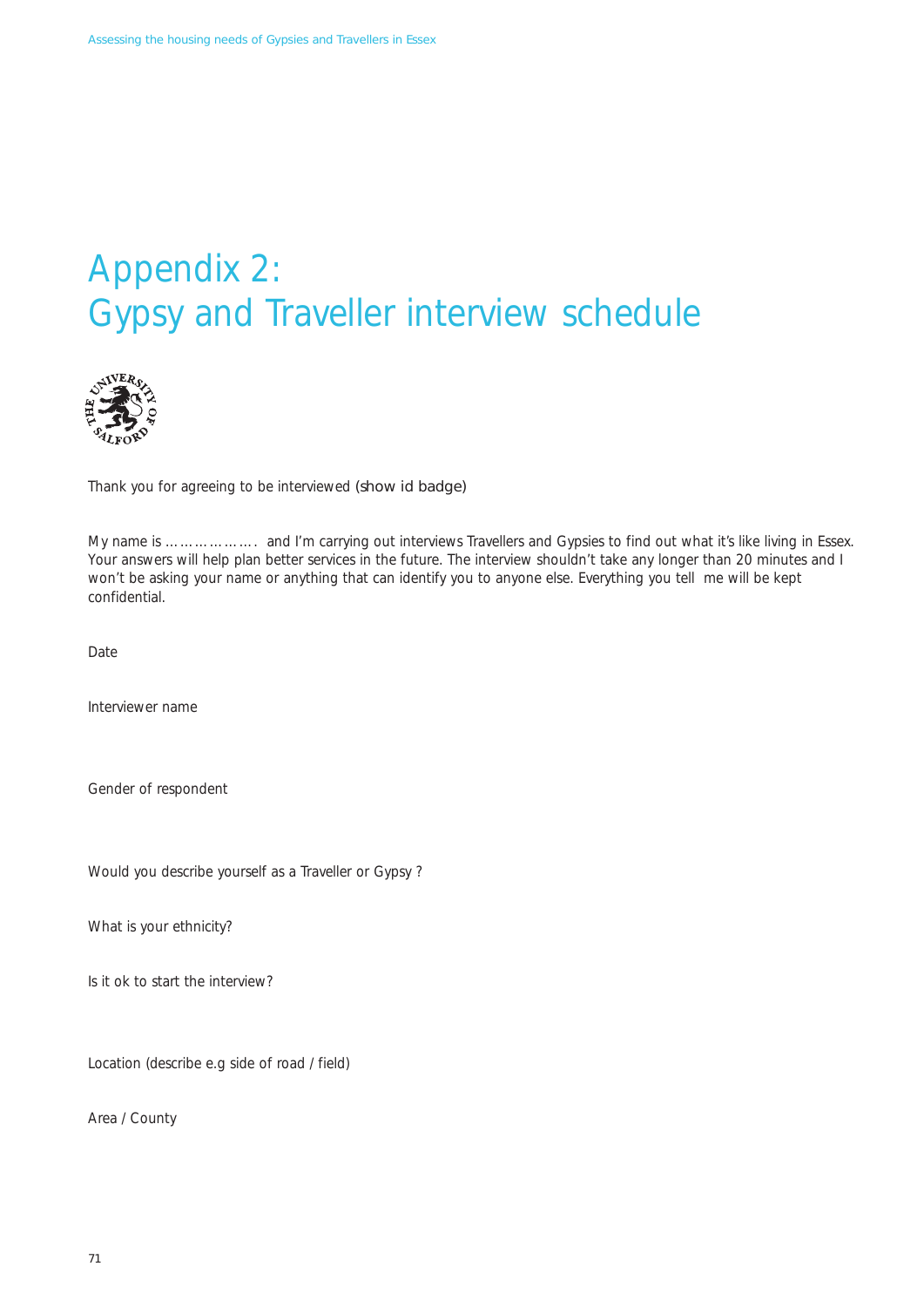

#### **Present circumstances**

How long have you been here?

Do you own your pitch here? If yes have you applied for planning permission? What happened?

Where were you before coming here? Do you own a pitch anywhere else?

How long will you stay here? What do you think about it? Why will you move? Where will you move to?

Have you stopped on any council owned sites? Where? What did you think of them?

#### Travelling patterns Tell me about your travelling patterns in a typical year

How long do you spend in Essex? Where do you stay? Where else do you stay? At what times of year? How often do you move?

Have you ever applied to a Waiting List for a pitch on a site? What happened? Why not?

Do you get any help with things like this? What kind? What do you think of it? What else do you need?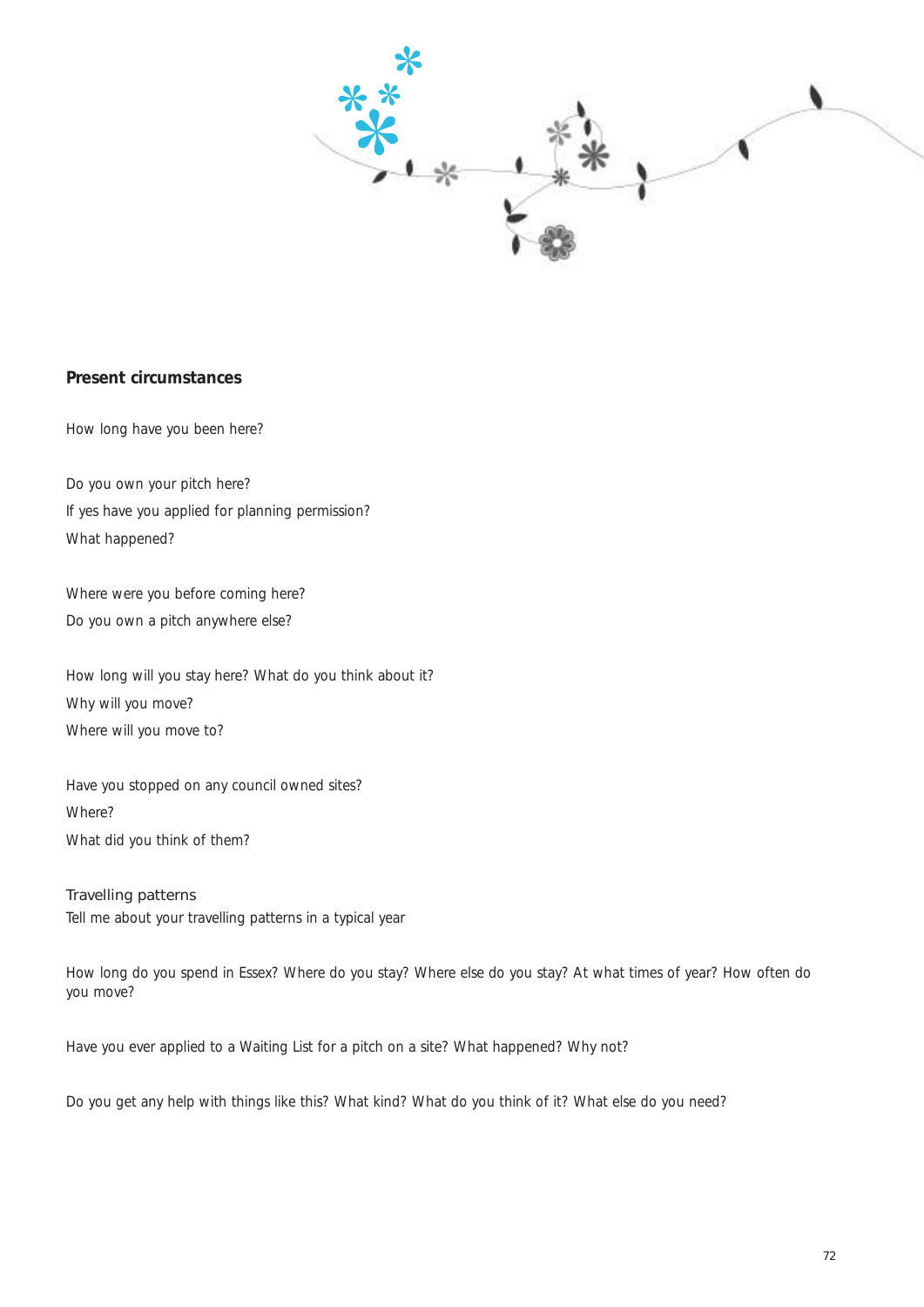

#### **Future intentions**

Are you looking to buy your own land in Essex? If yes where? If no why?

Have you spoken to planning authorities / agents about this? What was this like? Have you spoken to any Gypsy / Traveller groups about it?

What do you feel about living in a house? Have you ever applied to the council for a house?

#### **Satisfaction levels - amenities**

What facilities does your pitch have? Do you share any of these with other families?

## **Your family / household?**

What do you live in caravan, (mobile home, trailer)? How many on your pitch?

Tell us about the people in your household (i.e. who is on your pitch?) How many adults / children and their ages? Do all your family travel with you? Where will your children live when they grow up? When will this be?

#### **Employment details**

What jobs do the adults do? Where do they work?

Is there anywhere you would say that you come from?

What is important to you when deciding to stop somewhere?

#### **Health**

Does any of your family have any health problems? Tell us about them? How easy is it to get to doctors/dentists/ hospitals? When was the last time you / your family visited any of these?

Do you or your family get any support? Do you need any?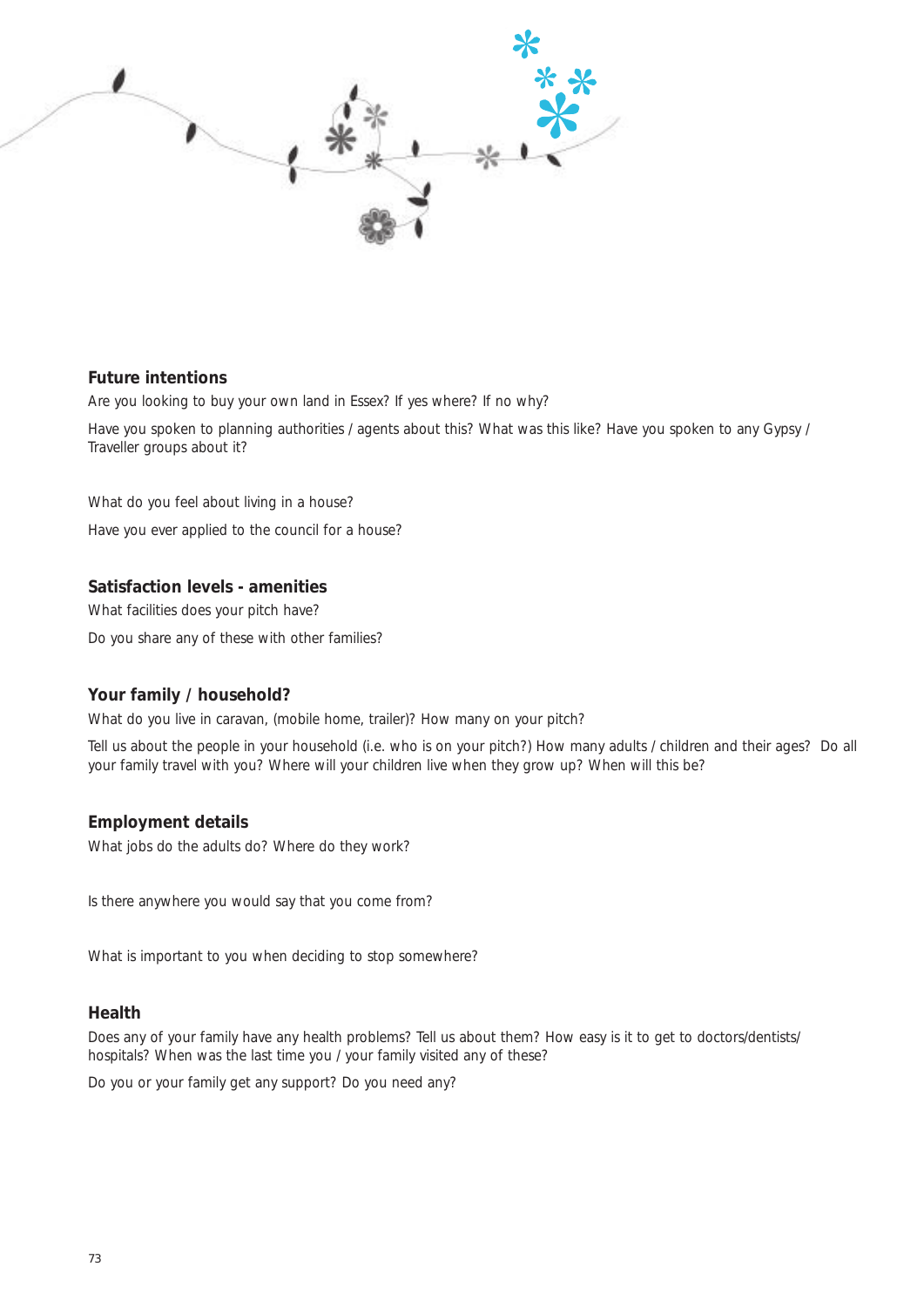### **Education**

How are your children educated? Tell us about your experiences with schools / education in Essex? Do you have contact with the Traveller Education Service? What do you think of them?

Would you mind providing me with some information about each of the adults living in the household? Please begin with yourself

|                               | <b>ADULT</b>   | <b>ADULT</b>   | <b>ADULT</b>     | <b>ADULT</b>   | <b>ADULT</b>   | <b>ADULT</b>   | <b>ADULT</b>   | <b>ADULT</b>   | <b>ADULT</b>   |
|-------------------------------|----------------|----------------|------------------|----------------|----------------|----------------|----------------|----------------|----------------|
|                               | 1              | 2              | $\mathbf{3}$     | 4              | 5              | 6              | 7              | 8              | 9              |
| AGE                           |                |                |                  |                |                |                |                |                |                |
| $16 - 24$ years               | $\mathbf{1}$   | $\mathbf{1}$   | $\mathbf{1}$     | $\mathbf{1}$   | $\mathbf{1}$   | $\mathbf{1}$   | $\mathbf{1}$   | $\mathbf{1}$   | $\mathbf{1}$   |
| $25 - 39$ years               | $\overline{2}$ | $\overline{2}$ | $\overline{2}$   | $\overline{2}$ | $\overline{2}$ | $\overline{2}$ | $\overline{2}$ | $\overline{2}$ | $\overline{2}$ |
| $40 - 49$ years               | 3              | 3              | $\mathfrak{Z}$   | 3              | 3              | 3              | 3              | 3              | 3              |
| $50 - 59$ years               | $\overline{4}$ | $\overline{4}$ | $\overline{4}$   | $\overline{4}$ | $\overline{4}$ | $\overline{4}$ | $\overline{4}$ | $\overline{4}$ | $\overline{4}$ |
| $60 - 74$ years               | 5              | 5              | 5                | 5              | 5              | 5              | 5              | 5              | 5              |
| 75 years or over              | 6              | 6              | $\boldsymbol{6}$ | 6              | 6              | 6              | 6              | 6              | 6              |
| <b>GENDER</b>                 |                |                |                  |                |                |                |                |                |                |
| Male                          | $\mathbf{1}$   | $\mathbf{1}$   | $\mathbf{1}$     | $\mathbf{1}$   | $\mathbf{1}$   | $\mathbf{1}$   | $\mathbf{1}$   | $\mathbf{1}$   | $\mathbf{1}$   |
| Female                        | $\overline{2}$ | $\overline{2}$ | $\overline{2}$   | $\overline{2}$ | $\overline{2}$ | $\overline{2}$ | $\overline{2}$ | $\overline{2}$ | $\overline{2}$ |
| <b>WORKING STATUS</b>         |                |                |                  |                |                |                |                |                |                |
| Full-time employment          | $\mathbf{1}$   | $\mathbf{1}$   | $\mathbf{1}$     | $\mathbf{1}$   | $\mathbf{1}$   | $\mathbf{1}$   | $\mathbf{1}$   | $\mathbf{1}$   | 1              |
| Part-time employment          | $\overline{2}$ | $\overline{2}$ | $\overline{2}$   | $\overline{2}$ | $\overline{2}$ | $\overline{2}$ | $\overline{2}$ | $\overline{2}$ | $\overline{2}$ |
| Retired                       | 3              | 3              | $\mathfrak{Z}$   | 3              | 3              | 3              | 3              | 3              | 3              |
| Unemployed                    | $\overline{4}$ | $\overline{4}$ | $\overline{4}$   | $\overline{4}$ | $\overline{4}$ | $\overline{4}$ | $\overline{4}$ | $\overline{4}$ | $\overline{4}$ |
| Long-term sick/<br>disabled   | 5              | 5              | 5                | 5              | 5              | 5              | 5              | 5              | 5              |
| Student 16 or<br>over/Trainee | 6              | 6              | 6                | 6              | 6              | 6              | 6              | 6              | 6              |
| Housewife/                    |                |                |                  |                |                |                |                |                |                |
| Househusband                  | $\overline{7}$ | $\overline{7}$ | $\overline{7}$   | $\overline{7}$ | $\overline{7}$ | $\overline{7}$ | $\overline{7}$ | $\overline{7}$ | $\overline{7}$ |
| Other not working             | 8              | 8              | $\, 8$           | 8              | 8              | 8              | 8              | 8              | 8              |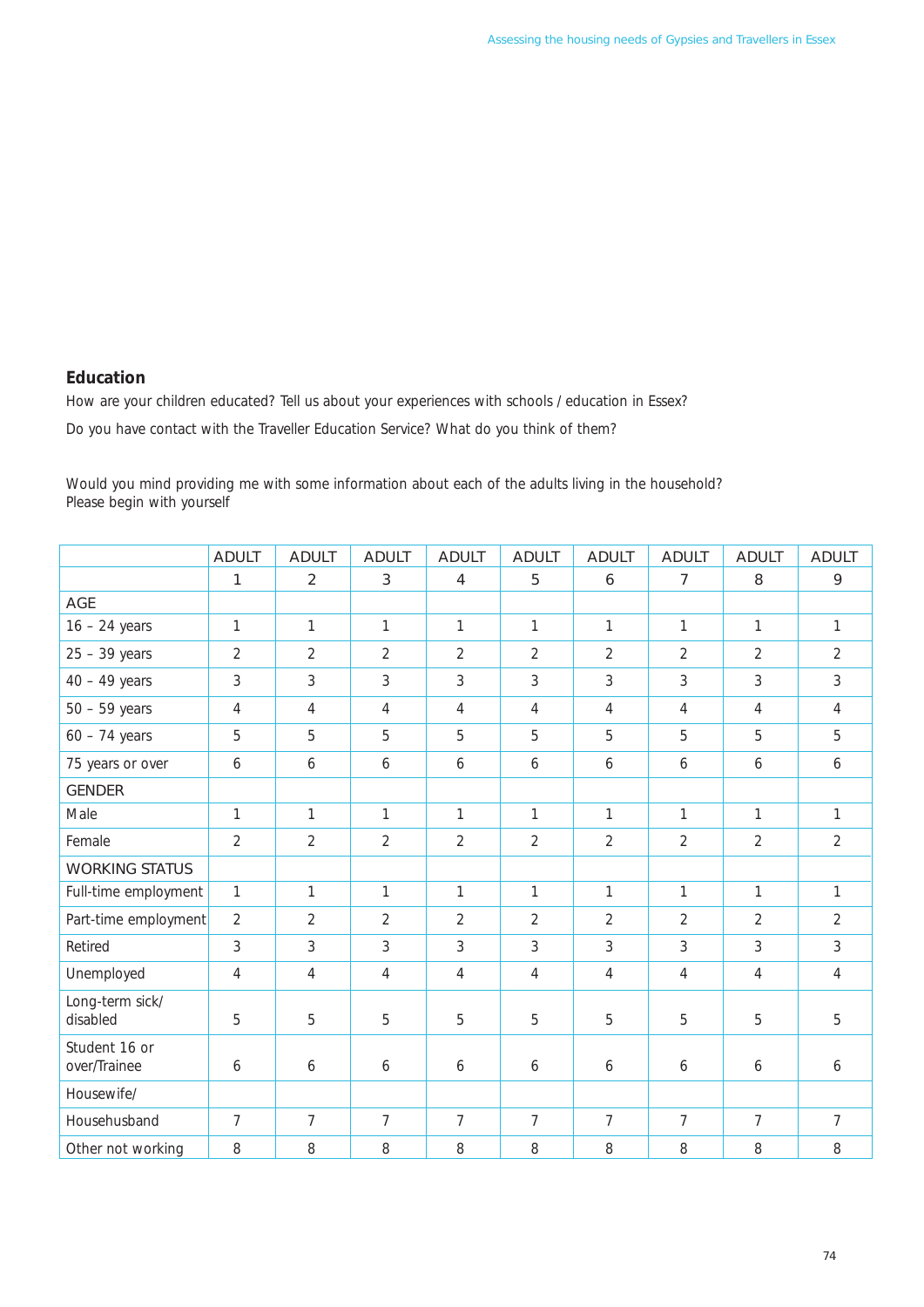Does anyone in your household receive any of the following welfare benefits? (Multi-code)

| Income support                                    | 1 |  |  |  |  |
|---------------------------------------------------|---|--|--|--|--|
| Council Tax Benefit                               | 1 |  |  |  |  |
| Housing Benefit                                   | 1 |  |  |  |  |
| Child Tax Credit                                  | 1 |  |  |  |  |
| Working Tax Credit                                | 1 |  |  |  |  |
| Jobseekers Allowance                              | 1 |  |  |  |  |
| National Asylum Support Service/Home Office       | 1 |  |  |  |  |
| Training and education grant                      | 1 |  |  |  |  |
| Supporting People Grant/Subsidy                   | 1 |  |  |  |  |
| State retirement pension                          | 1 |  |  |  |  |
| Widows pension                                    | 1 |  |  |  |  |
| Incapacity Benefit or Disability Living Allowance |   |  |  |  |  |
| or Attendance Allowance                           | 1 |  |  |  |  |
| Other benefits or pension from the Government     | 1 |  |  |  |  |
|                                                   |   |  |  |  |  |
| Occupational pension                              | 1 |  |  |  |  |
| None of these                                     |   |  |  |  |  |